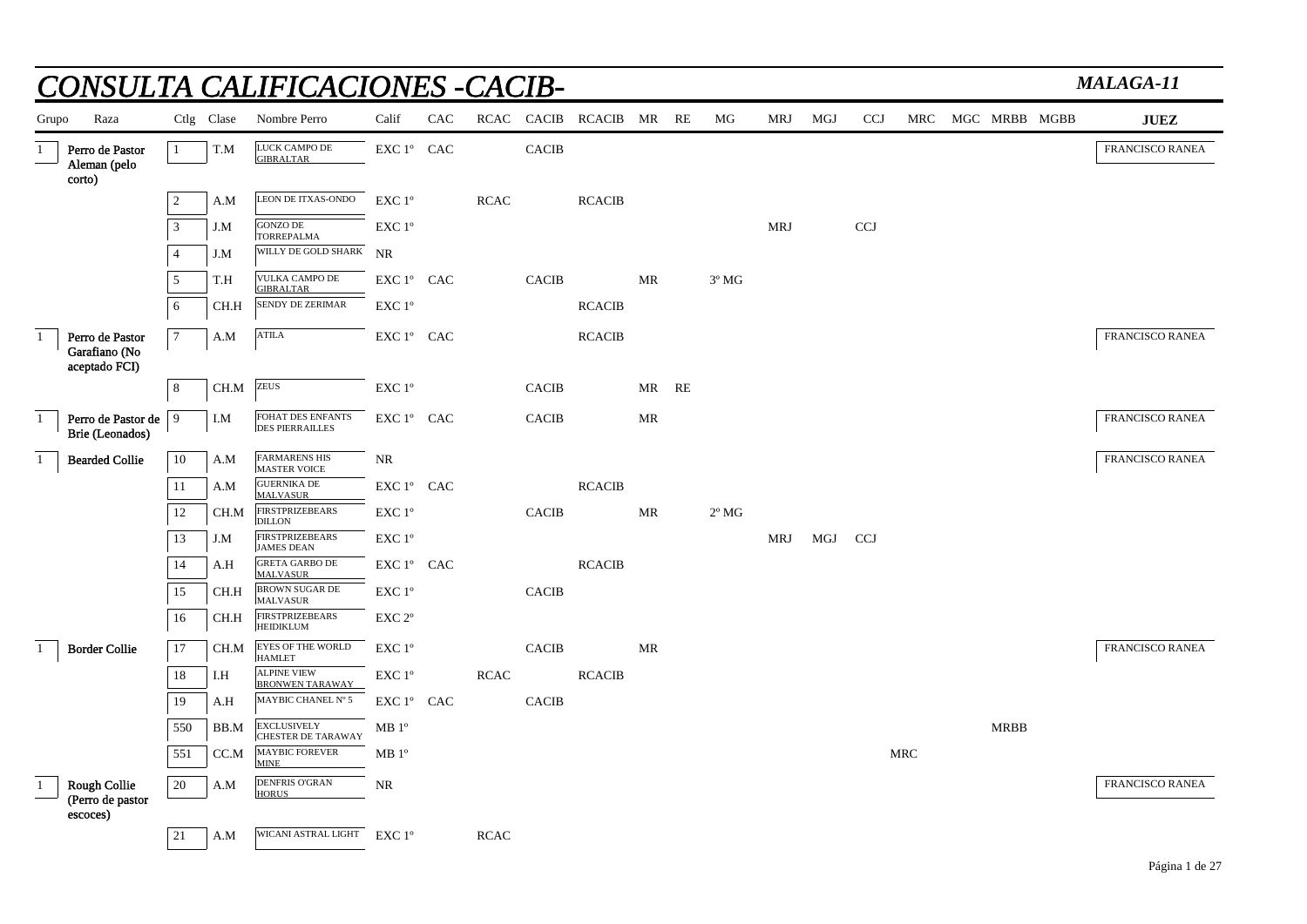| Grupo                             | Raza                                                |        | Ctlg Clase | Nombre Perro                                   | Calif                                           | CAC |             |              | RCAC CACIB RCACIB MR RE |                                   | МG       | MRJ        | MGJ | <b>CCJ</b> |     |            | MRC MGC MRBB MGBB | <b>JUEZ</b>       |
|-----------------------------------|-----------------------------------------------------|--------|------------|------------------------------------------------|-------------------------------------------------|-----|-------------|--------------|-------------------------|-----------------------------------|----------|------------|-----|------------|-----|------------|-------------------|-------------------|
| $\mathbf{1}$                      | <b>Rough Collie</b><br>(Perro de pastor<br>escoces) | 22     | A.M        | <b>ZIMPLY LENNON VOM</b><br><b>HAUS RUKOPF</b> | EXC 1° CAC                                      |     |             |              | <b>RCACIB</b>           |                                   |          |            |     |            |     |            |                   | FRANCISCO RANEA   |
|                                   |                                                     | 23     | CH.M       | LAKEFIELD LIABLE<br>LEGEND OF LOYALTY          | $\ensuremath{\mathrm{EXC}}$ $1^{\mathrm{o}}$    |     |             | <b>CACIB</b> |                         | MR                                |          |            |     |            |     |            |                   |                   |
|                                   |                                                     | $24\,$ | J.M        | STEADWYN MAJESTY<br>O THE CLASSIC              | MB 1 <sup>o</sup>                               |     |             |              |                         |                                   |          |            |     |            |     |            |                   |                   |
|                                   |                                                     | 25     | I.H        | BROOKLYNSON SANTA<br>RHONDA OF TENTOLA         | EXC 1º CAC                                      |     |             | <b>CACIB</b> |                         |                                   |          |            |     |            |     |            |                   |                   |
|                                   |                                                     | 26     | A.H        | <b>ASTROMEILAS</b><br><b>CENICIENTA</b>        | EXC 1°                                          |     | <b>RCAC</b> |              |                         |                                   |          |            |     |            |     |            |                   |                   |
|                                   |                                                     | 552    | CC.H       | <b>XENIA OF DAWN</b><br><b>HARBOUR</b>         | MB 1 <sup>o</sup>                               |     |             |              |                         |                                   |          |            |     |            | MRC |            |                   |                   |
| $\mathbf{1}$                      | Antiguo Perro de                                    | $27\,$ | $I.M$      | <b>CHEROKEE</b>                                | <b>COMEN</b>                                    |     |             |              |                         |                                   |          |            |     |            |     |            |                   | FRANCISCO RANEA   |
|                                   | Pastor Ingles<br>(Bobtail)                          |        |            |                                                |                                                 |     |             |              |                         |                                   |          |            |     |            |     |            |                   |                   |
|                                   |                                                     | 28     | A.H        | GUCCI                                          | $\ensuremath{\mathrm{EXC}}$ $2^{\mathrm{o}}$    |     | RCAC        |              | RCACIB                  |                                   |          |            |     |            |     |            |                   |                   |
|                                   |                                                     | 29     | A.H        | MARILYN MONROE                                 | EXC 1° CAC                                      |     |             | <b>CACIB</b> |                         | MR                                |          |            |     |            |     |            |                   |                   |
|                                   |                                                     | 553    | CC.M       | TRUKO                                          | MB 1 <sup>o</sup>                               |     |             |              |                         |                                   |          |            |     |            | MRC |            |                   |                   |
| $\mathbf{1}$                      | Shetland Sheepdog 30                                |        | J.H        | <b>MAZAPAN</b>                                 | $\ensuremath{\mathrm{EXC}}$ $1^{\mathrm{o}}$    |     |             |              |                         | MR                                |          | <b>MRJ</b> |     | <b>CCJ</b> |     |            |                   | FRANCISCO RANEA   |
| $1\,$<br>$\overline{\phantom{0}}$ | Perro de Pastor<br><b>Blanco Suizo</b>              | 31     | J.M        | BARON DE LA REAL<br><b>CORTE DE LAS</b>        | NR                                              |     |             |              |                         |                                   |          |            |     |            |     |            |                   | FRANCISCO RANEA   |
| $\mathbf{1}$                      | Perro de Pastor                                     | 32     | A.M        | <b>IMOKAM BALTO</b>                            | EXC 1° CAC                                      |     |             |              | RCACIB                  |                                   |          |            |     |            |     |            |                   | FRANCISCO RANEA   |
|                                   | Australiano<br>(Australian<br>Shepherdog)           |        |            |                                                |                                                 |     |             |              |                         |                                   |          |            |     |            |     |            |                   |                   |
|                                   |                                                     | 33     | CH.M       | CH BAYOULAND'S BIG<br>ΕZ                       | $\ensuremath{\mathrm{EXC}}$<br>$1^{\mathrm{o}}$ |     |             | <b>CACIB</b> |                         | MR                                | $\rm MG$ |            |     |            |     |            |                   |                   |
|                                   |                                                     | 34     | I.H        | <b>IMOKAM EUROPA</b>                           | MB                                              |     |             |              |                         |                                   |          |            |     |            |     |            |                   |                   |
|                                   |                                                     | 554    | CC.H       | IMOKAM GITANA                                  | MB 1 <sup>o</sup>                               |     |             |              |                         |                                   |          |            |     |            | MRC | <b>MGC</b> |                   |                   |
| $\overline{2}$                    | Dobermann<br>(negro y fuego)                        | 35     | A.M        | <b>ESPERO YALE</b>                             | $\rm NR$                                        |     |             |              |                         |                                   |          |            |     |            |     |            |                   | FABRIZIO LA ROCCA |
|                                   |                                                     | 36     | A.M        | KALEM DE RIO ALTO                              | EXC 1° CAC                                      |     |             |              | RCACIB                  |                                   |          |            |     |            |     |            |                   |                   |
|                                   |                                                     | 37     | J.M        | D'ARCANGEL DE<br><b>FERCUS</b>                 | MB <sup>o</sup>                                 |     |             |              |                         |                                   |          |            |     |            |     |            |                   |                   |
|                                   |                                                     | 38     | J.M        | <b>GLADIATOR DEL NASI</b>                      | $MB 3^{\circ}$                                  |     |             |              |                         |                                   |          |            |     |            |     |            |                   |                   |
|                                   |                                                     | 39     | J.M        | ORSON DEL JARDIN DE<br><b>ELFOS</b>            | $\rm MB$ $2^{\rm o}$                            |     |             |              |                         |                                   |          |            |     |            |     |            |                   |                   |
|                                   |                                                     | 41     | T.H        | MIA-MAMA DE<br><b>PLEGAMANS</b>                | EXC 1° CAC                                      |     |             | CACIB        |                         | $\ensuremath{\mathbf{MR}}\xspace$ |          |            |     |            |     |            |                   |                   |
|                                   |                                                     | 42     | A.H        | <b>D DANIELA DE</b><br><b>BORAMORENA</b>       | EXC 2°                                          |     |             |              |                         |                                   |          |            |     |            |     |            |                   |                   |
|                                   |                                                     | 43     | A.H        | <b>LASSIE DE</b><br><b>BORAMORENA</b>          | NR                                              |     |             |              |                         |                                   |          |            |     |            |     |            |                   |                   |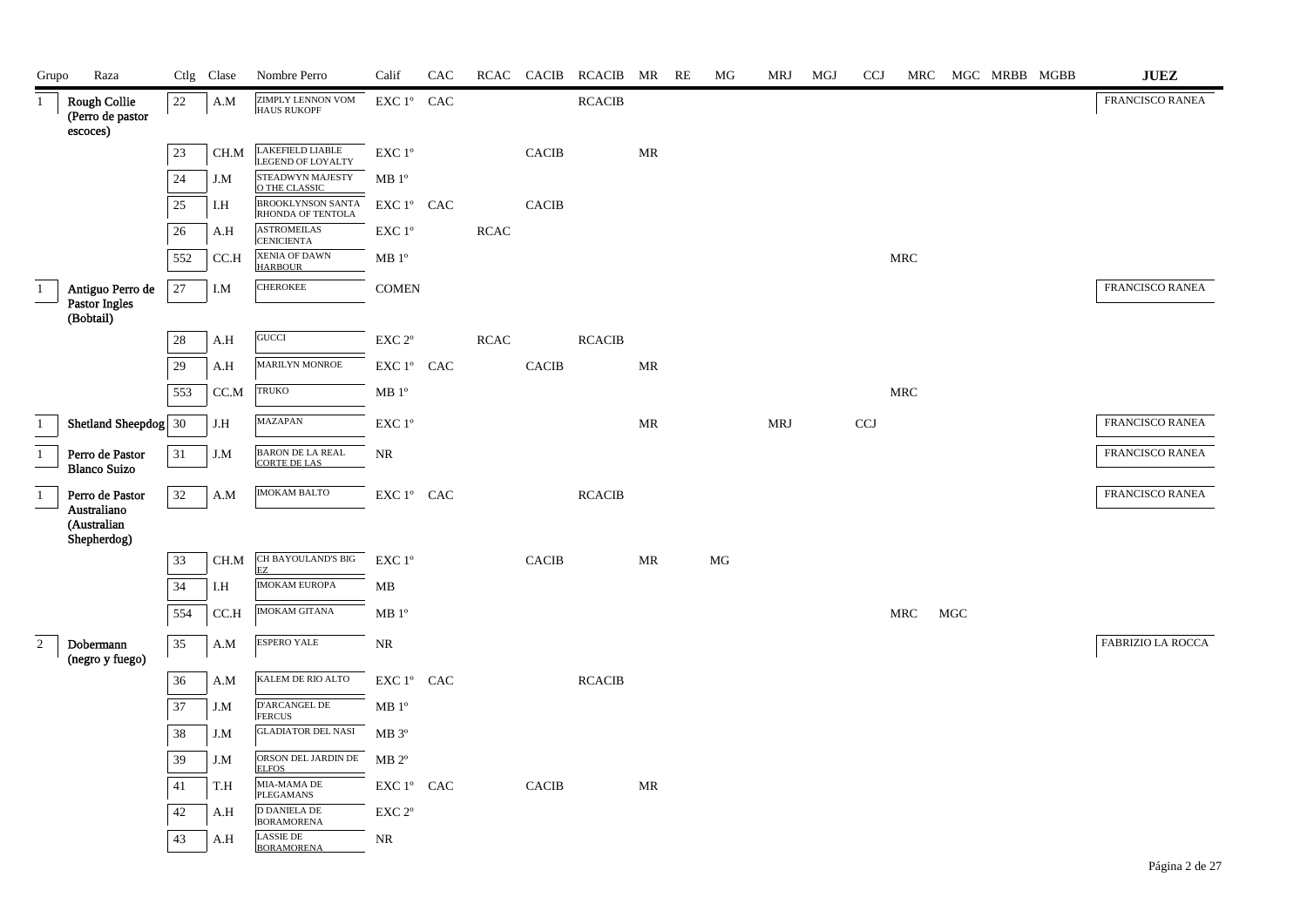| Grupo          | Raza                          |        | Ctlg Clase | Nombre Perro                                | Calif                                                                      | CAC |             |              | RCAC CACIB RCACIB MR RE |    | MG | <b>MRJ</b> | MGJ | <b>CCJ</b> | MRC | MGC MRBB MGBB | $\mathbf{J}\mathbf{U}\mathbf{E}\mathbf{Z}$ |
|----------------|-------------------------------|--------|------------|---------------------------------------------|----------------------------------------------------------------------------|-----|-------------|--------------|-------------------------|----|----|------------|-----|------------|-----|---------------|--------------------------------------------|
| $\overline{2}$ | Dobermann<br>(negro y fuego)  | 44     | A.H        | MARISOL MARIZOLAH                           | MB <sup>0</sup>                                                            |     |             |              |                         |    |    |            |     |            |     |               | FABRIZIO LA ROCCA                          |
|                |                               | 45     | A.H        | OPHIRA NEYSA<br><b>V.TURMHAUS</b>           | $\ensuremath{\mathrm{EXC}}$ $1^{\mathrm{o}}$                               |     | $\sf RCAC$  |              |                         |    |    |            |     |            |     |               |                                            |
|                |                               | 555    | CC.M       | <b>QUIRINO DEL JARDIN</b>                   | MB1°                                                                       |     |             |              |                         |    |    |            |     |            |     |               |                                            |
|                |                               | 556    | CC.H       | <b>DE ELFOS</b><br><b>ELISIR DE FERCUS</b>  | MB 1 <sup>o</sup>                                                          |     |             |              |                         |    |    |            |     |            | MRC |               |                                            |
|                |                               | 557    | CC.H       | NAFRA DE RIO ALTO                           | <b>NR</b>                                                                  |     |             |              |                         |    |    |            |     |            |     |               |                                            |
| $\overline{c}$ | Dobermann<br>(marrón y fuego) | 40     | I.H        | <b>FIONA FANTASY</b><br>PILIGRIMAS          | EXC 1° CAC                                                                 |     |             |              | <b>RCACIB</b>           |    |    |            |     |            |     |               | <b>FABRIZIO LA ROCCA</b>                   |
|                |                               | $46\,$ | A.M        | ATLAS DE<br>D"ALTANERA                      | EXC 1° CAC                                                                 |     |             | CACIB        |                         |    |    |            |     |            |     |               |                                            |
|                |                               | 47     | J.M        | <b>ARRBASS KALEAS</b>                       | EXC 2°                                                                     |     |             |              |                         |    |    |            |     |            |     |               |                                            |
|                |                               | 48     | J.M        | ARRBASS KALIFA                              | EXC 1°                                                                     |     |             |              |                         |    |    | <b>MRJ</b> |     | <b>CCJ</b> |     |               |                                            |
|                |                               | 49     | I.H        | LITUMA DE RIO ALTO                          | <b>NR</b>                                                                  |     |             |              |                         |    |    |            |     |            |     |               |                                            |
|                |                               | 50     | T.H        | PERLA DE PERTIERRA                          | EXC 1°                                                                     |     | $\sf RCAC$  |              |                         |    |    |            |     |            |     |               |                                            |
|                |                               | 51     | A.H        | <b>CARMEN DE</b><br><b>STARLINEKING</b>     | MB 1 <sup>o</sup>                                                          |     |             |              |                         |    |    |            |     |            |     |               |                                            |
|                |                               | 52     | J.H        | <b>AKIRA SON DE LA</b><br>PAIRA             | NR                                                                         |     |             |              |                         |    |    |            |     |            |     |               |                                            |
|                |                               | 53     | J.H        | <b>GEMA DEL NASI</b>                        | EXC 1°                                                                     |     |             |              |                         |    |    |            |     |            |     |               |                                            |
| $\overline{2}$ | Zwergpinscher                 | 54     | A.M        | LEXUS DESIGN D'ES<br><b>GALDENT</b>         | <b>NR</b>                                                                  |     |             |              |                         |    |    |            |     |            |     |               | PASCUAL ASENSI                             |
|                |                               | 55     | A.M        | SANGRE CALIENTE<br><b>VOLDEMAR</b>          | EXC 1° CAC                                                                 |     |             | CACIB        |                         |    |    |            |     |            |     |               |                                            |
|                |                               | 56     | J.M        | CHELINES D. ALFONSO<br>(NAPOLEON)           | EXC 1°                                                                     |     |             |              |                         |    |    | <b>MRJ</b> |     | <b>CCJ</b> |     |               |                                            |
|                |                               | 57     | I.H        | CH JR SP. SLAVJANKA<br><b>VIVA VICTORIA</b> | $\mathop{\rm EXC}\nolimits 1^{\mathop{\rm o}}$ $\mathop{\rm CAC}\nolimits$ |     |             | <b>CACIB</b> |                         | MR |    |            |     |            |     |               |                                            |
|                |                               | 58     | A.H        | SANGRE CALIENTE<br><b>GEMMA</b>             | NR                                                                         |     |             |              |                         |    |    |            |     |            |     |               |                                            |
|                |                               | 59     | J.H        | <b>IMPALA YVONNE YALI</b>                   | EXC 1°                                                                     |     |             |              |                         |    |    |            |     |            |     |               |                                            |
|                |                               | 558    | CC.H       | ELITE KING AMNESIA                          | MB 1 <sup>o</sup>                                                          |     |             |              |                         |    |    |            |     |            | MRC |               |                                            |
| $\overline{2}$ | Schnauzer<br>Gigante(sal y    | 60     | J.M        | <b>AC/DC SIERRA</b><br><b>MALACITANA</b>    | MB                                                                         |     |             |              |                         |    |    |            |     |            |     |               | NINA KARLSDOTTER                           |
|                | pimienta)                     |        |            |                                             |                                                                            |     |             |              |                         |    |    |            |     |            |     |               |                                            |
| $\overline{2}$ | Schnauzer<br>Gigante (negro)  | 61     | A.M        | HERR RIESEN ETERNAL MB<br><b>FLAME</b>      |                                                                            |     |             |              |                         |    |    |            |     |            |     |               | NINA KARLSDOTTER                           |
|                |                               | 62     | A.H        | ABSOLUT EXPRESS<br>SUKI AKI AT VILLA        | $\mathop{\rm EXC}\nolimits 1^{\circ }$ $\mathop{\rm CAC}\nolimits$         |     |             | <b>CACIB</b> |                         | MR |    |            |     |            |     |               |                                            |
|                |                               | 63     | A.H        | TORRE DE LA VELA<br><b>ABSOLUTA</b>         | EXC <sub>2°</sub>                                                          |     | <b>RCAC</b> |              | <b>RCACIB</b>           |    |    |            |     |            |     |               |                                            |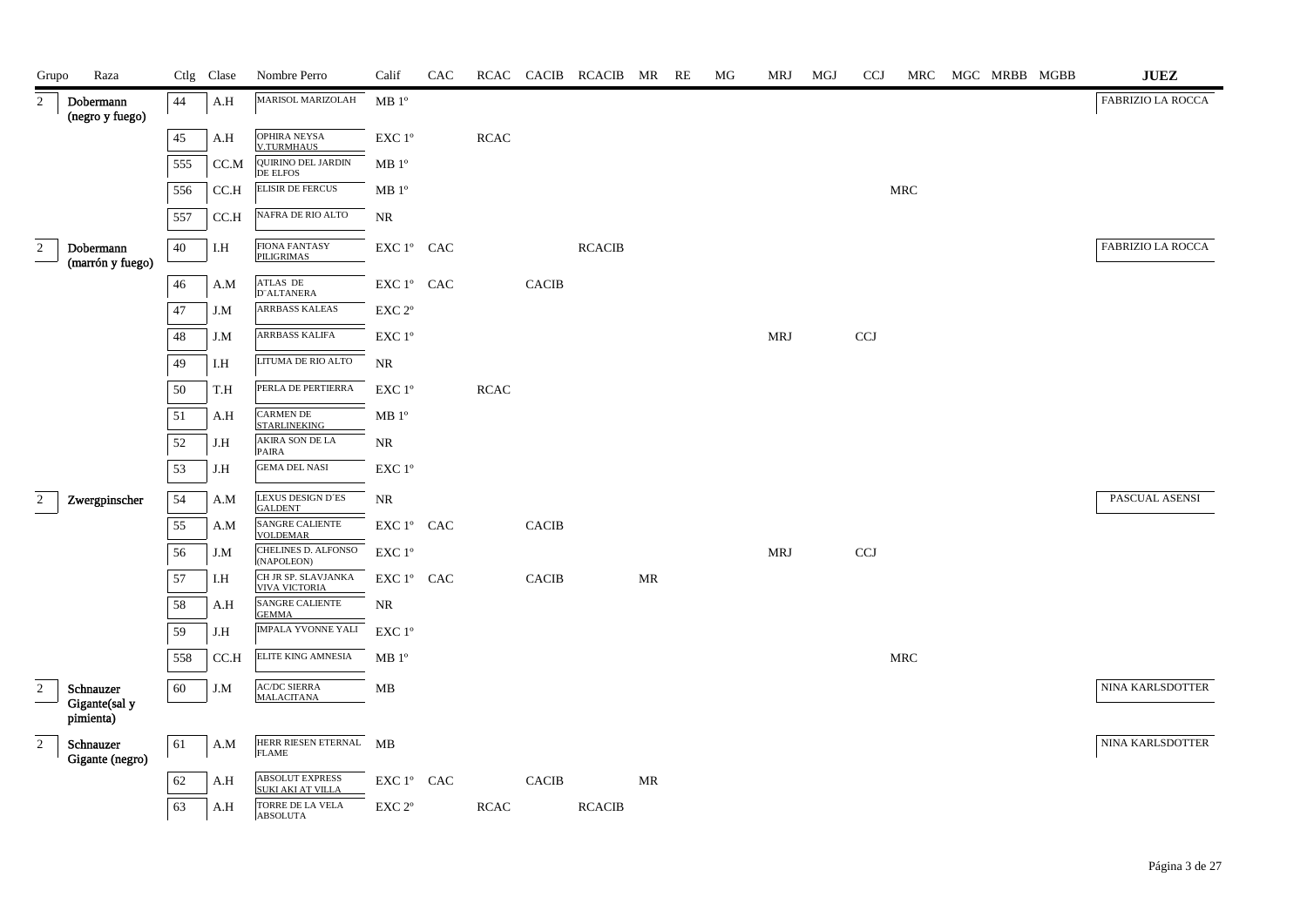| Grupo                                  | Raza                                      |     | Ctlg Clase | Nombre Perro                              | Calif                                        | CAC |      |              | RCAC CACIB RCACIB MR RE |           | MG             | MRJ | MGJ     | <b>CCJ</b> | MRC |                   | MGC MRBB MGBB | $\mathbf{J}\mathbf{U}\mathbf{E}\mathbf{Z}$ |
|----------------------------------------|-------------------------------------------|-----|------------|-------------------------------------------|----------------------------------------------|-----|------|--------------|-------------------------|-----------|----------------|-----|---------|------------|-----|-------------------|---------------|--------------------------------------------|
| 2                                      | Schnauzer<br>miniatura(sal y<br>pimienta) | 64  | A.M        | CH JOVEN CHELINES<br>PERFECT WORLD        | EXC 1° CAC                                   |     |      | <b>CACIB</b> |                         | MR        | MG             |     |         |            |     |                   |               | NINA KARLSDOTTER                           |
|                                        |                                           | 559 | CC.H       | BOXDEMA ROYAL KISS MB 1°                  |                                              |     |      |              |                         |           |                |     |         |            | MRC |                   |               |                                            |
| $\overline{2}$                         | Schnauzer<br>miniatura(negro)             | 65  | A.M        | DOG OTHO'S I GO<br><b>CRAZY</b>           | EXC 1° CAC                                   |     |      | <b>CACIB</b> |                         | MR        |                |     |         |            |     |                   |               | NINA KARLSDOTTER                           |
|                                        |                                           | 66  | A.H        | POPITA DE VILLA<br><b>OSSIGI</b>          | EXC                                          |     |      |              |                         |           |                |     |         |            |     |                   |               |                                            |
|                                        |                                           | 67  | A.H        | <b>TAJINASTES</b><br><b>HABANERA</b>      | NR                                           |     |      |              |                         |           |                |     |         |            |     |                   |               |                                            |
| $\overline{2}$                         | Schnauzer<br>miniatura(negro y<br>plata)  | 68  | I.M        | D'ALTOMONTE<br>COIOMPO                    | EXC 1° CAC                                   |     |      | <b>CACIB</b> |                         | MR        |                |     |         |            |     |                   |               | NINA KARLSDOTTER                           |
|                                        |                                           | 69  | I.M        | DOS MIL NUEVE DE<br>YERAY                 | EXC <sub>2°</sub>                            |     |      |              |                         |           |                |     |         |            |     |                   |               |                                            |
|                                        |                                           | 70  | A.M        | D'ALTOMONTE COMINO                        | EXC <sub>2°</sub>                            |     |      |              |                         |           |                |     |         |            |     |                   |               |                                            |
|                                        |                                           | 71  | A.M        | MUSTANG DE LA<br>MONTERA DEL TORERO       | $\ensuremath{\mathrm{EXC}}$ $1^{\mathrm{o}}$ |     | RCAC |              | <b>RCACIB</b>           |           |                |     |         |            |     |                   |               |                                            |
|                                        |                                           | 72  | CH.M       | <b>BOHEMIAN'S</b><br><b>ACACOYAHUA</b>    | $\ensuremath{\mathrm{EXC}}$ $1^{\mathrm{o}}$ |     |      |              |                         |           |                |     |         |            |     |                   |               |                                            |
|                                        |                                           | 73  | J.M        | CHELINES CINCINNATI                       | EXC 3°                                       |     |      |              |                         |           |                |     |         |            |     |                   |               |                                            |
|                                        |                                           | 74  | J.M        | DIRTY DAY DE LOS<br><b>DEPRISA</b>        | $\ensuremath{\mathrm{EXC}}$ $2^{\mathrm{o}}$ |     |      |              |                         |           |                |     |         |            |     |                   |               |                                            |
|                                        |                                           | 75  | J.M        | KILLER DE YERAY                           | EXC 1°                                       |     |      |              |                         |           |                | MRJ |         | <b>CCJ</b> |     |                   |               |                                            |
|                                        |                                           | 76  | A.H        | INSOLENTE DE YERAY                        | EXC 1° CAC                                   |     |      | <b>CACIB</b> |                         |           |                |     |         |            |     |                   |               |                                            |
|                                        |                                           | 77  | J.H        | <b>GWENDAL'S COKA</b><br><b>COLA</b>      | EXC 1°                                       |     |      |              |                         |           |                |     |         | <b>CCJ</b> |     |                   |               |                                            |
|                                        |                                           | 560 | CC.M       | <b>BOHEMIAN'S CLOSER</b>                  | $MB 2^{\circ}$                               |     |      |              |                         |           |                |     |         |            |     |                   |               |                                            |
|                                        |                                           | 561 | CC.M       | PULGARCITO DE<br>YERAY                    | MB 1 <sup>o</sup>                            |     |      |              |                         |           |                |     |         |            | MRC | $_{\mathrm{MGC}}$ |               |                                            |
|                                        |                                           | 562 | CC.H       | <b>BOHEMIAN'S</b><br>CAMOUFLAGE           | $MB 2^{\circ}$                               |     |      |              |                         |           |                |     |         |            |     |                   |               |                                            |
|                                        |                                           | 563 | CC.H       | BOHEMIAN'S CRISTAL                        | MB 1 <sup>o</sup>                            |     |      |              |                         |           |                |     |         |            |     |                   |               |                                            |
|                                        |                                           | 564 | CC.H       | LEE ANNE VON<br><b>SILVERSTONE</b>        | $MB 3^{\circ}$                               |     |      |              |                         |           |                |     |         |            |     |                   |               |                                            |
| $\sqrt{2}$<br>$\overline{\phantom{0}}$ | Schnauzer<br>miniatura(blanco)            | 78  | I.M        | ASSAN WHITE STAR OF<br><b>RAINBOWLAND</b> | MB                                           |     |      |              |                         |           |                |     |         |            |     |                   |               | NINA KARLSDOTTER                           |
| $\overline{c}$                         | <b>Terrier Negro</b><br>Ruso (Tchiorny    | 79  | A.M        | ARISTARKH<br><b>GAVRILOVICH</b>           | EXC 1° CAC                                   |     |      | <b>CACIB</b> |                         | <b>MR</b> | $2^{\circ}$ MG |     |         |            |     |                   |               | PASCUAL ASENSI                             |
|                                        | Terrier)                                  | 80  | J.H        | <b>MAGIA DRACONA</b><br>YABLUNEVYI TSVIT  | $\ensuremath{\mathrm{EXC}}$ $1^{\mathrm{o}}$ |     |      |              |                         |           |                | MRJ | MGJ CCJ |            |     |                   |               |                                            |
| $\overline{2}$                         | Dogo Argentino                            | 81  | A.M        | DE MEDINA - ALCOTON<br><b>DELITO</b>      | EXC 1° CAC                                   |     |      | <b>CACIB</b> |                         | <b>MR</b> |                |     |         |            |     |                   |               | PASCUAL ASENSI                             |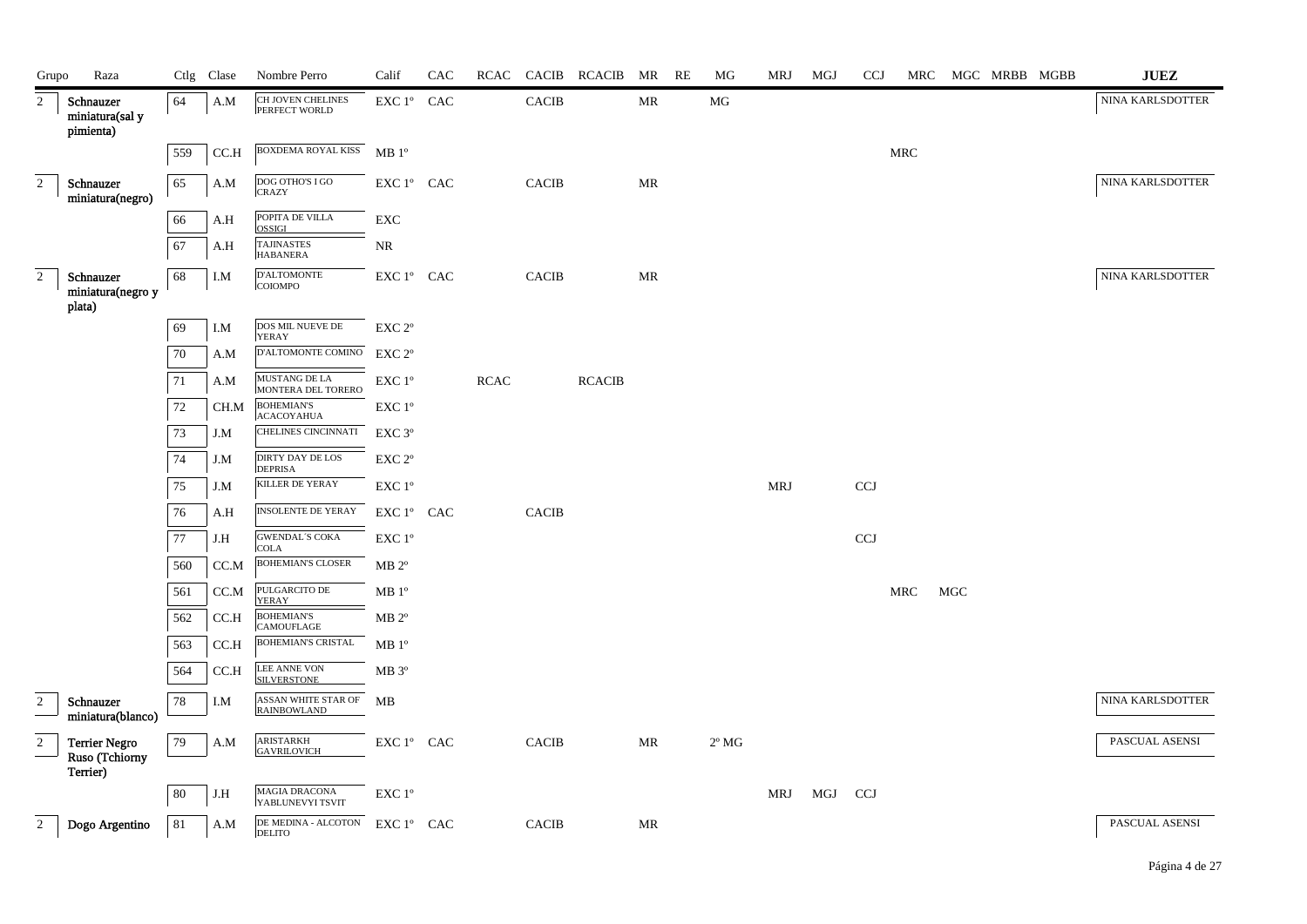| Grupo          | Raza                  |     | Ctlg Clase   | Nombre Perro                                    | Calif                                           | CAC |             |              | RCAC CACIB RCACIB MR RE |    | МG | MRJ        | MGJ | <b>CCJ</b> |     | MRC MGC MRBB MGBB | <b>JUEZ</b>              |
|----------------|-----------------------|-----|--------------|-------------------------------------------------|-------------------------------------------------|-----|-------------|--------------|-------------------------|----|----|------------|-----|------------|-----|-------------------|--------------------------|
| $\overline{2}$ | Dogo Argentino        | 82  | A.M          | KABULL DEL CHALLAO                              | EXC 2°                                          |     | <b>RCAC</b> |              | <b>RCACIB</b>           |    |    |            |     |            |     |                   | PASCUAL ASENSI           |
|                |                       | 83  | I.H          | <b>BOMBACHA DEL</b><br><b>BAGUAL</b>            | EXC 1 <sup>°</sup>                              |     | RCAC        |              | <b>RCACIB</b>           |    |    |            |     |            |     |                   |                          |
|                |                       | 84  | A.H          | COYA I DEL BAGUAL                               | EXC 1° CAC                                      |     |             | <b>CACIB</b> |                         |    |    |            |     |            |     |                   |                          |
|                |                       | 85  | J.H          | DE MEDINA - ALCOTON<br><b>ESPUELA</b>           | $\ensuremath{\mathrm{EXC}}$<br>$1^{\mathrm{o}}$ |     |             |              |                         |    |    | <b>MRJ</b> |     | <b>CCJ</b> |     |                   |                          |
|                |                       | 565 | CC.M         | ARES DE CASA ALCORA MB 1º                       |                                                 |     |             |              |                         |    |    |            |     |            |     |                   |                          |
|                |                       | 566 | CC.H         | ABY DE CASA ALCORA                              | $MB1^{\circ}$                                   |     |             |              |                         |    |    |            |     |            | MRC |                   |                          |
| $\overline{2}$ | Boxer dorado          | 86  | I.M          | HISPANO DEL<br><b>ALMINAR DE</b>                | EXC 1° CAC                                      |     |             | <b>CACIB</b> |                         | MR |    |            |     |            |     |                   | <b>FABRIZIO LA ROCCA</b> |
|                |                       | 87  | A.M          | YOHEL DE LOS<br><b>OMEYAS</b>                   | EXC 1°                                          |     | $\sf RCAC$  |              |                         |    |    |            |     |            |     |                   |                          |
|                |                       | 88  | J.M          | RUS LA FLER KILLO                               | NR                                              |     |             |              |                         |    |    |            |     |            |     |                   |                          |
|                |                       | 89  | I.H          | HANNAH MONTANA<br>DEL ALMINAR DE                | EXC 1°                                          |     | <b>RCAC</b> |              |                         |    |    |            |     |            |     |                   |                          |
|                |                       | 90  | I.H          | L'ALBA DE<br><b>VILLACECILIA'S</b>              | EXC 2°                                          |     |             |              |                         |    |    |            |     |            |     |                   |                          |
|                |                       | 91  | A.H          | LOIS DEL ETERNO<br><b>CACHORRO</b>              | EXC 1° CAC                                      |     |             |              | <b>RCACIB</b>           |    |    |            |     |            |     |                   |                          |
|                |                       | 92  | J.H          | <b>AGORA DE ENTRE</b><br><b>BOXER</b>           | $MB 3^{\circ}$                                  |     |             |              |                         |    |    |            |     |            |     |                   |                          |
|                |                       | 93  | J.H          | <b>COCHISE ALICE IN</b><br><b>WUNDERLAND</b>    | $MB$ <sup><math>4^{\circ}</math></sup>          |     |             |              |                         |    |    |            |     |            |     |                   |                          |
|                |                       | 94  | J.H          | HENIA DEL TAJO                                  | $MB 2^{\circ}$                                  |     |             |              |                         |    |    |            |     |            |     |                   |                          |
|                |                       | 95  | J.H          | KATRINA DE LAS<br><b>ISALAS</b>                 | $\rm MB$ $1^{\rm o}$                            |     |             |              |                         |    |    |            |     |            |     |                   |                          |
|                |                       | 567 | CC.H         | <b>BRISA DE ENTRE</b><br><b>BOXER</b>           | MB <sup>o</sup>                                 |     |             |              |                         |    |    |            |     |            | MRC |                   |                          |
| $\overline{2}$ | Boxer atigrado        | 96  | I.M          | JITANO DEL EURO                                 | NR                                              |     |             |              |                         |    |    |            |     |            |     |                   | <b>FABRIZIO LA ROCCA</b> |
|                |                       | 97  | A.M          | FERROL DE VILLA DE<br><b>ROTA</b>               | EXC 2°                                          |     | <b>RCAC</b> |              |                         |    |    |            |     |            |     |                   |                          |
|                |                       | 98  | A.M          | THALOS DEL VALLE<br><b>DEL INFINITO</b>         | EXC 1º CAC                                      |     |             |              | <b>RCACIB</b>           |    |    |            |     |            |     |                   |                          |
|                |                       | 99  | $_{\rm J.M}$ | CALISTO DEL PINAR                               | EXC 1°                                          |     |             |              |                         |    |    | <b>MRJ</b> |     | <b>CCJ</b> |     |                   |                          |
|                |                       | 100 | J.M          | SARO DEL CABEZO LA<br><b>JARA</b>               | NR                                              |     |             |              |                         |    |    |            |     |            |     |                   |                          |
|                |                       | 101 | I.H          | <b>UDALHEN DE LOS</b><br><b>MORRITOS</b>        | EXC 1º CAC                                      |     |             | <b>CACIB</b> |                         |    |    |            |     |            |     |                   |                          |
|                |                       | 102 | A.H          | CLK DE SVILLA'PURA<br><b>BOX</b>                | EXC 1°                                          |     | <b>RCAC</b> |              |                         |    |    |            |     |            |     |                   |                          |
|                |                       | 568 | BB.M         | WAPPO DEL GOLOSO                                | MB 1 <sup>o</sup>                               |     |             |              |                         |    |    |            |     |            |     |                   |                          |
|                |                       | 569 | BB.H         | <b>JAZMIN DEL ALMINAR</b><br><b>DE DAIMALOS</b> | MB <sup>0</sup>                                 |     |             |              |                         |    |    |            |     |            |     | MRBB MGBB         |                          |
|                |                       | 570 | BB.H         | OKLAHOMA DE VILLA<br><b>ASTUR</b>               | NR                                              |     |             |              |                         |    |    |            |     |            |     |                   |                          |
| $\overline{2}$ | Dogo Aleman<br>dorado | 103 | J.H          | EUREKA DE MAYESTE EXC 1°                        |                                                 |     |             |              |                         | MR |    | MRJ        |     | <b>CCJ</b> |     |                   | FABRIZIO LA ROCCA        |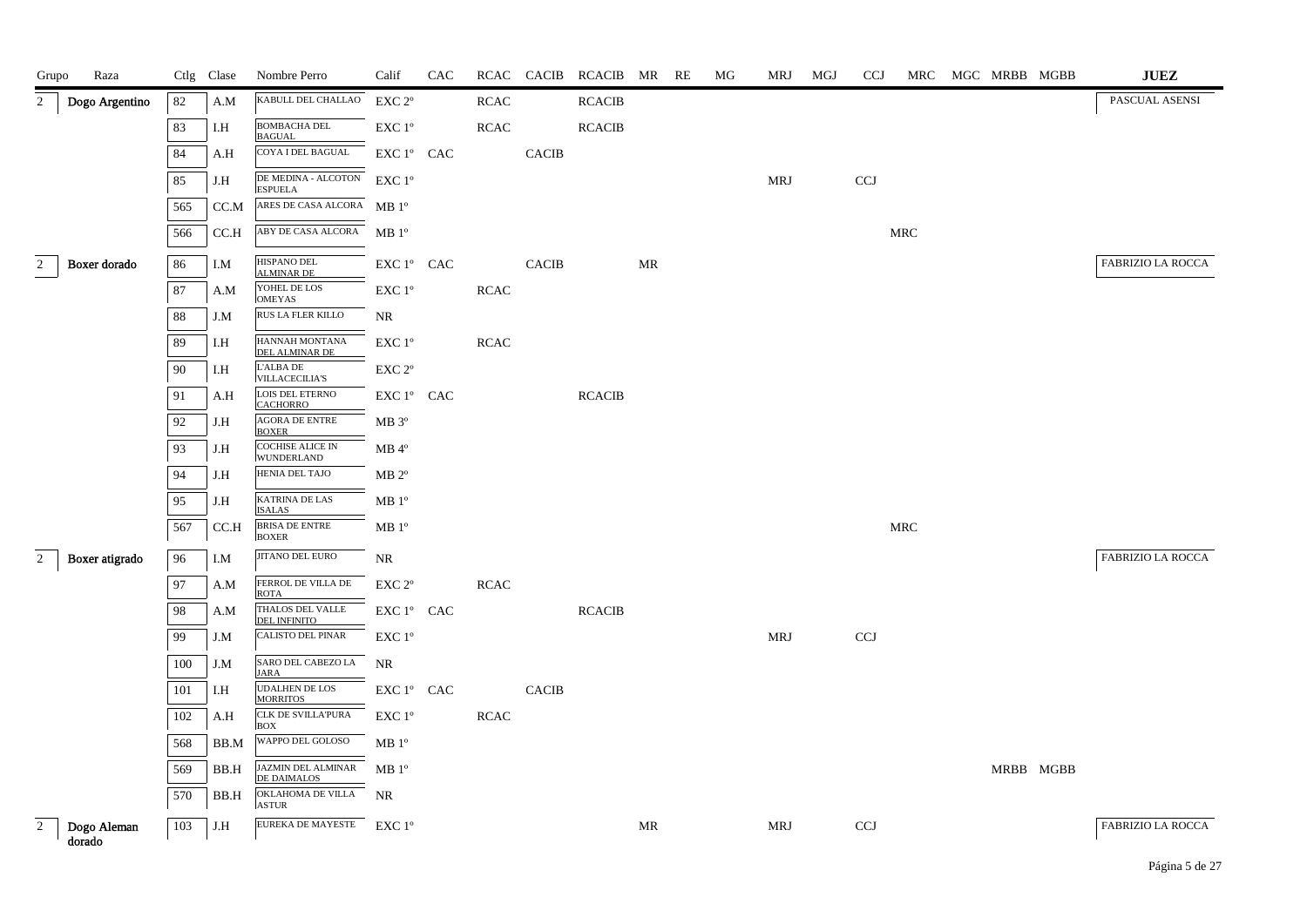| Grupo          | Raza                           |         | Ctlg Clase  | Nombre Perro                             | Calif                                                                      | CAC |             |              | RCAC CACIB RCACIB MR RE |                                   | MG | <b>MRJ</b> | MGJ | <b>CCJ</b>                | MRC                  |             | MGC MRBB MGBB | ${\bf JUEZ}$             |
|----------------|--------------------------------|---------|-------------|------------------------------------------|----------------------------------------------------------------------------|-----|-------------|--------------|-------------------------|-----------------------------------|----|------------|-----|---------------------------|----------------------|-------------|---------------|--------------------------|
| $\overline{2}$ | Dogo Aleman<br>negro           | 104     | I.M         | HULK DEL PIEJO                           | $\mathop{\rm EXC}\nolimits 1^{\mathop{\rm o}}$ $\mathop{\rm CAC}\nolimits$ |     |             | CACIB        |                         |                                   |    |            |     |                           |                      |             |               | <b>FABRIZIO LA ROCCA</b> |
|                |                                | 105     | J.H         | LISA DE DAMACAN                          | $\ensuremath{\mathrm{EXC}}$ $1^{\mathrm{o}}$                               |     |             |              |                         | MR                                |    | <b>MRJ</b> |     | $\ensuremath{\text{CCJ}}$ |                      |             |               |                          |
|                |                                | 571     | BB.M        | ORKO                                     | <b>BUENO</b>                                                               |     |             |              |                         |                                   |    |            |     |                           |                      |             |               |                          |
| $\overline{2}$ | Dogo Aleman                    | 106     | A.M         | ATHOS DE LA MALEZA                       | $\rm MB$ $1^{\rm o}$                                                       |     |             |              |                         |                                   |    |            |     |                           |                      |             |               | FABRIZIO LA ROCCA        |
|                | arlequin                       |         |             |                                          |                                                                            |     |             |              |                         |                                   |    |            |     |                           |                      |             |               |                          |
|                |                                | $107\,$ | A.M         | DUQUE DE CERROS<br>DEL AGUILA            | $\mathop{\rm EXC}\nolimits 1^{\mathop{\rm o}}$ $\mathop{\rm CAC}\nolimits$ |     |             |              | <b>RCACIB</b>           |                                   |    |            |     |                           |                      |             |               |                          |
|                |                                | 108     | A.H         | NINA DEL PIEJO                           | $\ensuremath{\mathrm{EXC}}$ $1^{\mathrm{o}}$                               |     |             |              |                         |                                   |    |            |     |                           |                      |             |               |                          |
|                |                                | 109     | J.H         | ANA DEL PIEJO                            | $\ensuremath{\mathrm{EXC}}$ $1^{\mathrm{o}}$                               |     |             |              |                         |                                   |    |            |     |                           |                      |             |               |                          |
|                |                                | 572     | BB.H        | MALENA DE CERROS<br>DEL AGUILA           | MB 1 <sup>o</sup>                                                          |     |             |              |                         |                                   |    |            |     |                           |                      | <b>MRBB</b> |               |                          |
| $\overline{2}$ | Dogo Aleman<br>(azul)          | 110     | I.H         | <b>HYDRA DE</b><br><b>CAESARDOGOS</b>    | $\rm NR$                                                                   |     |             |              |                         |                                   |    |            |     |                           |                      |             |               | <b>FABRIZIO LA ROCCA</b> |
| $\overline{2}$ | Rottweiler                     | 111     | I.M         | FALCO DE YOLCRIS                         | $\ensuremath{\mathrm{EXC}}$ $1^\mathrm{o}$                                 |     |             |              |                         |                                   |    |            |     |                           |                      |             |               | FABRIZIO LA ROCCA        |
|                |                                | 112     | A.M         | CONDOR DE AL-<br><b>RAHMAN</b>           | $\mathop{\rm EXC}\nolimits 1^{\mathop{\rm o}}$ $\mathop{\rm CAC}\nolimits$ |     |             | $\sf CACIB$  |                         | $\ensuremath{\mathsf{MR}}\xspace$ |    |            |     |                           |                      |             |               |                          |
|                |                                | 113     | A.M         | JEFF DE BREOGAN                          | $MB1^{\circ}$                                                              |     |             |              |                         |                                   |    |            |     |                           |                      |             |               |                          |
|                |                                | 114     | A.M         | MATT                                     | $\ensuremath{\mathrm{EXC}}$ $2^{\mathrm{o}}$                               |     | <b>RCAC</b> |              | <b>RCACIB</b>           |                                   |    |            |     |                           |                      |             |               |                          |
|                |                                | 115     | J.M         | H-AQUILES HAUSE DE<br>CAI                | $\ensuremath{\mathrm{EXC}}$ $1^\mathrm{o}$                                 |     |             |              |                         |                                   |    | <b>MRJ</b> |     | CCJ                       |                      |             |               |                          |
|                |                                | 116     | J.M         | LA HERENCIA ROTT'S<br><b>ATILA</b>       | EXC 2°                                                                     |     |             |              |                         |                                   |    |            |     |                           |                      |             |               |                          |
|                |                                | 117     | A.H         | <b>JOKA</b>                              | EXC 1°                                                                     |     |             |              |                         |                                   |    |            |     |                           |                      |             |               |                          |
|                |                                | 118     | A.H         | UKA DE ROTACAN                           | $\ensuremath{\mathrm{EXC}}$ $2^{\mathrm{o}}$                               |     |             |              |                         |                                   |    |            |     |                           |                      |             |               |                          |
|                |                                | 119     | A.H         | UNKA DO PAZO DO<br>PAZO DO ESPIÑO        | $\rm NR$                                                                   |     |             |              |                         |                                   |    |            |     |                           |                      |             |               |                          |
|                |                                | 120     | CH.H        | <b>VENUS FROM HOUSE</b><br><b>ROTVIS</b> | EXC 1 <sup>o</sup>                                                         |     |             | <b>CACIB</b> |                         |                                   |    |            |     |                           |                      |             |               |                          |
|                |                                | 121     | J.H         | ARISH DE BREOGAN                         | EXC 1°                                                                     |     |             |              |                         |                                   |    |            |     | <b>CCJ</b>                |                      |             |               |                          |
|                |                                | 122     | J.H         | <b>GALA DE ROTACAN</b>                   | MB <sup>o</sup>                                                            |     |             |              |                         |                                   |    |            |     |                           |                      |             |               |                          |
|                |                                | 123     | J.H         | GUZZI D'EN CUSPY                         | $MB 2^{\circ}$                                                             |     |             |              |                         |                                   |    |            |     |                           |                      |             |               |                          |
|                |                                | 573     | CCA         | <b>ISSY DE BREOGAN</b>                   | MB 1 <sup>o</sup>                                                          |     |             |              |                         |                                   |    |            |     |                           | $\operatorname{MRC}$ |             |               |                          |
|                |                                | 574     | $\rm C C.H$ | <b>JULA DE PRADOMONTE</b>                | <b>NR</b>                                                                  |     |             |              |                         |                                   |    |            |     |                           |                      |             |               |                          |
| $\overline{2}$ | Dogo Canario-<br>Presa Canario | 124     | A.M         | PANZER DE<br><b>GUADALCAN</b>            | $\rm NR$                                                                   |     |             |              |                         |                                   |    |            |     |                           |                      |             |               | <b>MANUEL RAMIREZ</b>    |
|                |                                | 125     | A.M         | ROMERO DE<br><b>GUADALCAN</b>            | $\mathop{\rm EXC}\nolimits 1^{\circ }$ $\mathop{\rm CAC}\nolimits$         |     |             |              |                         |                                   |    |            |     |                           |                      |             |               |                          |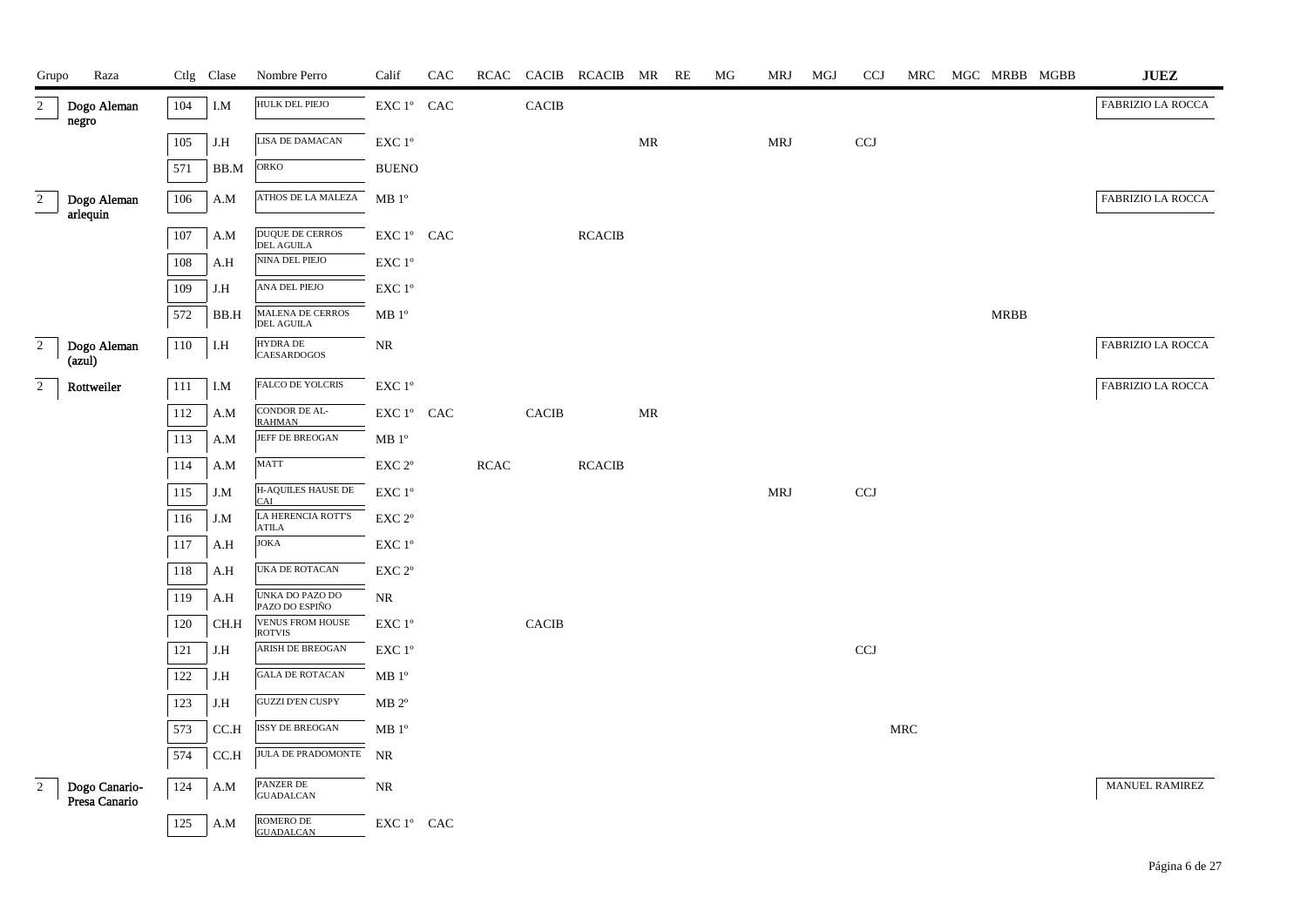| Grupo          | Raza                           |     | Ctlg Clase | Nombre Perro                                 | Calif                                                                      | CAC |             |              | RCAC CACIB RCACIB MR RE |       |       | МG             | MRJ        | MGJ | <b>CCJ</b> |  | MRC MGC MRBB MGBB | $\mathbf{J}\mathbf{U}\mathbf{E}\mathbf{Z}$ |
|----------------|--------------------------------|-----|------------|----------------------------------------------|----------------------------------------------------------------------------|-----|-------------|--------------|-------------------------|-------|-------|----------------|------------|-----|------------|--|-------------------|--------------------------------------------|
| 2              | Dogo Canario-<br>Presa Canario | 126 | J.M        | CABO DE SAMCOR                               | EXC 1°                                                                     |     |             |              |                         |       |       |                | MRJ        |     | CCJ        |  |                   | <b>MANUEL RAMIREZ</b>                      |
|                |                                | 127 | J.M        | <b>GUCCI DE NUESTRA</b><br><b>SANGRE</b>     | <b>NR</b>                                                                  |     |             |              |                         |       |       |                |            |     |            |  |                   |                                            |
|                |                                | 128 | J.M        | LUCAS DE CAN MUC                             | NR                                                                         |     |             |              |                         |       |       |                |            |     |            |  |                   |                                            |
|                |                                | 129 | A.H        | <b>TINDANA DE</b><br><b>GUADALCAN</b>        | EXC 1º CAC                                                                 |     |             | <b>CACIB</b> |                         |       |       |                |            |     |            |  |                   |                                            |
|                |                                | 130 | J.H        | <b>GABANA DE CIELO DE</b><br><b>CANARIAS</b> | $EXC1^{\circ}$                                                             |     |             |              |                         |       |       |                |            |     | <b>CCJ</b> |  |                   |                                            |
|                |                                | 550 | CH.M       | OSCAR DE GUADALCAN EXC 1º                    |                                                                            |     |             | <b>CACIB</b> |                         |       | MR RE | $3^{\circ}$ MG |            |     |            |  |                   |                                            |
| $\overline{2}$ | Alano (No<br>aceptado FCI)     | 131 | A.H        | ROMA II DE LOS<br><b>TARANTOS</b>            | EXC 1° CAC                                                                 |     |             |              |                         | MR RE |       |                |            |     |            |  |                   | <b>MANUEL RAMIREZ</b>                      |
| $\overline{2}$ | Dogo de Burdeos                | 132 | A.M        | CACHAFORLAN DE<br><b>SHIBARKO</b>            | <b>NR</b>                                                                  |     |             |              |                         |       |       |                |            |     |            |  |                   | <b>JOOP HIDES</b>                          |
|                |                                | 133 | J.M        | IKER DEL REINO DE LA<br><b>MATAZA</b>        | EXC 1°                                                                     |     |             |              |                         | MR    |       |                | <b>MRJ</b> |     | CCJ        |  |                   |                                            |
|                |                                | 134 | A.H        | <b>IVON DE MOLOSO DE</b><br><b>ANDALUCIA</b> | EXC                                                                        |     |             |              |                         |       |       |                |            |     |            |  |                   |                                            |
|                |                                | 135 | J.H        | <b>GARBO DEL DOMINIO</b><br>DE LOS PENATES   | EXC 1°                                                                     |     |             |              |                         |       |       |                |            |     | <b>CCJ</b> |  |                   |                                            |
|                |                                | 136 | J.H        | <b>KIRA</b>                                  | MB                                                                         |     |             |              |                         |       |       |                |            |     |            |  |                   |                                            |
| 2              | <b>Bulldog Ingles</b>          | 137 | I.M        | <b>BULLYOYO SWEET</b><br><b>DREAMS</b>       | EXC <sub>2°</sub>                                                          |     |             |              |                         |       |       |                |            |     |            |  |                   | JOOP HIDES                                 |
|                |                                | 138 | I.M        | PRIDE OF BULLY SIR<br><b>WINSTONE</b>        | $\ensuremath{\mathrm{EXC}}$ $1^\mathrm{o}$                                 |     | <b>RCAC</b> |              |                         |       |       |                |            |     |            |  |                   |                                            |
|                |                                | 139 | A.M        | <b>ACHILEAS PRESSURE</b>                     | EXC 2°                                                                     |     |             |              |                         |       |       |                |            |     |            |  |                   |                                            |
|                |                                | 140 | A.M        | MERRIVEEN<br>OVERLANDER                      | EXC 1° CAC                                                                 |     |             |              |                         |       |       |                |            |     |            |  |                   |                                            |
|                |                                | 141 | CH.M       | CH.BULLYOYO<br><b>LOBEZNO AT LA CHATA</b>    | EXC 1°                                                                     |     |             | CACIB        |                         | MR    |       |                |            |     |            |  |                   |                                            |
|                |                                | 142 | CH.M       | REMBOMBORY QUICK                             | EXC 2°                                                                     |     |             |              | <b>RCACIB</b>           |       |       |                |            |     |            |  |                   |                                            |
|                |                                | 143 | J.M        | ANESBULL ATOMO                               | <b>NO PUE</b>                                                              |     |             |              |                         |       |       |                |            |     |            |  |                   |                                            |
|                |                                | 144 | J.M        | <b>BULLGAME GUNS AND</b><br><b>ROSES</b>     | $EXC1^{\circ}$                                                             |     |             |              |                         |       |       |                | MRJ        |     | CCJ        |  |                   |                                            |
|                |                                | 145 | J.M        | <b>DUMBLEDORE BY</b><br><b>HEROBULLS</b>     | $\ensuremath{\mathrm{EXC}}$ $2^{\mathrm{o}}$                               |     |             |              |                         |       |       |                |            |     |            |  |                   |                                            |
|                |                                | 146 | J.M        | HOME PILAR ONE IN A<br><b>MILLION</b>        | EXC 3 <sup>o</sup>                                                         |     |             |              |                         |       |       |                |            |     |            |  |                   |                                            |
|                |                                | 147 | J.M        | ROCKY ROLLA DE<br><b>CANCHAS MAHAN</b>       | EXC 4°                                                                     |     |             |              |                         |       |       |                |            |     |            |  |                   |                                            |
|                |                                | 148 | A.H        | <b>BULLYOYO OTTAWA</b>                       | $\mathop{\rm EXC}\nolimits 1^{\mathop{\rm o}}$ $\mathop{\rm CAC}\nolimits$ |     |             | CACIB        |                         |       |       |                |            |     |            |  |                   |                                            |
|                |                                | 149 | A.H        | <b>SLAUGHTERMAN'S</b><br><b>CAROLINA</b>     | MB                                                                         |     |             |              |                         |       |       |                |            |     |            |  |                   |                                            |
|                |                                | 150 | A.H        | TINA                                         | NR                                                                         |     |             |              |                         |       |       |                |            |     |            |  |                   |                                            |
|                |                                | 151 | J.H        | BRITANISH DEL SUR<br>ARIEL I LOVE TO         | EXC 2°                                                                     |     |             |              |                         |       |       |                |            |     |            |  |                   |                                            |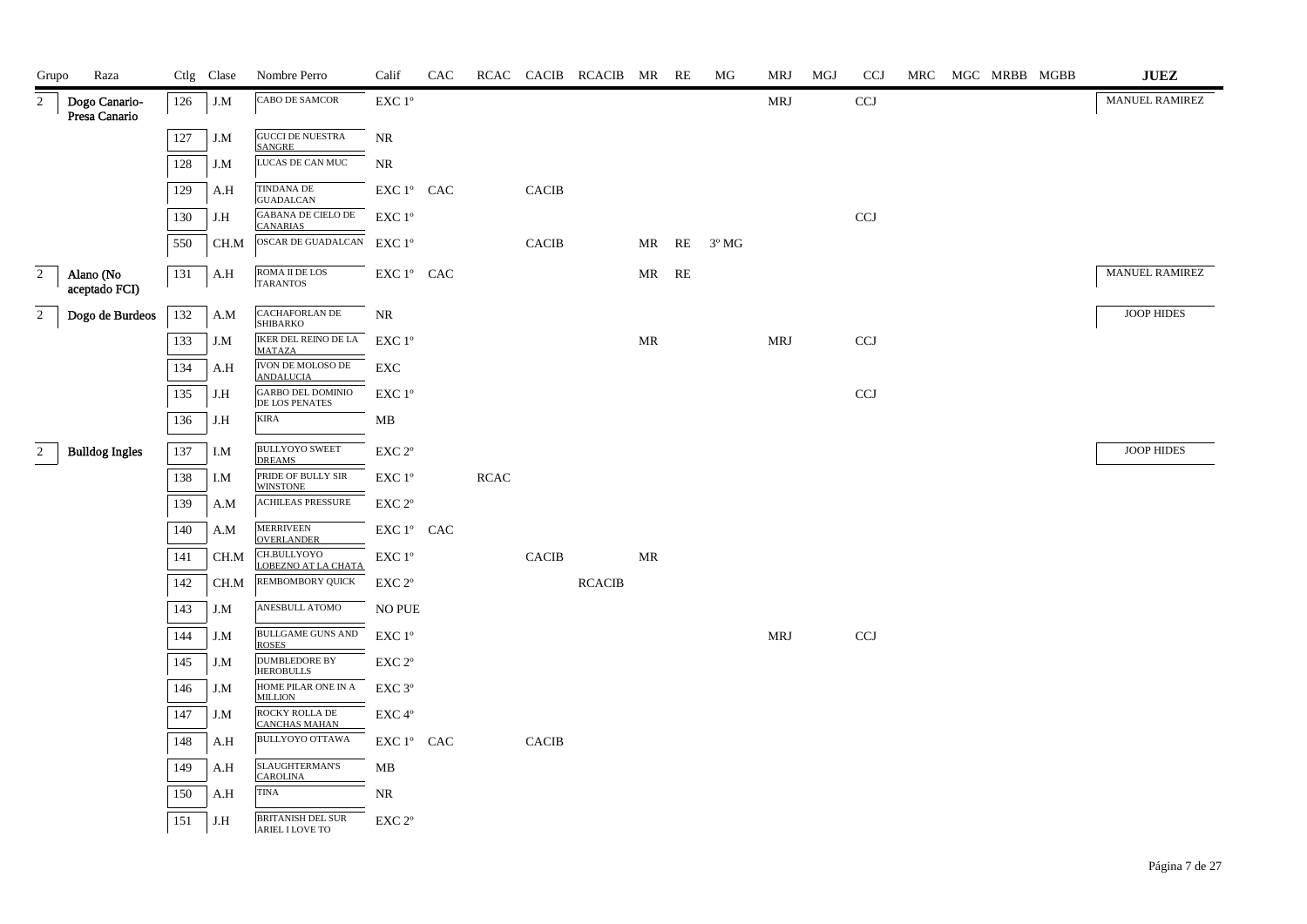| Grupo          | Raza                  |     | Ctlg Clase | Nombre Perro                                          | Calif                                                              | CAC |              | RCAC CACIB RCACIB MR RE |                                   | MG | MRJ | MGJ | <b>CCJ</b>   | MRC        |  | MGC MRBB MGBB | <b>JUEZ</b>       |
|----------------|-----------------------|-----|------------|-------------------------------------------------------|--------------------------------------------------------------------|-----|--------------|-------------------------|-----------------------------------|----|-----|-----|--------------|------------|--|---------------|-------------------|
| 2              | <b>Bulldog Ingles</b> | 152 | J.H        | <b>BULLGAME GRAND</b><br><b>DIAMOND</b>               | EXC <sub>3°</sub>                                                  |     |              |                         |                                   |    |     |     |              |            |  |               | <b>JOOP HIDES</b> |
|                |                       | 153 | J.H        | <b>HERMION BY</b><br><b>HEROBULLS</b>                 | EXC 4°                                                             |     |              |                         |                                   |    |     |     |              |            |  |               |                   |
|                |                       | 154 | J.H        | HOME PILAR BARBIE<br><b>VALENTINA</b>                 | EXC <sub>5°</sub>                                                  |     |              |                         |                                   |    |     |     |              |            |  |               |                   |
|                |                       | 155 | J.H        | ORCOTTUY EMILY                                        | $EXC 6^\circ$                                                      |     |              |                         |                                   |    |     |     |              |            |  |               |                   |
|                |                       | 156 | J.H        | PRINCESS DAKOTA OF<br><b>LANZABULLS</b>               | EXC <sub>7°</sub>                                                  |     |              |                         |                                   |    |     |     |              |            |  |               |                   |
|                |                       | 157 | J.H        | <b>REMBOMBORY</b><br><b>COLORETA</b>                  | EXC 1°                                                             |     |              |                         |                                   |    |     |     | $_{\rm CCJ}$ |            |  |               |                   |
|                |                       | 575 | BB.M       | ISLANDBULL NUBLO                                      | NR                                                                 |     |              |                         |                                   |    |     |     |              |            |  |               |                   |
|                |                       | 576 | CC.M       | <b>BLOOD HEIR MONTY</b><br><b>BY HEROBULLS</b>        | $MB 2^{\circ}$                                                     |     |              |                         |                                   |    |     |     |              |            |  |               |                   |
|                |                       | 577 | CC.M       | HOME PILAR SILVER<br><b>BACK</b>                      | MB <sup>o</sup>                                                    |     |              |                         |                                   |    |     |     |              |            |  |               |                   |
|                |                       | 578 | CC.M       | THAT'S THE WAY DULL<br>TO HOMERO                      | <b>NR</b>                                                          |     |              |                         |                                   |    |     |     |              |            |  |               |                   |
|                |                       | 579 | CC.H       | <b>BRENDA</b><br>CARMABOXCAN                          | MB 1 <sup>o</sup>                                                  |     |              |                         |                                   |    |     |     |              | <b>MRC</b> |  |               |                   |
|                |                       | 580 | CC.H       | <b>GINEBRA DEL</b><br><b>BOOUERON</b>                 | $MB 2^{\circ}$                                                     |     |              |                         |                                   |    |     |     |              |            |  |               |                   |
|                |                       | 581 | CC.H       | REALSTUD LOLA                                         | $MB$ <sup><math>4^{\circ}</math></sup>                             |     |              |                         |                                   |    |     |     |              |            |  |               |                   |
|                |                       | 582 | CC.H       | THE QUEEN OF THE<br><b>SOUTH</b>                      | $MB 3^{\circ}$                                                     |     |              |                         |                                   |    |     |     |              |            |  |               |                   |
| $\overline{2}$ | <b>Bullmastiff</b>    | 158 | A.M        | PEACEKEEPER<br><b>N'LEATHERNECKS</b>                  | EXC 1° CAC                                                         |     | <b>CACIB</b> |                         | MR                                |    |     |     |              |            |  |               | <b>JOOP HIDES</b> |
|                |                       | 159 | A.H        | <b>AXARKAN BULLS</b><br><b>WENDY</b>                  | MB                                                                 |     |              |                         |                                   |    |     |     |              |            |  |               |                   |
|                |                       | 160 | A.H        | VALANGELS<br>ZALAMERA                                 | EXC 1° CAC                                                         |     | CACIB        |                         |                                   |    |     |     |              |            |  |               |                   |
|                |                       | 583 | CC.H       | <b>AKARKAN-BULL'S</b><br>ZORAIDA                      | MB 1 <sup>o</sup>                                                  |     |              |                         |                                   |    |     |     |              |            |  |               |                   |
|                |                       | 584 | CC.M       | <b>AKARKAN-BULL'S</b><br><b>ZURBARAN</b>              | MB <sup>o</sup>                                                    |     |              |                         |                                   |    |     |     |              | MRC        |  |               |                   |
|                |                       | 585 | CC.M       | AXARKAMBULL<br><b>ALBERTO TEGO</b>                    | $MB 2^{\circ}$                                                     |     |              |                         |                                   |    |     |     |              |            |  |               |                   |
| $\overline{2}$ | <b>Mastiff</b>        | 161 | A.H        | FEARNOUGHT LITTLE<br><b>MARY</b>                      | EXC 1° CAC                                                         |     | <b>CACIB</b> |                         | MR                                |    |     |     |              |            |  |               | PASCUAL ASENSI    |
| $\overline{2}$ | Terranova             | 162 | I.M        | CHARRY ASKADO                                         | $\mathop{\rm EXC}\nolimits 1^{\circ }$ $\mathop{\rm CAC}\nolimits$ |     | CACIB        |                         | $\ensuremath{\mathsf{MR}}\xspace$ |    |     |     |              |            |  |               | PASCUAL ASENSI    |
|                |                       | 163 | A.H        | RAIN COAST TOUCH IN<br><b>PINK</b>                    | $\mathop{\rm EXC}\nolimits 1^{\circ }$ $\mathop{\rm CAC}\nolimits$ |     | CACIB        |                         |                                   |    |     |     |              |            |  |               |                   |
|                |                       | 164 | J.H        | <b>ALTEA</b>                                          | NR                                                                 |     |              |                         |                                   |    |     |     |              |            |  |               |                   |
| $\overline{2}$ | Leonberger            | 165 | A.M        | CHABAL DU CHAPEAU                                     | <b>NR</b>                                                          |     |              |                         |                                   |    |     |     |              |            |  |               | PASCUAL ASENSI    |
|                |                       | 166 | CH.M       | DE GENDARME<br><b>GALIBIER MONTANYA</b><br>DEL CANIGÓ | EXC 1° CAC                                                         |     | <b>CACIB</b> |                         | MR                                |    |     |     |              |            |  |               |                   |
|                |                       | 167 | CH.H       | <b>GELADA MONTANYA</b>                                | EXC 1°                                                             |     | <b>CACIB</b> |                         |                                   |    |     |     |              |            |  |               |                   |
|                |                       | 168 | V.H        | DEL CANIGÓ<br>CH CHABLIS VON<br>MAISTERLICH           | EXC 1 <sup>°</sup>                                                 |     |              |                         |                                   |    |     |     |              |            |  |               |                   |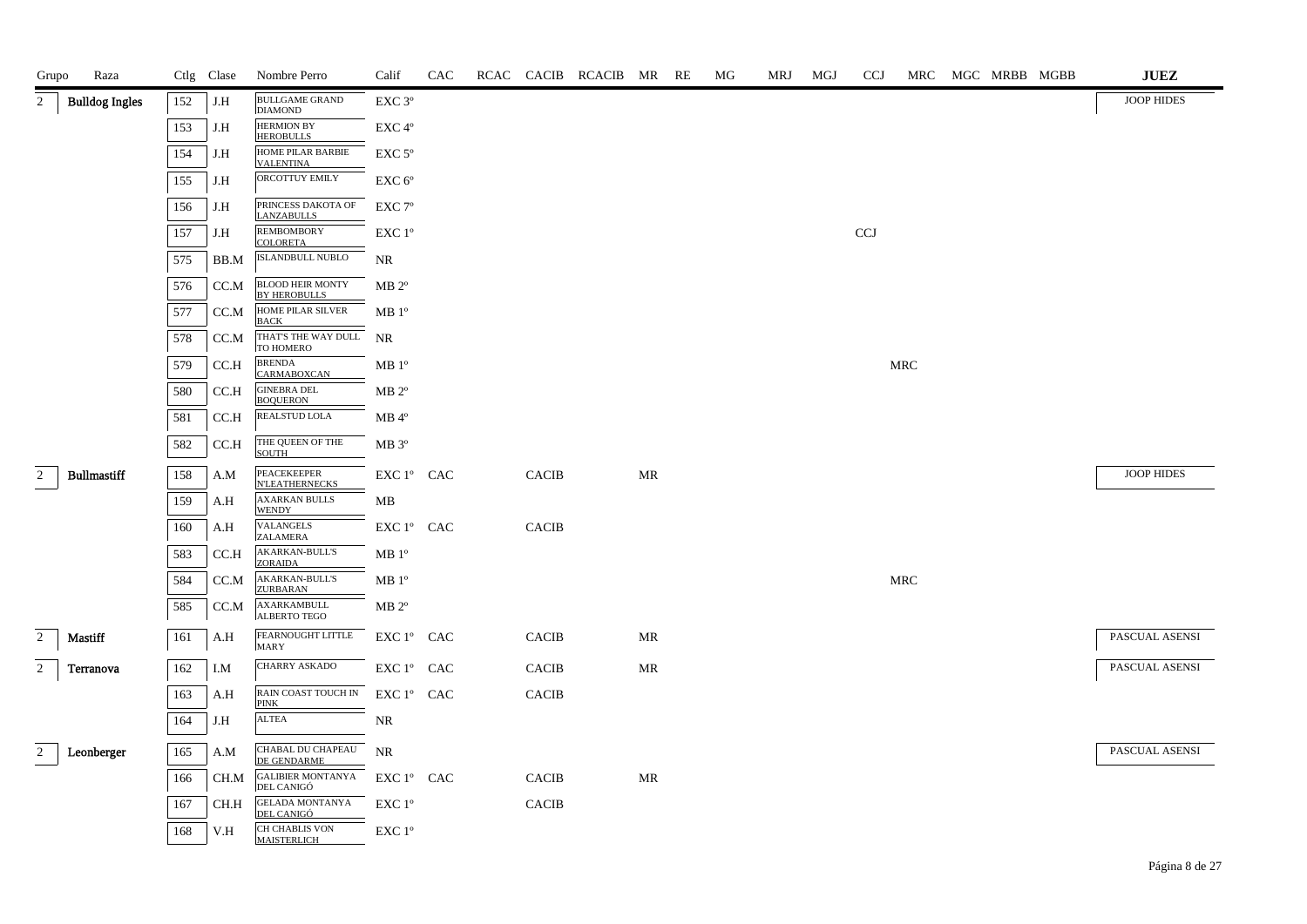| Grupo          | Raza                                |     | Ctlg Clase                   | Nombre Perro                                          | Calif                                          | CAC | RCAC        | <b>CACIB</b> | RCACIB MR     |                                   | RE    | МG | MRJ        | MGJ | <b>CCJ</b> | MRC |     | MGC MRBB MGBB | $\mathbf{J}\mathbf{U}\mathbf{E}\mathbf{Z}$ |
|----------------|-------------------------------------|-----|------------------------------|-------------------------------------------------------|------------------------------------------------|-----|-------------|--------------|---------------|-----------------------------------|-------|----|------------|-----|------------|-----|-----|---------------|--------------------------------------------|
| $\overline{2}$ | Mastín Español                      | 169 | A.M                          | <b>EFREN</b>                                          | EXC 1°                                         |     | <b>RCAC</b> |              | <b>RCACIB</b> |                                   |       |    |            |     |            |     |     |               | PASCUAL ASENSI                             |
|                |                                     | 170 | A.M                          | ESPARTANO DE ALTOS<br>DE VALDEARAZO                   | NR                                             |     |             |              |               |                                   |       |    |            |     |            |     |     |               |                                            |
|                |                                     | 171 | A.M                          | HERACLES DE ALTOS<br>DE VALDEARAZO                    | <b>NR</b>                                      |     |             |              |               |                                   |       |    |            |     |            |     |     |               |                                            |
|                |                                     | 172 | A.M                          | <b>ONEGA DE</b><br><b>CAMPOLLANO</b>                  | $\mathop{\hbox{\rm EXC}}$ $1^{\circ}$ $\;$ CAC |     |             | <b>CACIB</b> |               | MR                                | RE    |    |            |     |            |     |     |               |                                            |
|                |                                     | 173 | A.H                          | <b>LINDA</b>                                          | EXC 1° CAC                                     |     |             | <b>CACIB</b> |               |                                   |       |    |            |     |            |     |     |               |                                            |
|                |                                     | 174 | J.H                          | DOÑA DANCA COTUFA                                     | EXC 1°                                         |     |             |              |               |                                   |       |    | MRJ        |     | CCJ        |     |     |               |                                            |
|                |                                     | 586 | CC.H                         | <b>FAUNO DE LA</b><br><b>GORGORACHA</b>               | NR                                             |     |             |              |               |                                   |       |    |            |     |            |     |     |               |                                            |
| $\overline{2}$ | Mastín del Pirineo                  | 175 | I.M                          | <b>LLOP MARI DE</b><br><b>MORALET</b>                 | NR                                             |     |             |              |               |                                   |       |    |            |     |            |     |     |               | PASCUAL ASENSI                             |
|                |                                     | 176 | J.M                          | <b>ILVINTAGE DE LA</b><br><b>CIUDADELA DE</b>         | <b>NR</b>                                      |     |             |              |               |                                   |       |    |            |     |            |     |     |               |                                            |
|                |                                     | 177 | J.M                          | WILLIAM WALLACE DE<br>CABAÑA DE LA                    | $EXC1^{\circ}$                                 |     |             |              |               |                                   |       |    | <b>MRJ</b> |     | <b>CCJ</b> |     |     |               |                                            |
|                |                                     | 178 | I.H                          | ALTOARAGON ZEDDA                                      | <b>NR</b>                                      |     |             |              |               |                                   |       |    |            |     |            |     |     |               |                                            |
|                |                                     | 179 | A.H                          | TIATULA CABAÑA DE<br><b>OTAULA</b>                    | EXC <sub>2°</sub>                              |     | <b>RCAC</b> |              | <b>RCACIB</b> |                                   |       |    |            |     |            |     |     |               |                                            |
|                |                                     | 180 | A.H                          | VALENTINA VAUGHAN $\rm ~EXC~1^o ~CAC$ DE LA CABAÑA DE |                                                |     |             | CACIB        |               |                                   | MR RE |    |            |     |            |     |     |               |                                            |
| $\overline{c}$ | Perro de Montaña<br>de los Pirineos | 181 | CH.M                         | BOABDIL BIB-ALAUXAR                                   | $EXC1^{\circ}$                                 |     |             | CACIB        |               | $\ensuremath{\mathsf{MR}}\xspace$ |       |    |            |     |            |     |     |               | PASCUAL ASENSI                             |
|                |                                     | 182 | CH.H                         | BÂBÛS BIB-ALAUXAR                                     | $EXC1^{\circ}$                                 |     |             | <b>CACIB</b> |               |                                   |       |    |            |     |            |     |     |               |                                            |
| $\sqrt{2}$     | San Bernardo pelo<br>corto          | 183 | I.H                          | CANDY DEL CARCHE                                      | EXC 1° CAC                                     |     |             |              |               |                                   |       |    |            |     |            |     |     |               | PASCUAL ASENSI                             |
| $\sqrt{2}$     | Perro de Pastor<br>del Caucaso      | 184 | CH.H                         | <b>BOMBARASHA DE</b><br><b>RUSSPAINCAN</b>            | EXC 1°                                         |     |             | <b>CACIB</b> |               | MR                                |       |    |            |     |            |     |     |               | PASCUAL ASENSI                             |
|                |                                     | 185 | J.H                          | MADRIDSKI MEDVED<br><b>BRISA TORRESANA</b>            | EXC 1°                                         |     |             |              |               |                                   |       |    | MRJ        |     | CCJ        |     |     |               |                                            |
|                |                                     | 587 | CC.M                         | <b>RON</b>                                            | NR                                             |     |             |              |               |                                   |       |    |            |     |            |     |     |               |                                            |
| $\overline{c}$ | Bouvier de Berna                    | 588 | $\mathop{\rm CC.M}\nolimits$ | GRAN LUKA DE LLUM<br>A LA BOIRA                       | <b>NR</b>                                      |     |             |              |               |                                   |       |    |            |     |            |     |     |               | JOOP HIDES                                 |
| 3              | Fox Terrier de<br>pelo liso         | 589 | CC.M                         | DE REVERTITO<br><b>SALVAME DE LUXE</b>                | MB <sup>o</sup>                                |     |             |              |               |                                   |       |    |            |     |            | MRC | MGC |               | ANGEL SOTOCA                               |
| 3              | <b>Irish Terrier</b>                | 590 | CC.M                         | MERRIMAC O'MALLORY NR                                 |                                                |     |             |              |               |                                   |       |    |            |     |            |     |     |               | ANGEL SOTOCA                               |
| $\mathfrak{Z}$ | <b>Kerry Blue Terrier</b>           | 186 | A.M                          | DEL BESAYA PASIEGU                                    | NR                                             |     |             |              |               |                                   |       |    |            |     |            |     |     |               | ANGEL SOTOCA                               |
|                |                                     | 187 | V.M                          | VEHEMENTE DE<br><b>CHAPEAU TERRIER</b>                | EXC 1°                                         |     |             |              |               | $\ensuremath{\mathsf{MR}}\xspace$ |       |    |            |     |            |     |     |               |                                            |
|                |                                     | 591 | CC.M                         | XABIER DE LA CADIERA NR                               |                                                |     |             |              |               |                                   |       |    |            |     |            |     |     |               |                                            |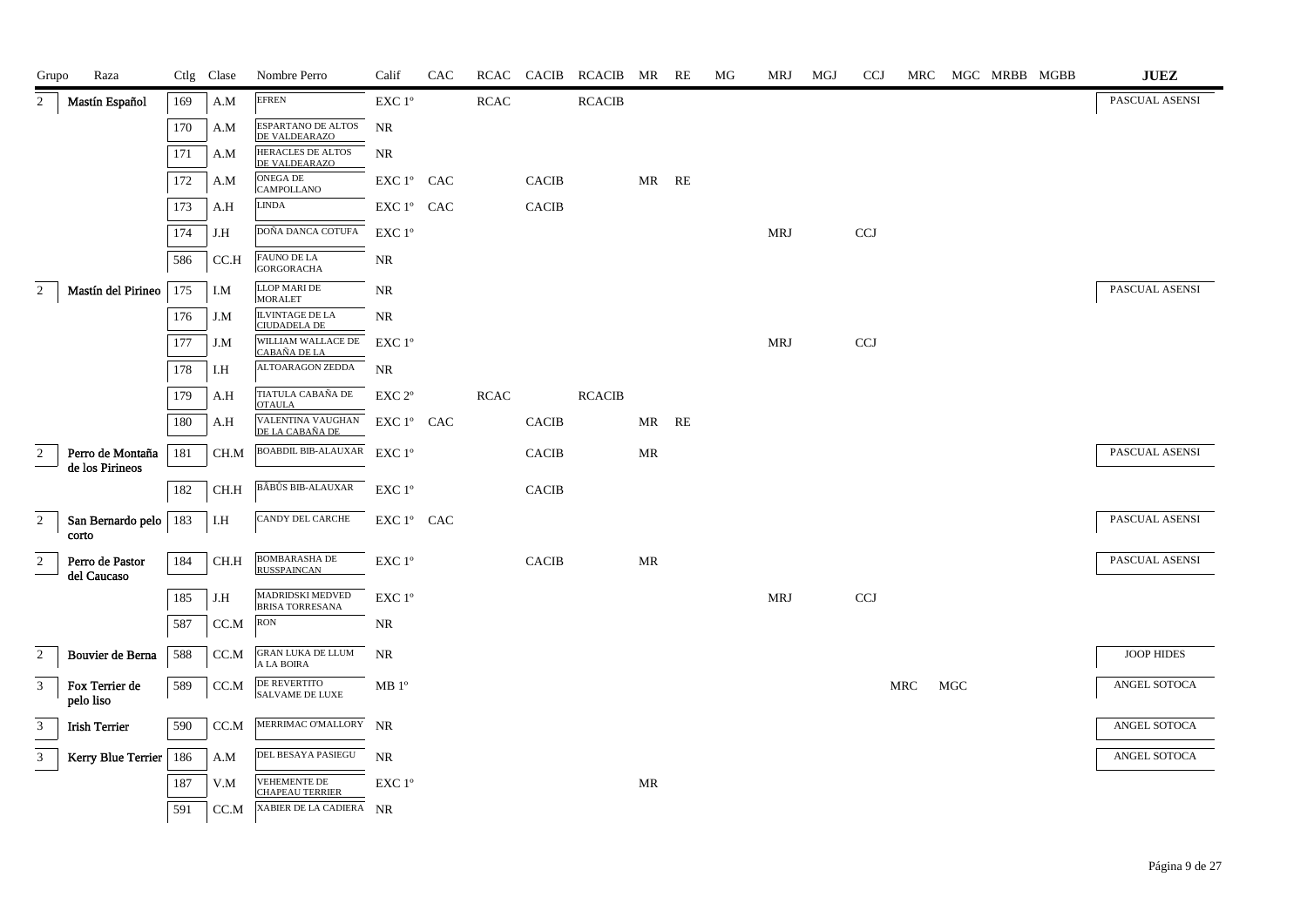| Grupo          | Raza                                                   |     | Ctlg Clase | Nombre Perro                                  | Calif              | CAC |             |              | RCAC CACIB RCACIB MR RE |       |    | MG | MRJ        | MGJ | <b>CCJ</b> | MRC        |  | MGC MRBB MGBB | $\mathbf{J}\mathbf{U}\mathbf{E}\mathbf{Z}$ |
|----------------|--------------------------------------------------------|-----|------------|-----------------------------------------------|--------------------|-----|-------------|--------------|-------------------------|-------|----|----|------------|-----|------------|------------|--|---------------|--------------------------------------------|
| $\mathfrak{Z}$ | Ratonero-<br>Bodeguero<br>Andaluz (no<br>aceptado FCI) | 188 | A.H        | MALABAI DE ESCASUA NR                         |                    |     |             |              |                         |       |    |    |            |     |            |            |  |               | ANGEL SOTOCA                               |
|                |                                                        | 189 | J.H        | <b>LOLA DE FRAGUEL'S</b>                      | EXC 1°             |     |             |              |                         | MR RE |    |    | <b>MRJ</b> |     | <b>CCJ</b> |            |  |               |                                            |
| $\mathfrak{Z}$ | <b>Gos Rater</b><br>Valencia (No<br>aceptado FCI)      | 190 | CH.M       | RANDEROS OK MCKEY EXC 1°                      |                    |     |             |              |                         | MR    | RE |    |            |     |            |            |  |               | ANGEL SOTOCA                               |
|                |                                                        | 191 | A.H        | <b>RANDEROS JADE</b>                          | EXC 1° CAC         |     |             |              |                         |       |    |    |            |     |            |            |  |               |                                            |
| $\mathbf{3}$   | Jack Russel Terrier 192                                |     | A.M        | SAMARUCO DE<br><b>GRIMPOLA</b>                | EXC 1° CAC         |     |             |              | <b>RCACIB</b>           |       |    |    |            |     |            |            |  |               | ANGEL SOTOCA                               |
|                |                                                        | 193 | CH.M       | KINAPAK MAG DINGO                             | EXC 1°             |     |             | <b>CACIB</b> |                         |       |    |    |            |     |            |            |  |               |                                            |
|                |                                                        | 194 | A.H        | MOLLY MALONE DE<br><b>GRIMPOLA</b>            | EXC 1° CAC         |     |             | <b>CACIB</b> |                         | MR    |    |    |            |     |            |            |  |               |                                            |
|                |                                                        | 592 | CC.H       | UP&DOWN CALIXTA<br>RED QUARTERBAC             | MB 1 <sup>o</sup>  |     |             |              |                         |       |    |    |            |     |            | <b>MRC</b> |  |               |                                            |
| 3 <sup>7</sup> | <b>Scottish Terrier</b>                                | 195 | J.M        | LORD TARTAN DE<br><b>TREYSAS</b>              | EXC 1°             |     |             |              |                         |       |    |    | <b>MRJ</b> |     | CCJ        |            |  |               | ANGEL SOTOCA                               |
|                |                                                        | 196 | A.H        | LADY CASSANDRA AT<br><b>TREYSAS</b>           | EXC 1° CAC         |     |             | CACIB        |                         | MR    |    |    |            |     |            |            |  |               |                                            |
|                |                                                        | 197 | J.H        | <b>GLENGRACIE GANACHE</b>                     | $EXC1^{\circ}$     |     |             |              |                         |       |    |    |            |     | <b>CCJ</b> |            |  |               |                                            |
| 3              | West Highland<br><b>White Terrier</b>                  | 198 | I.M        | ALBORADA TEMPLARIO EXC 1º CAC                 |                    |     |             | <b>CACIB</b> |                         |       |    |    |            |     |            |            |  |               | ANGEL SOTOCA                               |
|                |                                                        | 199 | A.H        | <b>ALBORADA</b><br><b>MOONDANCER</b>          | EXC 1° CAC         |     |             | <b>CACIB</b> |                         | MR    |    |    |            |     |            |            |  |               |                                            |
|                |                                                        | 200 | A.H        | ALBORADA SERENADE                             | EXC <sub>2°</sub>  |     | <b>RCAC</b> |              | <b>RCACIB</b>           |       |    |    |            |     |            |            |  |               |                                            |
| $\mathbf{3}$   | <b>Bull Terrier</b><br><b>Standard</b>                 | 201 | A.M        | ANUGRA AMADEUS OF<br><b>JILOOK</b>            | EXC 1° CAC         |     |             | <b>CACIB</b> |                         |       |    |    |            |     |            |            |  |               | NINA KARLSDOTTER                           |
|                |                                                        | 202 | A.M        | <b>FORTIFE'S FIRM</b><br><b>FAVOURITE</b>     | NR                 |     |             |              |                         |       |    |    |            |     |            |            |  |               |                                            |
|                |                                                        | 203 | A.M        | <b>KELLOVACY FUNKY</b><br><b>BUDDA</b>        | NR                 |     |             |              |                         |       |    |    |            |     |            |            |  |               |                                            |
|                |                                                        | 204 | A.M        | TOLEO DEL PORTON SR EXC 2°                    |                    |     | <b>RCAC</b> |              | <b>RCACIB</b>           |       |    |    |            |     |            |            |  |               |                                            |
|                |                                                        | 205 | A.H        | KELLOUACY DISCO<br><b>DIVA AT JUSTBULLY</b>   | EXC <sub>2°</sub>  |     | <b>RCAC</b> |              | <b>RCACIB</b>           |       |    |    |            |     |            |            |  |               |                                            |
|                |                                                        | 206 | A.H        | <b>SEAROUGH GREAT</b><br><b>LADY ASIAN DE</b> | EXC 3 <sup>o</sup> |     |             |              |                         |       |    |    |            |     |            |            |  |               |                                            |
|                |                                                        | 207 | A.H        | SEAROUGH MITJANA                              | $EXC1^{\circ}$ CAC |     |             | <b>CACIB</b> |                         | MR    |    |    |            |     |            |            |  |               |                                            |
|                |                                                        | 593 | BB.H       | SANVAL CHELSEA                                | $\rm NR$           |     |             |              |                         |       |    |    |            |     |            |            |  |               |                                            |
|                |                                                        | 594 | CC.M       | <b>ANTOMA BULL</b><br><b>CALIPHA</b>          | MB 1 <sup>o</sup>  |     |             |              |                         |       |    |    |            |     |            | <b>MRC</b> |  |               |                                            |
|                |                                                        | 595 | CC.M       | ARES IN LOVE OF<br><b>GADIR</b>               | $MB 2^{\circ}$     |     |             |              |                         |       |    |    |            |     |            |            |  |               |                                            |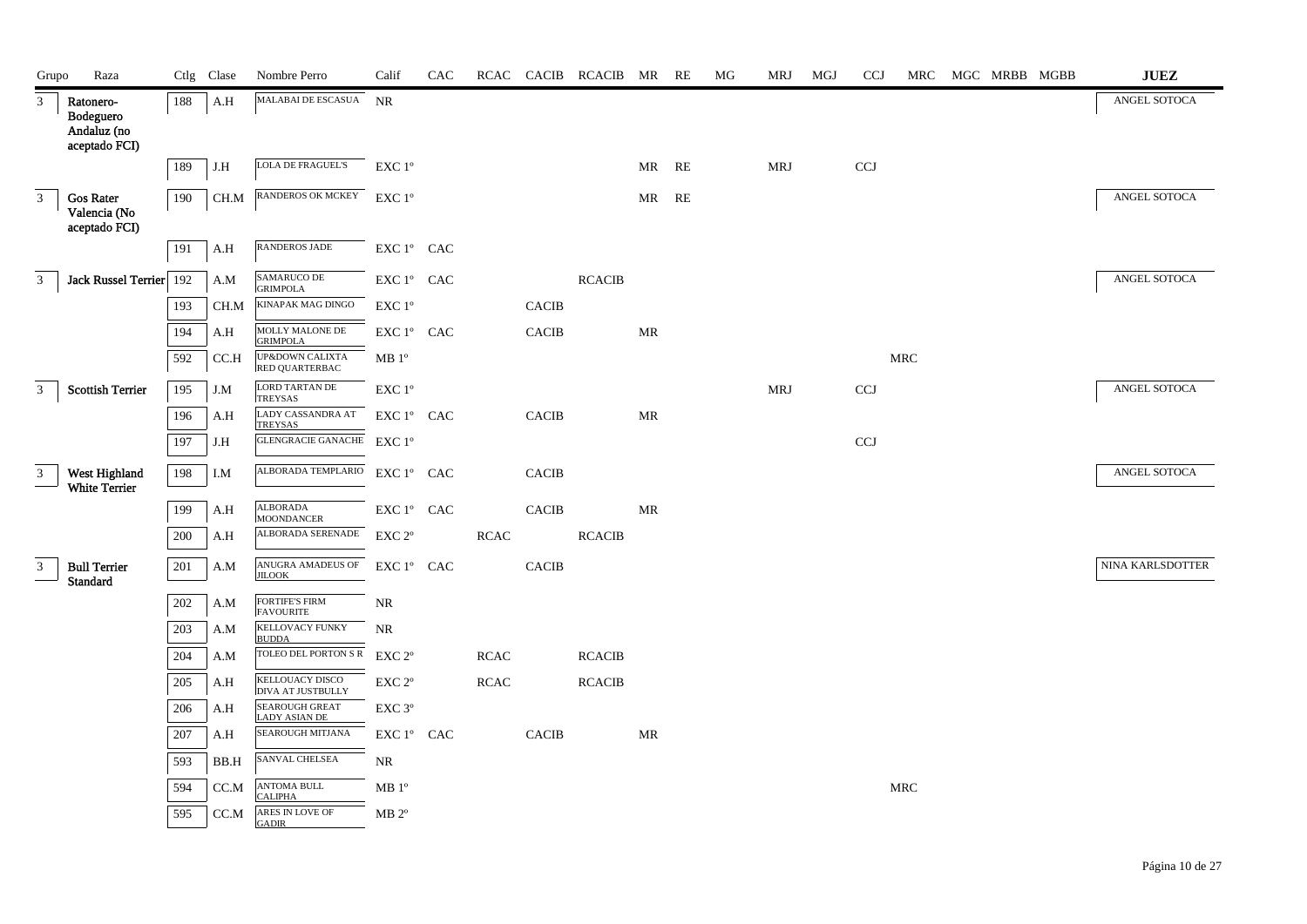| Grupo | Raza                                   |     | Ctlg Clase | Nombre Perro                                        | Calif              | CAC |             |              | RCAC CACIB RCACIB MR RE |    | МG             | MRJ        | MGJ | <b>CCJ</b> |            | MRC MGC MRBB MGBB | <b>JUEZ</b>      |
|-------|----------------------------------------|-----|------------|-----------------------------------------------------|--------------------|-----|-------------|--------------|-------------------------|----|----------------|------------|-----|------------|------------|-------------------|------------------|
| 3     | <b>Bull Terrier</b><br><b>Standard</b> | 596 | CC.M       | EVER LORD BULL ONG<br><b>BAK</b>                    | <b>NR</b>          |     |             |              |                         |    |                |            |     |            |            |                   | NINA KARLSDOTTER |
|       |                                        | 597 | CC.M       | THE HINKS DREAMS<br>TONTERIAS LAS JUSTAS            | <b>NR</b>          |     |             |              |                         |    |                |            |     |            |            |                   |                  |
|       |                                        | 598 | CC.H       | ABA ASAGA DO TOXO                                   | <b>BUENO</b>       |     |             |              |                         |    |                |            |     |            |            |                   |                  |
|       |                                        | 599 | CC.H       | ANTOMA BULL DIRTY<br><b>DANCE</b>                   | <b>BUENO</b>       |     |             |              |                         |    |                |            |     |            |            |                   |                  |
|       |                                        | 600 | CCA        | THE HINKS DREAMS LE MB 1°<br>LLAMABAN TRINIDAD      |                    |     |             |              |                         |    |                |            |     |            |            |                   |                  |
| 3     | <b>Bull Terrier</b><br>Miniatura       | 208 | A.M        | <b>DEBULLY ENTER</b><br><b>SANDMAN</b>              | $EXC1^{\circ}$ CAC |     |             | <b>CACIB</b> |                         | MR | $3^{\circ}$ MG |            |     |            |            |                   | NINA KARLSDOTTER |
|       |                                        | 209 | J.M        | <b>VILLA</b>                                        | EXC 1°             |     |             |              |                         |    |                | <b>MRJ</b> |     | <b>CCJ</b> |            |                   |                  |
|       |                                        | 601 | CC.H       | <b>EDYWA</b>                                        | MB 1 <sup>o</sup>  |     |             |              |                         |    |                |            |     |            | <b>MRC</b> |                   |                  |
| 3     | Staffordshire Bull<br>Terrier          | 210 | I.M        | CRUDHA SIERU<br>ARAMIS BELTENEBROS                  | NR                 |     |             |              |                         |    |                |            |     |            |            |                   | NINA KARLSDOTTER |
|       |                                        | 211 | I.M        | <b>EARTHQUAKE STAFFS</b><br><b>BLACK SUN EMPIRE</b> | $EXC1^{\circ}$     |     | <b>RCAC</b> |              | <b>RCACIB</b>           |    |                |            |     |            |            |                   |                  |
|       |                                        | 213 | A.M        | <b>ARON</b>                                         | NR                 |     |             |              |                         |    |                |            |     |            |            |                   |                  |
|       |                                        | 214 | A.M        | <b>CHULO</b>                                        | EXC 1° CAC         |     |             | <b>CACIB</b> |                         | MR |                |            |     |            |            |                   |                  |
|       |                                        | 215 | A.M        | DE BACOSTAFF DRAGO                                  | NR                 |     |             |              |                         |    |                |            |     |            |            |                   |                  |
|       |                                        | 216 | J.M        | AL ANDALUSTAFF<br>ITCHEBOREN ITZAMMA                | MB                 |     |             |              |                         |    |                |            |     |            |            |                   |                  |
|       |                                        | 217 | I.H        | SEENWORSTAFF LOVE<br><b>ME TENDER</b>               | МB                 |     |             |              |                         |    |                |            |     |            |            |                   |                  |
|       |                                        | 218 | A.H        | <b>EARTHQUAKE STAFFS</b><br><b>SANITA BLONDE</b>    | NR                 |     |             |              |                         |    |                |            |     |            |            |                   |                  |
|       |                                        | 219 | J.H        | ENGLADIAN COOL<br><b>SHAKER</b>                     | NR                 |     |             |              |                         |    |                |            |     |            |            |                   |                  |
|       |                                        | 602 | CCA        | ALIVAN'S BULLS DEA<br>DI EBANO                      | $MB1^{\circ}$      |     |             |              |                         |    |                |            |     |            | <b>MRC</b> |                   |                  |
| 3     | American<br>Staffordshire              | 212 | I.M        | SATISFACTION OF<br>RADIKAL PARADISE                 | $EXC1^{\circ}$     |     |             |              |                         |    |                |            |     |            |            |                   | NINA KARLSDOTTER |
|       | <b>Terrier</b>                         |     |            | <b>KARBALLIDO STAFFS</b>                            |                    |     |             |              |                         |    |                |            |     |            |            |                   |                  |
|       |                                        | 220 | I.M        | <b>BAD ROMANCE</b><br>JUNIOR CHEIN DE               | $EXC 2^{\circ}$    |     |             |              |                         |    |                |            |     |            |            |                   |                  |
|       |                                        | 221 | A.M        | <b>CANS JUANSA</b>                                  | EXC 1° CAC         |     |             |              | <b>RCACIB</b>           |    |                |            |     |            |            |                   |                  |
|       |                                        | 222 | A.M        | SEÚL DE BENOVALCAN                                  | NR                 |     |             |              |                         |    |                |            |     |            |            |                   |                  |
|       |                                        | 223 | A.M        | SOLA DILS PROUD TO<br><b>BE MINE</b>                | EXC 3 <sup>o</sup> |     |             |              |                         |    |                |            |     |            |            |                   |                  |
|       |                                        | 224 | A.M        | THUNDER BULLY<br><b>VLADIMIR</b>                    | EXC 2 <sup>o</sup> |     | <b>RCAC</b> |              |                         |    |                |            |     |            |            |                   |                  |
|       |                                        | 225 | CH.M       | CH. BUILDER'S BEST<br><b>HEAVENLY RAIDER</b>        | EXC 1°             |     |             | <b>CACIB</b> |                         | MR | $2^{\circ}$ MG |            |     |            |            |                   |                  |
|       |                                        | 226 | CH.M       | MULTI CH. FRAJA NE<br><b>GOLD TICKET</b>            | EXC 2 <sup>o</sup> |     |             |              |                         |    |                |            |     |            |            |                   |                  |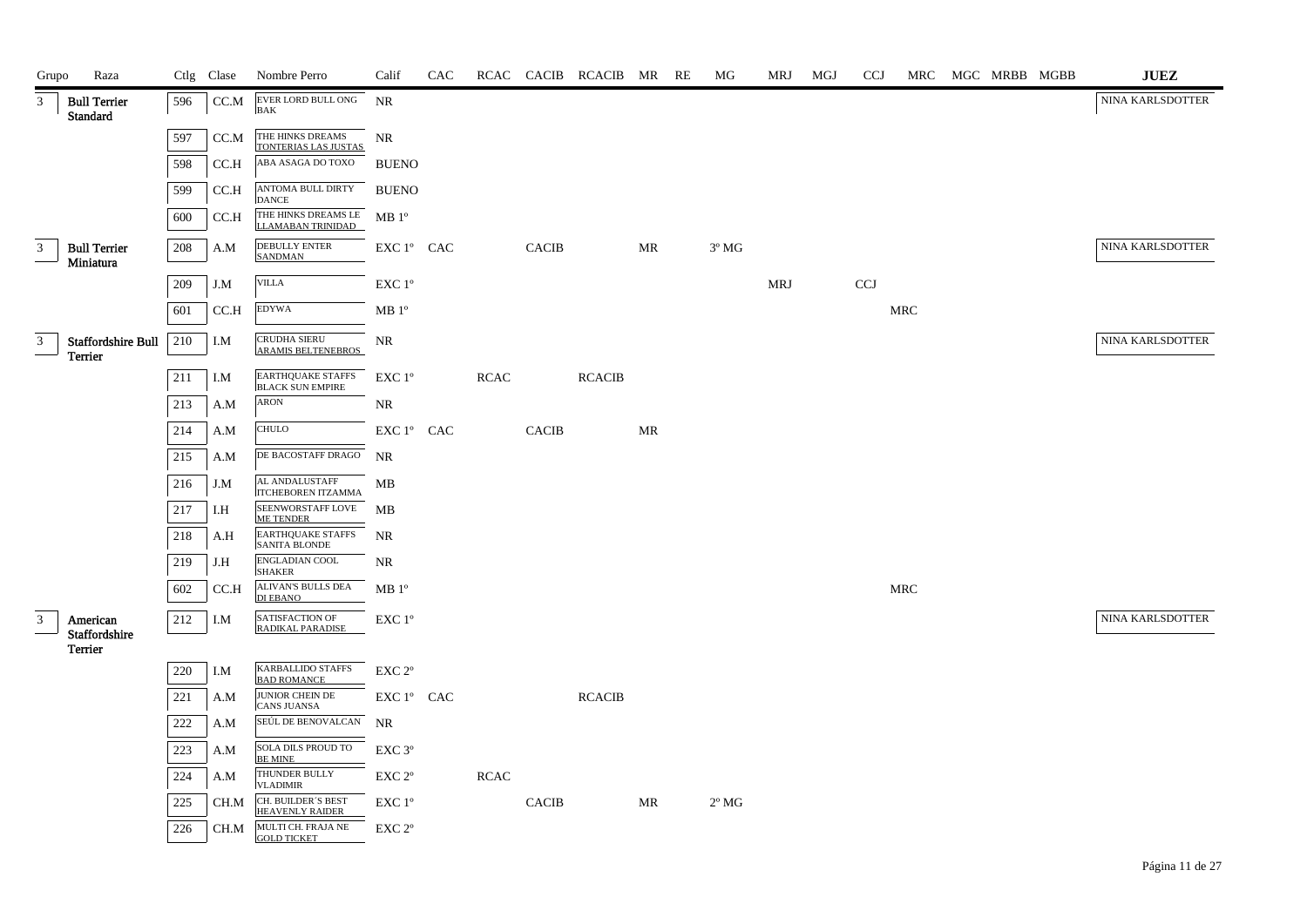| Grupo        | Raza                                 |         | Ctlg Clase | Nombre Perro                                    | Calif                                        | CAC |             |              | RCAC CACIB RCACIB MR RE |  | МG | MRJ MGJ |     | <b>CCJ</b> |     | MRC MGC MRBB MGBB |           | JUEZ             |
|--------------|--------------------------------------|---------|------------|-------------------------------------------------|----------------------------------------------|-----|-------------|--------------|-------------------------|--|----|---------|-----|------------|-----|-------------------|-----------|------------------|
| $\mathbf{3}$ | American<br>Staffordshire<br>Terrier | 227     | $J.M$      | <b>BLUELIMIT ANGEL</b><br><b>EYES</b>           | EXC 1°                                       |     |             |              |                         |  |    |         |     | CCJ        |     |                   |           | NINA KARLSDOTTER |
|              |                                      | $228\,$ | J.M        | <b>BLUELIMIT WHITE</b><br><b>HEAD</b>           | EXC 2°                                       |     |             |              |                         |  |    |         |     |            |     |                   |           |                  |
|              |                                      | 229     | J.M        | <b>CONQUEROR STAFF</b><br><b>ROAD RUNNER</b>    | MB                                           |     |             |              |                         |  |    |         |     |            |     |                   |           |                  |
|              |                                      | 230     | J.M        | CRON DE CANS JUANSA NR                          |                                              |     |             |              |                         |  |    |         |     |            |     |                   |           |                  |
|              |                                      | 231     | J.M        | HOMERO DEL<br><b>CASTILLO DE LOS</b>            | EXC 4°                                       |     |             |              |                         |  |    |         |     |            |     |                   |           |                  |
|              |                                      | 232     | J.M        | KARBALLIDO STAFFS<br>PLEASURE OF                | MB                                           |     |             |              |                         |  |    |         |     |            |     |                   |           |                  |
|              |                                      | 233     | J.M        | NERON 2 DE CANS<br><b>JUANSA</b>                | <b>NR</b>                                    |     |             |              |                         |  |    |         |     |            |     |                   |           |                  |
|              |                                      | 234     | J.M        | NGORONG NGORONG<br><b>BIBULMUN TRAC</b>         | EXC 3 <sup>o</sup>                           |     |             |              |                         |  |    |         |     |            |     |                   |           |                  |
|              |                                      | 235     | J.M        | PERNALES NORTHON                                | MB                                           |     |             |              |                         |  |    |         |     |            |     |                   |           |                  |
|              |                                      | 236     | J.M        | THE KINDGDOM OF<br><b>SHUTO</b>                 | MВ                                           |     |             |              |                         |  |    |         |     |            |     |                   |           |                  |
|              |                                      | 237     | I.H        | ALANA DE DELISSTAFF EXC 1°                      |                                              |     |             |              |                         |  |    |         |     |            |     |                   |           |                  |
|              |                                      | 238     | I.H        | FEDRA DEL CASTILLO<br>DE LOS PATOS              | EXC 2°                                       |     |             |              |                         |  |    |         |     |            |     |                   |           |                  |
|              |                                      | 239     | A.H        | ATOMIC RAIN TIPIT Z<br><b>HANKY</b>             | EXC 1° CAC                                   |     |             |              | <b>RCACIB</b>           |  |    |         |     |            |     |                   |           |                  |
|              |                                      | 240     | A.H        | <b>BLUELIMIT CINDY</b><br><b>CRAWFORD</b>       | $\ensuremath{\mathrm{EXC}}$ $2^{\mathrm{o}}$ |     | <b>RCAC</b> |              |                         |  |    |         |     |            |     |                   |           |                  |
|              |                                      | 241     | A.H        | DUSTY ROSE OF DAFT<br><b>RAPTORS</b>            | МB                                           |     |             |              |                         |  |    |         |     |            |     |                   |           |                  |
|              |                                      | 242     | CH.H       | MELODY FLIGHT STAFF EXC 1°                      |                                              |     |             | <b>CACIB</b> |                         |  |    |         |     |            |     |                   |           |                  |
|              |                                      | 243     | J.H        | BREA DE CANS JUANSA NR                          |                                              |     |             |              |                         |  |    |         |     |            |     |                   |           |                  |
|              |                                      | 244     | J.H        | <b>CONQUEROR STAFF</b><br><b>ANDALUCIA</b>      | MB                                           |     |             |              |                         |  |    |         |     |            |     |                   |           |                  |
|              |                                      | 245     | J.H        | <b>JULIETA DE CANS</b><br><b>JUANSA</b>         | <b>NR</b>                                    |     |             |              |                         |  |    |         |     |            |     |                   |           |                  |
|              |                                      | 246     | J.H        | KARBALLIDO STAFFS<br><b>ELECTRA NATCHOS</b>     | $EXC1^{\circ}$                               |     |             |              |                         |  |    | MRJ     | MGJ | <b>CCJ</b> |     |                   |           |                  |
|              |                                      | 247     | J.H        | <b>KARBALLIDO STAFFS</b><br><b>ERIKA</b>        | $EXC 2^{\circ}$                              |     |             |              |                         |  |    |         |     |            |     |                   |           |                  |
|              |                                      | 603     | BB.M       | <b>KARBALLIDO STAFF</b><br><b>LUCKY STRIKE</b>  | $MB1^{\circ}$                                |     |             |              |                         |  |    |         |     |            |     |                   | MRBB MGBB |                  |
|              |                                      | 604     | CC.M       | <b>KARBALLIDO STAFFS</b><br><b>DESAFIO ROJO</b> | NR                                           |     |             |              |                         |  |    |         |     |            |     |                   |           |                  |
|              |                                      | 605     | CC.M       | REBEL AND PROUD<br>SOUND OF THE                 | $MB 2^{\circ}$                               |     |             |              |                         |  |    |         |     |            |     |                   |           |                  |
|              |                                      | 606     | CC.M       | SBIGSTAFF KEN BLOCK MB 3°                       |                                              |     |             |              |                         |  |    |         |     |            |     |                   |           |                  |
|              |                                      | 607     | CC.M       | <b>SIMBA</b>                                    | NR                                           |     |             |              |                         |  |    |         |     |            |     |                   |           |                  |
|              |                                      | 608     | CC.M       | TAURON DE CANS<br><b>JUANSA</b>                 | MB 1 <sup>o</sup>                            |     |             |              |                         |  |    |         |     |            | MRC |                   |           |                  |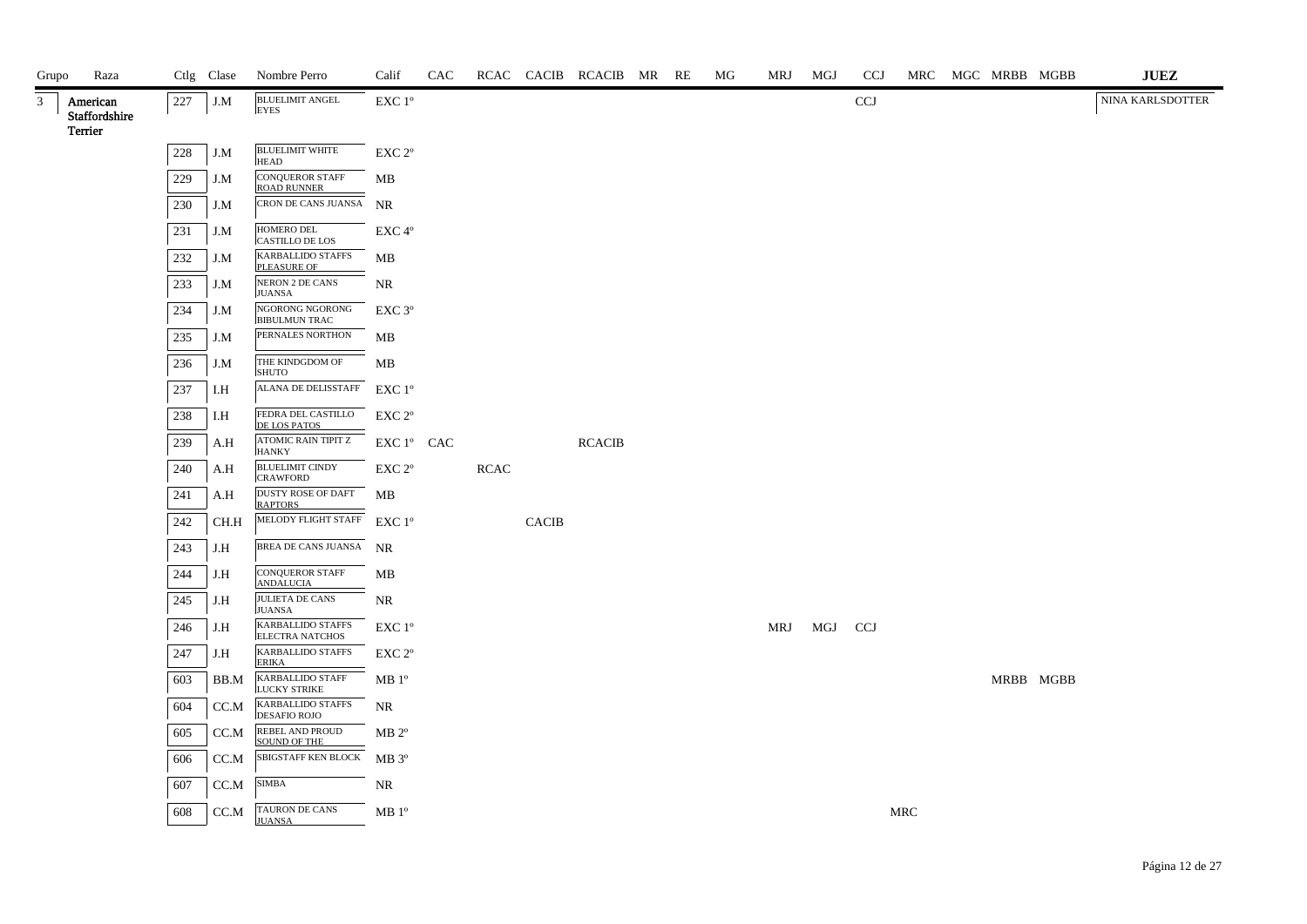| Grupo          | Raza                                |     | Ctlg Clase | Nombre Perro                                       | Calif                                           | CAC |             |                | RCAC CACIB RCACIB MR RE |                                   | MG | MRJ        | MGJ | <b>CCJ</b>                |                      | MRC MGC MRBB MGBB |  | $\mathbf{J}\mathbf{U}\mathbf{E}\mathbf{Z}$ |
|----------------|-------------------------------------|-----|------------|----------------------------------------------------|-------------------------------------------------|-----|-------------|----------------|-------------------------|-----------------------------------|----|------------|-----|---------------------------|----------------------|-------------------|--|--------------------------------------------|
| 3              | <b>Australian Silky</b><br>Terrier  | 248 | J.M        | ARDIENTE ARMADO DE NR<br><b>IBERIMA</b>            |                                                 |     |             |                |                         |                                   |    |            |     |                           |                      |                   |  | ANGEL SOTOCA                               |
|                |                                     | 249 | A.H        | BOMBIX MOREN NOET<br><b>FRONTPAGE</b>              | EXC 1° CAC                                      |     |             |                | $\sf RCACIB$            |                                   |    |            |     |                           |                      |                   |  |                                            |
|                |                                     | 250 | CH.H       | <b>BOMBIX MOREN PAR</b><br><b>NOSTER</b>           | EXC 1°                                          |     |             | <b>CACIB</b>   |                         | MR                                |    |            |     |                           |                      |                   |  |                                            |
| 3              | <b>English Toy</b>                  | 251 | I.M        | NANOZOVA<br><b>VALENTINO</b>                       | $\ensuremath{\mathrm{EXC}}$<br>$1^{\mathrm{o}}$ |     |             |                |                         |                                   |    |            |     |                           |                      |                   |  | ANGEL SOTOCA                               |
|                | Terrier                             | 252 | J.H        | NARJANA'S CUTE<br><b>GINGER</b>                    | $\ensuremath{\mathrm{EXC}}$<br>$1^{\mathrm{o}}$ |     |             |                |                         | MR                                |    | <b>MRJ</b> |     | CCJ                       |                      |                   |  |                                            |
| 3 <sup>7</sup> | <b>Yorkshire Terrier</b>            | 253 | A.M        | SILVER POISI LUIGI                                 | EXC 1° CAC                                      |     |             |                | <b>RCACIB</b>           |                                   |    |            |     |                           |                      |                   |  | ANGEL SOTOCA                               |
|                |                                     | 254 | CH.M       | SILVER POISE PHOENIX                               | EXC 1°                                          |     |             | $\mbox{CACIB}$ |                         | $\ensuremath{\mathbf{MR}}\xspace$ | MG |            |     |                           |                      |                   |  |                                            |
|                |                                     | 255 | J.M        | AURIEMMA PLAY OFF                                  | $EXC1^{\circ}$                                  |     |             |                |                         |                                   |    | <b>MRJ</b> |     | CCJ                       |                      |                   |  |                                            |
|                |                                     | 256 | J.M        | JAMES BOND DE<br><b>DIANIUM</b>                    | NR                                              |     |             |                |                         |                                   |    |            |     |                           |                      |                   |  |                                            |
|                |                                     | 257 | A.H        | FERBELLE'S MY FIRST<br><b>ILLUSION</b>             | EXC 2°                                          |     | <b>RCAC</b> |                | <b>RCACIB</b>           |                                   |    |            |     |                           |                      |                   |  |                                            |
|                |                                     | 258 | A.H        | FRENCH KISS DE LA<br>PAMPOMMERAIE                  | ${\rm EXC}\ 1^{\rm o}$ $\hbox{ CAC}$            |     |             | <b>CACIB</b>   |                         |                                   |    |            |     |                           |                      |                   |  |                                            |
|                |                                     | 259 | J.H        | MYGORD BURBERRY                                    | EXC 1°                                          |     |             |                |                         |                                   |    |            |     | CCJ                       |                      |                   |  |                                            |
|                |                                     | 609 | BB.H       | $\operatorname{ANGEL}$ KISSES DE<br><b>OLAVIDE</b> | NR                                              |     |             |                |                         |                                   |    |            |     |                           |                      |                   |  |                                            |
|                |                                     | 610 | CC.M       | QOCCLE'S KISS ME<br><b>FOREVER</b>                 | $MB 2^{\circ}$                                  |     |             |                |                         |                                   |    |            |     |                           |                      |                   |  |                                            |
|                |                                     | 611 | CC.M       | ZORAIMA CARAMELO                                   | $\rm MB$ $1^{\rm o}$                            |     |             |                |                         |                                   |    |            |     |                           |                      |                   |  |                                            |
|                |                                     | 612 | CC.H       | <b>MYGORD NATALIA</b>                              | MB 1 <sup>o</sup>                               |     |             |                |                         |                                   |    |            |     |                           | $\operatorname{MRC}$ |                   |  |                                            |
| 3              | Perro chino<br>crestado             | 665 | CC.M       | XIONG DI RI                                        | $\rm MB$ $1^{\rm o}$                            |     |             |                |                         |                                   |    |            |     |                           |                      |                   |  | ANGEL SOTOCA                               |
| $\overline{4}$ | <b>Teckel Estandar</b><br>pelo duro | 260 | A.M        | OTELO DE LOS<br><b>ACANTILADOS</b>                 | EXC 1° CAC                                      |     |             | <b>CACIB</b>   |                         |                                   |    |            |     |                           |                      |                   |  | JOOP HIDES                                 |
|                |                                     | 261 | T.H        | HERTA DE VIÑASWALD                                 | MB                                              |     |             |                |                         |                                   |    |            |     |                           |                      |                   |  |                                            |
|                |                                     | 262 | A.H        | MULTI BIS CH<br><b>MAGICROMA</b>                   | EXC 1° CAC                                      |     |             | <b>CACIB</b>   |                         | <b>MR</b>                         | MG |            |     |                           |                      |                   |  |                                            |
|                |                                     | 263 | J.H        | DIMA DE LOS<br><b>SVOLJSAK</b>                     | EXC 1°                                          |     |             |                |                         |                                   |    | MRJ        |     | $\ensuremath{\text{CCJ}}$ |                      |                   |  |                                            |
| $\overline{4}$ | Teckel Estandar<br>pelo corto       | 264 | I.H        | WIZZA DE VIÑASWALD                                 | $\ensuremath{\mathrm{EXC}}$ $1^{\mathrm{o}}$    |     | $\sf RCAC$  |                |                         |                                   |    |            |     |                           |                      |                   |  | JOOP HIDES                                 |
|                |                                     | 265 | A.H        | ATHENEA D´KOVUCAN                                  | $EXC 2^{\circ}$                                 |     | $\sf RCAC$  |                | $\sf RCACIB$            |                                   |    |            |     |                           |                      |                   |  |                                            |
|                |                                     | 266 | A.H        | TRIANA DEL CARONI                                  | $EXC1^{\circ}$ CAC                              |     |             | <b>CACIB</b>   |                         | MR                                |    |            |     |                           |                      |                   |  |                                            |
|                |                                     | 267 | J.H        | PARA SIEMPRE PINA<br>DE VIÑASWALD                  | EXC 1°                                          |     |             |                |                         |                                   |    | MRJ        |     | <b>CCJ</b>                |                      |                   |  |                                            |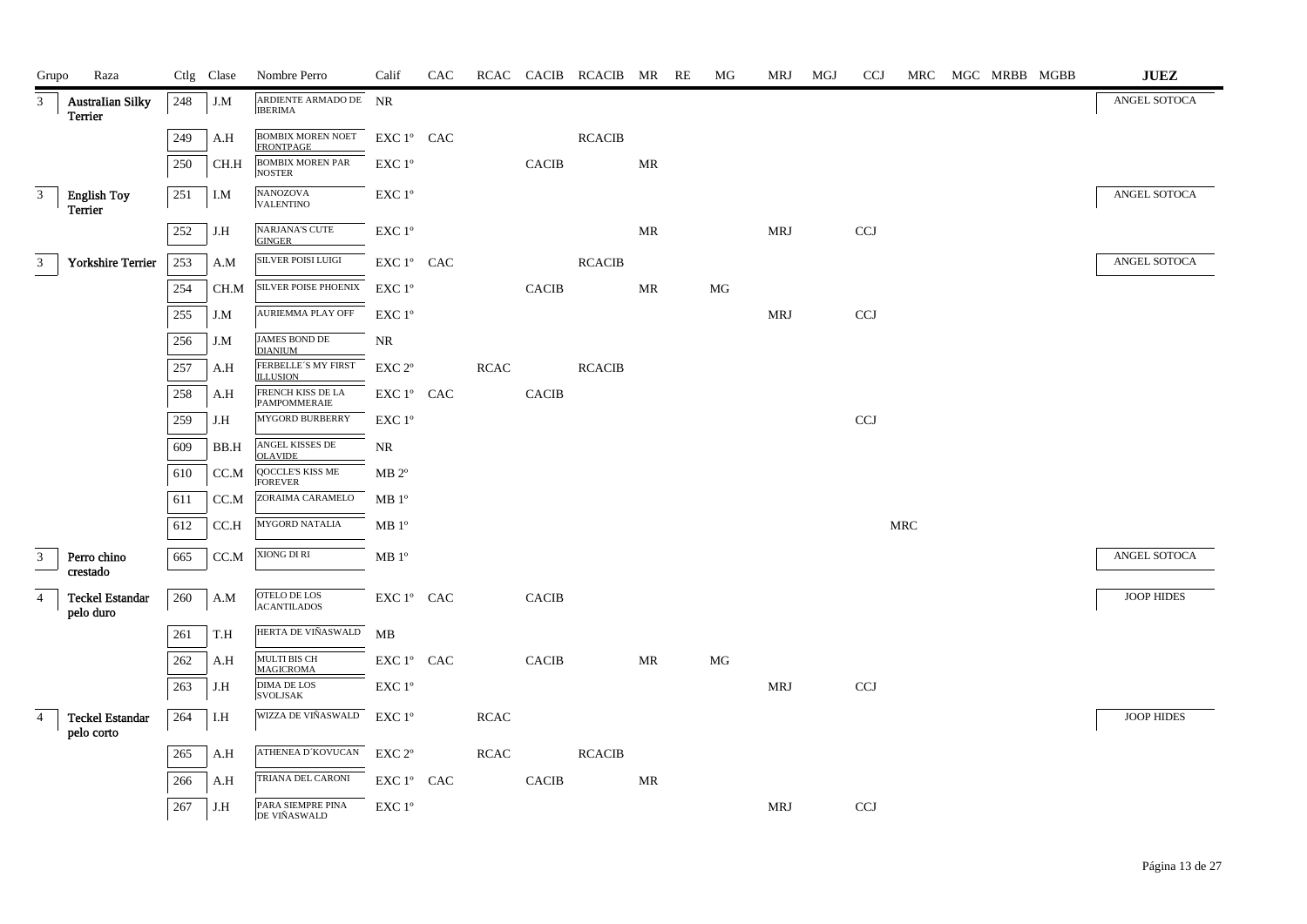| Grupo          | Raza                                   |         | Ctlg Clase | Nombre Perro                                              | Calif                                | CAC |              | RCAC CACIB RCACIB | MR                                | RE | MG             | <b>MRJ</b> | MGJ | <b>CCJ</b> | MRC |     | MGC MRBB MGBB | <b>JUEZ</b>           |
|----------------|----------------------------------------|---------|------------|-----------------------------------------------------------|--------------------------------------|-----|--------------|-------------------|-----------------------------------|----|----------------|------------|-----|------------|-----|-----|---------------|-----------------------|
| $\overline{4}$ | Teckel Miniatura<br>pelo duro (Zwerg)  | 268     | J.M        | ELMER DEL CARONI                                          | EXC 1°                               |     |              |                   | MR                                |    | $3^{\circ}$ MG | MRJ        | MGJ | <b>CCJ</b> |     |     |               | <b>JOOP HIDES</b>     |
|                |                                        | 613     | CC.H       | SALOME DE LOS<br><b>ACANTILADOS</b>                       | <b>NO PUE</b>                        |     |              |                   |                                   |    |                |            |     |            |     |     |               |                       |
| 4              | Teckel Miniatura<br>pelo corto (Zwerg) | 269     | A.M        | <b>GRIAM V D</b><br><b>STOOFHOEVE</b>                     | EXC 1° CAC                           |     | <b>CACIB</b> |                   | MR                                |    | $2^{\circ}$ MG |            |     |            |     |     |               | JOOP HIDES            |
|                |                                        | 270     | J.M        | $\overline{\text{MATATEU DE}}$ CASA<br><b>DOS QUADROD</b> | MB                                   |     |              |                   |                                   |    |                |            |     |            |     |     |               |                       |
|                |                                        | 271     | J.M        | OWEN DE CHEARA                                            | MB                                   |     |              |                   |                                   |    |                |            |     |            |     |     |               |                       |
|                |                                        | $272\,$ | A.H        | <b>GRETA DE CHEARA</b>                                    | EXC 1° CAC                           |     | CACIB        |                   |                                   |    |                |            |     |            |     |     |               |                       |
|                |                                        | 273     | J.H        | MIRACLE FORMULA<br><b>USPEHA</b>                          | MB                                   |     |              |                   |                                   |    |                |            |     |            |     |     |               |                       |
|                |                                        | 277     | A.H        | MOTEADA DE GOLAGE                                         | EXC                                  |     |              |                   |                                   |    |                |            |     |            |     |     |               |                       |
|                |                                        | 614     | CC.H       | HADA DE VIÑASWALD                                         | MB 1 <sup>o</sup>                    |     |              |                   |                                   |    |                |            |     |            | MRC | MGC |               |                       |
| $\overline{4}$ | <b>Teckel Kaninchen</b><br>pelo duro   | 274     | I.H        | <b>BETTY DE GUPI</b>                                      | NR                                   |     |              |                   |                                   |    |                |            |     |            |     |     |               | JOOP HIDES            |
|                |                                        | 275     | J.H        | ARCO DA VELLA<br><b>SABINA</b>                            | <b>NR</b>                            |     |              |                   |                                   |    |                |            |     |            |     |     |               |                       |
| $\overline{4}$ | <b>Teckel Kaninchen</b><br>pelo corto  | 276     | A.M        | CHULO DE VIÑASWALD                                        | EXC 1° CAC                           |     | <b>CACIB</b> |                   | MR                                |    |                |            |     |            |     |     |               | JOOP HIDES            |
| $\sqrt{5}$     | Samoyedo                               | 278     | A.M        | JAGGER DE<br>VILLAODON KING OF                            | ${\rm EXC}\ 1^{\rm o}$ $\hbox{ CAC}$ |     | CACIB        |                   | $\ensuremath{\mathsf{MR}}\xspace$ |    |                |            |     |            |     |     |               | <b>IRENE GONZALEZ</b> |
| 5 <sup>5</sup> | Alaskan Malamute   279                 |         | A.M        | O'FFECAN MALHE                                            | EXC 1° CAC                           |     | $\sf CACIB$  |                   | $\ensuremath{\mathbf{MR}}\xspace$ |    |                |            |     |            |     |     |               | <b>IRENE GONZALEZ</b> |
|                |                                        | 280     | J.M        | <b>INOKAM KODIAK</b>                                      | EXC 1°                               |     |              |                   |                                   |    |                | <b>MRJ</b> |     | CCJ        |     |     |               |                       |
|                |                                        | 281     | J.M        | MALHEKAN ODD                                              | EXC 2°                               |     |              |                   |                                   |    |                |            |     |            |     |     |               |                       |
| 5 <sup>5</sup> | Siberian Husky                         | 282     | A.M        | HIGHLANDER FLYING<br><b>PRIVATE</b>                       | EXC 1° CAC                           |     |              | <b>RCACIB</b>     |                                   |    |                |            |     |            |     |     |               | <b>IRENE GONZALEZ</b> |
|                |                                        | 283     | CH.M       | CH. MULTIBISS SIMBA<br><b>DEL KARRACES</b>                | EXC 1°                               |     | <b>CACIB</b> |                   | MR                                |    | MG             |            |     |            |     |     |               |                       |
| 5 <sub>5</sub> | Spitz Lobo<br>(Wolfspitz)              | 284     | J.M        | ARCTIC KEES COUNT<br><b>ON DYSON</b>                      | <b>NR</b>                            |     |              |                   |                                   |    |                |            |     |            |     |     |               | <b>IRENE GONZALEZ</b> |
|                |                                        | $285\,$ | A.H        | ENYA DARLANDE                                             | NR                                   |     |              |                   |                                   |    |                |            |     |            |     |     |               |                       |
| 5              | Spitz enano<br>(Pomerania)             | 286     | I.M        | NELSON DE LOS<br><b>CHATOS DEL SUR</b>                    | <b>NR</b>                            |     |              |                   |                                   |    |                |            |     |            |     |     |               | <b>IRENE GONZALEZ</b> |
|                |                                        | 287     | A.M        | <b>SNOW FLAKE OF TRUE</b><br><b>VICTORIA</b>              | EXC 1º CAC                           |     |              | <b>RCACIB</b>     |                                   |    |                |            |     |            |     |     |               |                       |
|                |                                        | 288     | CH.M       | <b>CH SUNTERRA</b><br><b>SIZZLING HOT</b>                 | EXC 1°                               |     | CACIB        |                   | MR                                |    | $2^{\circ}$ MG |            |     |            |     |     |               |                       |
|                |                                        | 289     | A.H        | <b>BETTY D LOS CHATOS</b><br><b>DEL SUR</b>               | <b>NR</b>                            |     |              |                   |                                   |    |                |            |     |            |     |     |               |                       |
|                |                                        | 290     | A.H        | PEMABI D'POM<br><b>QUETZAL</b>                            | EXC 1º CAC                           |     | <b>CACIB</b> |                   |                                   |    |                |            |     |            |     |     |               |                       |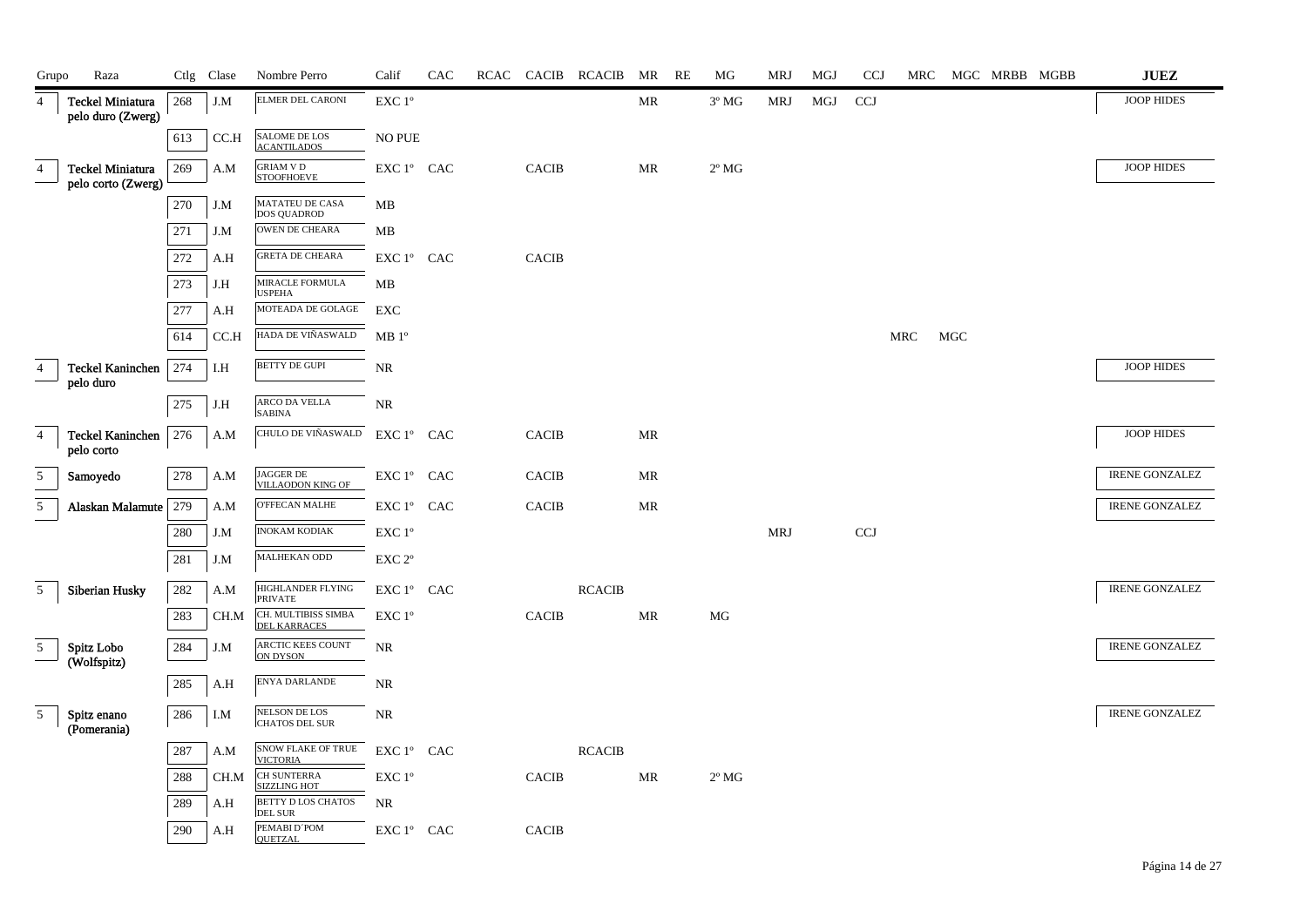| Grupo          | Raza                               |     | Ctlg Clase | Nombre Perro                                 | Calif                                          | CAC |             |              | RCAC CACIB RCACIB MR RE |       | MG             | MRJ | MGJ | <b>CCJ</b> | MRC        |     | MGC MRBB MGBB | ${\bf JUEZ}$          |
|----------------|------------------------------------|-----|------------|----------------------------------------------|------------------------------------------------|-----|-------------|--------------|-------------------------|-------|----------------|-----|-----|------------|------------|-----|---------------|-----------------------|
| 5              | Spitz enano<br>(Pomerania)         | 615 | BB.M       | PEMABI D'POM KAINN                           | MB 1 <sup>o</sup>                              |     |             |              |                         |       |                |     |     |            |            |     | <b>MRBB</b>   | <b>IRENE GONZALEZ</b> |
|                |                                    | 616 | CC.M       | PEMABI D'POM<br><b>HEFESTION</b>             | MB 1 <sup>o</sup>                              |     |             |              |                         |       |                |     |     |            | <b>MRC</b> | MGC |               |                       |
|                |                                    | 617 | CC.H       | CUMBREDECAN LADY<br><b>AMBER PARTI</b>       | MB 1 <sup>o</sup>                              |     |             |              |                         |       |                |     |     |            |            |     |               |                       |
|                |                                    | 618 | CC.H       | DONNA CARA DE<br><b>KARLAND</b>              | NR                                             |     |             |              |                         |       |                |     |     |            |            |     |               |                       |
| 5 <sup>5</sup> | Chow chow                          | 291 | J.M        | <b>ESTEFANO DE</b><br><b>AMURCAN</b>         | NR                                             |     |             |              |                         |       |                |     |     |            |            |     |               | <b>IRENE GONZALEZ</b> |
|                |                                    | 292 | J.H        | MIRACLE BABY DE<br><b>CAN ALBA</b>           | NR                                             |     |             |              |                         |       |                |     |     |            |            |     |               |                       |
|                |                                    | 619 | BB.H       | <b>EDELWEISS DE CAN</b><br><b>ALBA</b>       | MB <sup>o</sup>                                |     |             |              |                         |       |                |     |     |            |            |     | <b>MRBB</b>   |                       |
|                |                                    | 620 | CC.M       | FREE TIBET DE CAN<br><b>ALBA</b>             | MB 1 <sup>o</sup>                              |     |             |              |                         |       |                |     |     |            | <b>MRC</b> |     |               |                       |
|                |                                    | 621 | CC.H       | F-RASQUITA DE<br><b>CORTIJO DEL MAR</b>      | $\rm MB$ $1^{\rm o}$                           |     |             |              |                         |       |                |     |     |            |            |     |               |                       |
| 5 <sup>5</sup> | Akita Americano                    | 293 | I.M        | <b>DD'S FOUR PAST</b><br>MIDNIGHT DAN DANILO | EXC 1°                                         |     |             |              |                         |       |                |     |     |            |            |     |               | <b>IRENE GONZALEZ</b> |
|                |                                    | 294 | A.M        | <b>BORIS KARPOF DE</b><br><b>KANERS</b>      | EXC 1° CAC                                     |     |             | <b>CACIB</b> |                         | MR    | $3^{\circ}$ MG |     |     |            |            |     |               |                       |
|                |                                    | 295 | A.M        | KYODAI BEDDO                                 | EXC <sub>2°</sub>                              |     | <b>RCAC</b> |              | <b>RCACIB</b>           |       |                |     |     |            |            |     |               |                       |
|                |                                    | 296 | J.M        | <b>GRUÑON DOS</b><br><b>ANCESTROS</b>        | EXC 1°                                         |     |             |              |                         |       |                | MRJ | MGJ | CCJ        |            |     |               |                       |
|                |                                    | 297 | I.H        | <b>DD'S ROSE RED DAN</b><br><b>DANILO</b>    | $\mathop{\hbox{\rm EXC}}$ $1^{\circ}$ $\;$ CAC |     |             | <b>CACIB</b> |                         |       |                |     |     |            |            |     |               |                       |
|                |                                    | 298 | J.H        | <b>DAY DREAM'S</b><br>PRINCESS DE            | MB                                             |     |             |              |                         |       |                |     |     |            |            |     |               |                       |
| 5 <sup>5</sup> | Shiba                              | 299 | I.M        | KENZO GO SHUN'YOU<br><b>KENSHA</b>           | EXC 1° CAC                                     |     |             | <b>CACIB</b> |                         | MR    |                |     |     |            |            |     |               | <b>IRENE GONZALEZ</b> |
|                |                                    | 300 | J.M        | ALLAIKHA'S BRUCE LEE MB                      |                                                |     |             |              |                         |       |                |     |     |            |            |     |               |                       |
| 5              | Basenji                            | 301 | I.H        | AMANITA RUBESCENS<br><b>TAMI'S TAMTAMY</b>   | EXC 1° CAC                                     |     |             | <b>CACIB</b> |                         | MR    |                |     |     |            |            |     |               | <b>IRENE GONZALEZ</b> |
| 5              | Podenco andaluz<br>med. pelo corto | 302 | A.M        | CABO DEL MARBAO                              | NR                                             |     |             |              |                         |       |                |     |     |            |            |     |               | <b>IRENE GONZALEZ</b> |
|                |                                    | 303 | A.H        | OLGA DEL MARBAO                              | <b>NR</b>                                      |     |             |              |                         |       |                |     |     |            |            |     |               |                       |
|                |                                    | 305 | A.M        | CENACHERO DEL<br><b>MALAGUEÑO</b>            | EXC 1° CAC                                     |     |             |              |                         | MR RE |                |     |     |            |            |     |               |                       |
|                |                                    | 307 | A.H        | LOLI DEL MALAGUEÑO                           | EXC <sub>2°</sub>                              |     | <b>RCAC</b> |              |                         |       |                |     |     |            |            |     |               |                       |
|                |                                    | 309 | A.H        | <b>NELI</b>                                  | EXC 1° CAC                                     |     |             |              |                         |       |                |     |     |            |            |     |               |                       |
| 5              | Podenco andaluz<br>peq pelo corto  | 304 | A.M        | <b>CAMARON DEL</b><br>MALAGUEÑO              | EXC                                            |     |             |              |                         |       |                |     |     |            |            |     |               | <b>IRENE GONZALEZ</b> |
|                |                                    | 306 | A.H        | <b>CANDELA DEL</b><br><b>MALAGUEÑO</b>       | EXC 1° CAC                                     |     |             |              |                         | MR RE |                |     |     |            |            |     |               |                       |
|                |                                    | 308 | A.H        | LUZ DEL MARBAO                               | NR                                             |     |             |              |                         |       |                |     |     |            |            |     |               |                       |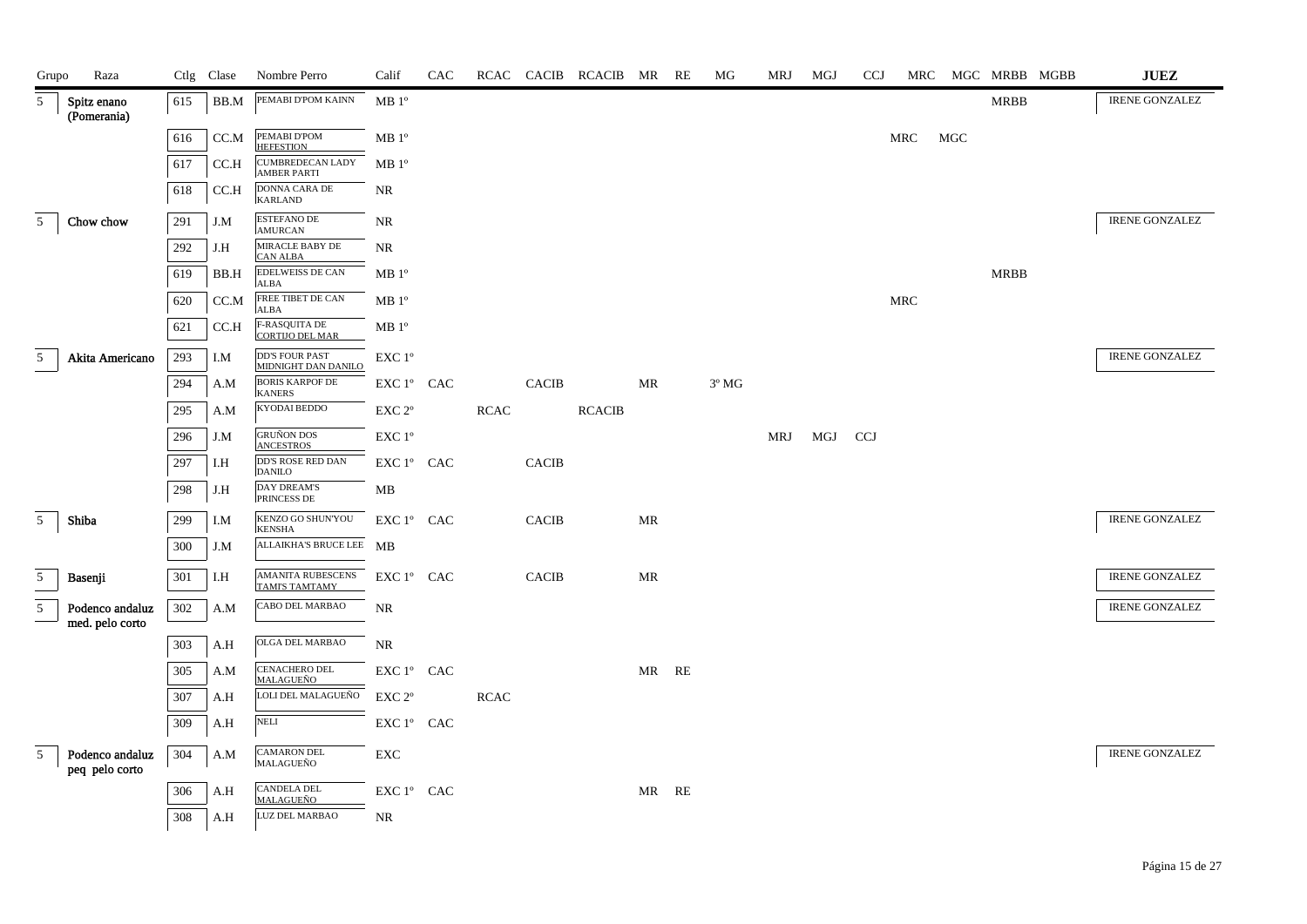| Grupo           | Raza                                   |     | Ctlg Clase | Nombre Perro                              | Calif                                          | CAC |             |              | RCAC CACIB RCACIB MR RE |           | МG             | MRJ | MGJ | <b>CCJ</b> |     |     |                       | MRC MGC MRBB MGBB | <b>JUEZ</b>           |
|-----------------|----------------------------------------|-----|------------|-------------------------------------------|------------------------------------------------|-----|-------------|--------------|-------------------------|-----------|----------------|-----|-----|------------|-----|-----|-----------------------|-------------------|-----------------------|
| 6               | <b>Grand Basset</b><br>Griffon Vendéen | 310 | T.M        | GREFFIER DU ROI<br><b>OUATRE SENS</b>     | EXC 1° CAC                                     |     |             | <b>CACIB</b> |                         | <b>MR</b> | $3^{\circ}$ MG |     |     |            |     |     |                       |                   | <b>RONY DOEDJINS</b>  |
| 6               | <b>Petit Basset</b><br>Griffon Vendéen | 311 | J.H        | NYKARTH LOOK AT<br>MOI                    | EXC 1°                                         |     |             |              |                         | MR        |                | MRJ | MGJ | <b>CCJ</b> |     |     |                       |                   | RONY DOEDJINS         |
| 6               | <b>Basset Hound</b>                    | 312 | A.M        | DANIEL DE OLEA<br><b>BULL'S</b>           | MB                                             |     |             |              |                         |           |                |     |     |            |     |     |                       |                   | RONY DOEDJINS         |
|                 |                                        | 313 | J.M        | <b>GABRIEL QUEEN'S</b><br><b>HERMELIN</b> | NR                                             |     |             |              |                         |           |                |     |     |            |     |     |                       |                   |                       |
|                 |                                        | 314 | I.H        | ADRA DE WILA DAMAR                        | $EXC1^{\circ}$ CAC                             |     |             | <b>CACIB</b> |                         | MR        | MG             |     |     |            |     |     |                       |                   |                       |
|                 |                                        | 315 | A.H        | <b>JIMENA DE OLEA BULLS MB</b>            |                                                |     |             |              |                         |           |                |     |     |            |     |     |                       |                   |                       |
|                 |                                        | 622 | CC.H       | NICE GIRLS OLEA<br><b>BULL'S</b>          | $MB 2^{\circ}$                                 |     |             |              |                         |           |                |     |     |            |     |     |                       |                   |                       |
|                 |                                        | 623 | CC.H       | OPHAH OLEA BULL'S                         | MB <sup>o</sup>                                |     |             |              |                         |           |                |     |     |            | MRC | MGC |                       |                   |                       |
| 6               | Rhodesian<br>ridgeback                 | 316 | CH.M       | INT MULTI CH<br>AMASHUTU COOL             | EXC 1°                                         |     |             |              |                         |           |                |     |     |            |     |     |                       |                   | RONY DOEDJINS         |
| $6\,$           | Dálmata<br>(Dalmatinac)                | 317 | I.M        | <b>LYON BRUNNEUS DE</b><br><b>CLIVEAL</b> | EXC 1° CAC                                     |     |             | <b>CACIB</b> |                         |           |                |     |     |            |     |     |                       |                   | RONY DOEDJINS         |
|                 |                                        | 318 | A.H        | <b>ALEXANDRIA</b><br>BRUNNEA DE CLIVEAL   | EXC 1° CAC                                     |     |             | <b>CACIB</b> |                         | MR        | $2^{\circ}$ MG |     |     |            |     |     |                       |                   |                       |
| $7\phantom{.0}$ | Braco de Weimar<br>pelo corto          | 319 | J.M        | <b>GREY CLASSIC'S</b><br>KNOCK OUT        | MB                                             |     |             |              |                         |           |                |     |     |            |     |     |                       |                   | <b>RONY DOEDJINS</b>  |
|                 |                                        | 320 | A.H        | CH PT JGI MIRA DA<br>MAE DE AGUA          | NR                                             |     |             |              |                         |           |                |     |     |            |     |     |                       |                   |                       |
| $7\overline{ }$ | Epagneul breton                        | 321 | T.M        | <b>EUSTACHE DE</b><br><b>GERANLOUAN</b>   | EXC 1° CAC                                     |     |             | <b>CACIB</b> |                         | MR        | MG             |     |     |            |     |     |                       |                   | RONY DOEDJINS         |
|                 |                                        | 322 | A.H        | <b>HADA</b>                               | $\mathop{\hbox{\rm EXC}}$ $1^{\circ}$ $\;$ CAC |     |             | CACIB        |                         |           |                |     |     |            |     |     |                       |                   |                       |
|                 |                                        | 624 | BB.M       | TUM DE SARAGON                            | MB <sup>o</sup>                                |     |             |              |                         |           |                |     |     |            |     |     | $\operatorname{MRBB}$ |                   |                       |
|                 |                                        | 625 | CC.M       | BALOO DEL VINO FINO                       | MB <sup>0</sup>                                |     |             |              |                         |           |                |     |     |            | MRC | MGC |                       |                   |                       |
| $7\phantom{.0}$ | Pointer                                | 323 | A.M        | BROWN AND WHITE DE MB 2°<br><b>VELIS</b>  |                                                |     |             |              |                         |           |                |     |     |            |     |     |                       |                   | RONY DOEDJINS         |
|                 |                                        | 324 | A.M        | <b>CALDERSIDE JACK</b><br><b>BLACK</b>    | EXC 1º CAC                                     |     |             | <b>CACIB</b> |                         | MR        | $2^{\circ}$ MG |     |     |            |     |     |                       |                   |                       |
|                 |                                        | 325 | A.M        | OLDFIELD TIBERIO I                        | MB 1 <sup>o</sup>                              |     |             |              |                         |           |                |     |     |            |     |     |                       |                   |                       |
|                 |                                        | 326 | CH.M       | CH AIRE DE LA CUESTA<br>ROMERO            | $EXC1^{\circ}$                                 |     |             |              | <b>RCACIB</b>           |           |                |     |     |            |     |     |                       |                   |                       |
|                 |                                        | 327 | A.H        | MOOM DE VELIS                             | MB                                             |     |             |              |                         |           |                |     |     |            |     |     |                       |                   |                       |
|                 |                                        | 328 | CH.H       | CH ARMONÍA DE LA<br><b>CUESTA ROMERO</b>  | EXC 1 <sup>o</sup>                             |     |             | <b>CACIB</b> |                         |           |                |     |     |            |     |     |                       |                   |                       |
| 8               | Labrador Retriever 329                 |     | A.M        | ALVARAZIZ ANDALUSI                        | EXC 1° CAC                                     |     |             | <b>CACIB</b> |                         |           |                |     |     |            |     |     |                       |                   | <b>BARBARA MULLER</b> |
|                 |                                        | 330 | A.M        | ANÍS DEL MONO DE<br>RINCÓN DEL VALLE      | EXC 2 <sup>o</sup>                             |     | <b>RCAC</b> |              | <b>RCACIB</b>           |           |                |     |     |            |     |     |                       |                   |                       |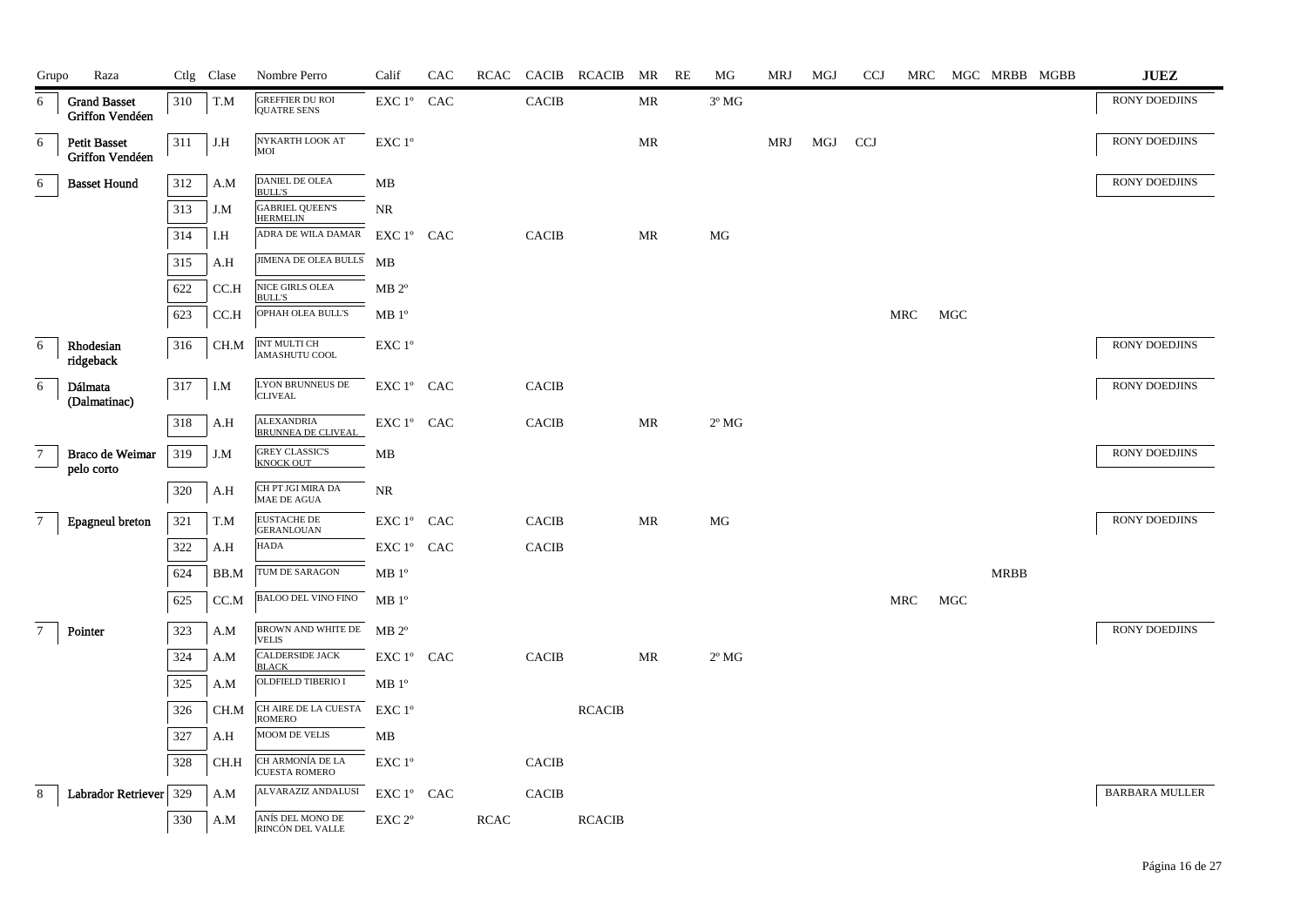| Grupo | Raza                    |     | Ctlg Clase | Nombre Perro                                 | Calif              | CAC |             |              | RCAC CACIB RCACIB MR RE |    | МG             | MRJ        | MGJ | <b>CCJ</b> |            | MRC MGC MRBB MGBB | <b>JUEZ</b>           |
|-------|-------------------------|-----|------------|----------------------------------------------|--------------------|-----|-------------|--------------|-------------------------|----|----------------|------------|-----|------------|------------|-------------------|-----------------------|
|       | Labrador Retriever 331  |     | A.M        | OTO DE HORNILLOS DE<br><b>LOS DOS PRADOS</b> | EXC                |     |             |              |                         |    |                |            |     |            |            |                   | <b>BARBARA MULLER</b> |
|       |                         | 332 | A.M        | QUEIJEIRO DON<br><b>GASPAR</b>               | <b>NR</b>          |     |             |              |                         |    |                |            |     |            |            |                   |                       |
|       |                         | 333 | CH.M       | <b>CORNERSTONE THANK</b><br>YOU AT KOWALSKI  | <b>NR</b>          |     |             |              |                         |    |                |            |     |            |            |                   |                       |
|       |                         | 334 | J.M        | DANTE DEL VALLE<br><b>BLANCO</b>             | EXC 1°             |     |             |              |                         |    |                |            |     | <b>CCJ</b> |            |                   |                       |
|       |                         | 335 | J.M        | KOWALSKY BLACK<br><b>MOON</b>                | NR                 |     |             |              |                         |    |                |            |     |            |            |                   |                       |
|       |                         | 336 | J.M        | RICKY DE DIANA<br><b>CAMPO</b>               | <b>NR</b>          |     |             |              |                         |    |                |            |     |            |            |                   |                       |
|       |                         | 337 | I.H        | DE RONCANA TEA                               | EXC 3 <sup>o</sup> |     |             |              |                         |    |                |            |     |            |            |                   |                       |
|       |                         | 338 | I.H        | <b>INDIA BLANCA DE</b><br><b>ARUNCI</b>      | $EXC 5^{\circ}$    |     |             |              |                         |    |                |            |     |            |            |                   |                       |
|       |                         | 339 | I.H        | <b>JUBACAN AMELIE</b>                        | EXC4°              |     |             |              |                         |    |                |            |     |            |            |                   |                       |
|       |                         | 340 | I.H        | POLANCA DE ARUNCI                            | EXC 1°             |     | <b>RCAC</b> |              |                         |    |                |            |     |            |            |                   |                       |
|       |                         | 341 | I.H        | <b>SAMANTHA DE</b><br><b>FONTEAFIGUEIRA</b>  | EXC 2°             |     |             |              |                         |    |                |            |     |            |            |                   |                       |
|       |                         | 342 | A.H        | <b>BEGONIA DE ARUNCI</b>                     | <b>NR</b>          |     |             |              |                         |    |                |            |     |            |            |                   |                       |
|       |                         | 343 | A.H        | <b>BELQUEST MIAMI AT</b><br><b>KOWALSKI</b>  | $EXC1^{\circ}$ CAC |     |             |              | <b>RCACIB</b>           |    |                |            |     |            |            |                   |                       |
|       |                         | 344 | A.H        | LA MARMATIDA<br><b>KAIOUEVOY</b>             | <b>NR</b>          |     |             |              |                         |    |                |            |     |            |            |                   |                       |
|       |                         | 345 | CH.H       | KOWALSKI SOLAIRE                             | $EXC1^{\circ}$     |     |             | <b>CACIB</b> |                         | MR | $3^{\circ}$ MG |            |     |            |            |                   |                       |
|       |                         | 346 | J.H        | <b>BULERIA DE</b><br><b>FONTEAGIGUEIRA</b>   | EXC 1°             |     |             |              |                         |    |                | <b>MRJ</b> |     | CCJ        |            |                   |                       |
|       |                         | 347 | J.H        | FEMME FATALE DU<br><b>TEMPS PASSE</b>        | <b>NR</b>          |     |             |              |                         |    |                |            |     |            |            |                   |                       |
|       |                         | 348 | J.H        | KOWALSKI TATIANA                             | NR                 |     |             |              |                         |    |                |            |     |            |            |                   |                       |
|       |                         | 349 | J.H        | NORTHBLOOD<br><b>CUBALIBRE</b>               | EXC 2 <sup>o</sup> |     |             |              |                         |    |                |            |     |            |            |                   |                       |
|       |                         | 626 | CC.M       | KOWALSKI PERON                               | MB 1 <sup>o</sup>  |     |             |              |                         |    |                |            |     |            |            |                   |                       |
|       |                         | 627 | CC.H       | KOWALSKI PATAGONIA                           | $MB1^{\circ}$      |     |             |              |                         |    |                |            |     |            | <b>MRC</b> |                   |                       |
|       |                         | 628 | CC.H       | <b>TOSCANA AT</b><br><b>KOWALSKI</b>         | $MB 2^{\circ}$     |     |             |              |                         |    |                |            |     |            |            |                   |                       |
|       | <b>Golden Retriever</b> | 350 | I.M        | KOWALSKI CLAUDIO                             | <b>NR</b>          |     |             |              |                         |    |                |            |     |            |            |                   | <b>RONY DOEDJINS</b>  |
|       |                         | 351 | I.M        | PUDDING DE TERRA DI<br><b>SIENA</b>          | EXC 1°             |     | <b>RCAC</b> |              | <b>RCACIB</b>           |    |                |            |     |            |            |                   |                       |
|       |                         | 352 | I.M        | STAR DE TERRA DI<br><b>SIENA</b>             | <b>NR</b>          |     |             |              |                         |    |                |            |     |            |            |                   |                       |
|       |                         | 353 | I.M        | <b>THEVENET</b><br><b>CABALLERO DEL</b>      | NR.                |     |             |              |                         |    |                |            |     |            |            |                   |                       |
|       |                         | 354 | A.M        | HUGO XY MAN DE MY<br><b>LITTLE FRIEND</b>    | $EXC1^{\circ}$ CAC |     |             | <b>CACIB</b> |                         |    |                |            |     |            |            |                   |                       |
|       |                         | 355 | A.M        | <b>J.CH MAYBE FOREVER</b><br><b>LEONIDAS</b> | EXC 2 <sup>o</sup> |     |             |              |                         |    |                |            |     |            |            |                   |                       |
|       |                         |     |            |                                              |                    |     |             |              |                         |    |                |            |     |            |            |                   |                       |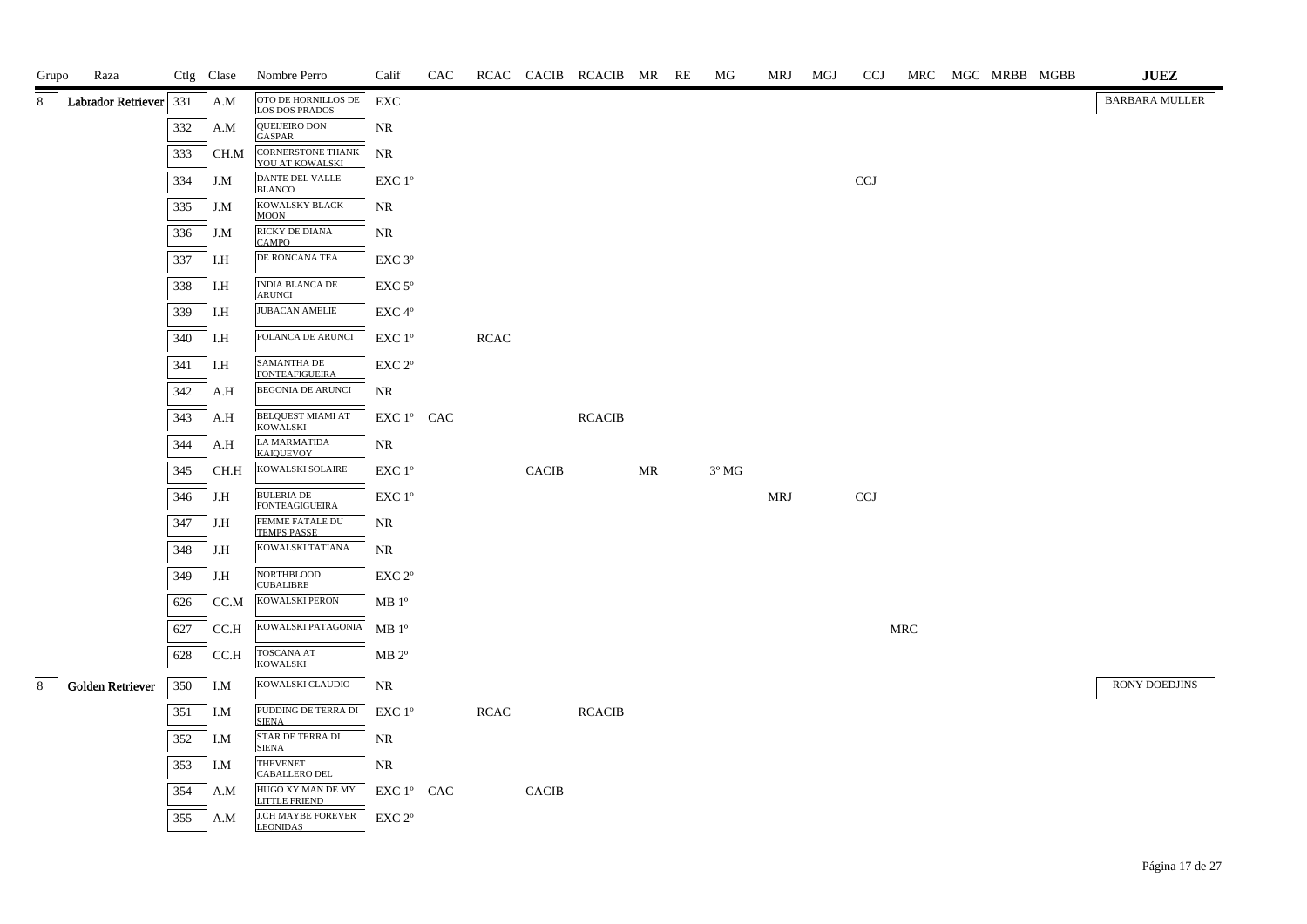| Grupo          | Raza                            |     | Ctlg Clase | Nombre Perro                              | Calif                                                                      | CAC |             |              | RCAC CACIB RCACIB MR RE |                     | MG             | MRJ | MGJ | <b>CCJ</b> |     |             | MRC MGC MRBB MGBB | $\mathbf{J}\mathbf{U}\mathbf{E}\mathbf{Z}$ |
|----------------|---------------------------------|-----|------------|-------------------------------------------|----------------------------------------------------------------------------|-----|-------------|--------------|-------------------------|---------------------|----------------|-----|-----|------------|-----|-------------|-------------------|--------------------------------------------|
| 8              | Golden Retriever                | 356 | A.M        | <b>MAYBE FOREVER</b><br><b>STARSTORM</b>  | EXC <sub>3°</sub>                                                          |     |             |              |                         |                     |                |     |     |            |     |             |                   | RONY DOEDJINS                              |
|                |                                 | 357 | J.M        | MIDWINTER DE<br><b>BALDERLIGHT</b>        | MB                                                                         |     |             |              |                         |                     |                |     |     |            |     |             |                   |                                            |
|                |                                 | 358 | J.M        | ZAMPANZAR SILVER<br><b>CLASS</b>          | EXC 1°                                                                     |     |             |              |                         |                     |                | MRJ | MGJ | <b>CCJ</b> |     |             |                   |                                            |
|                |                                 | 359 | V.M        | VALIENTE DE LA<br><b>CHAROLA</b>          | EXC 1°                                                                     |     |             |              |                         |                     |                |     |     |            |     |             |                   |                                            |
|                |                                 | 360 | I.H        | HUAORANI KIARA                            | $\ensuremath{\mathrm{EXC}}$ $1^{\mathrm{o}}$                               |     | <b>RCAC</b> |              |                         |                     |                |     |     |            |     |             |                   |                                            |
|                |                                 | 361 | I.H        | MAREA DE LA SOLANA                        | МB                                                                         |     |             |              |                         |                     |                |     |     |            |     |             |                   |                                            |
|                |                                 | 362 | I.H        | <b>STANROPH</b><br><b>STATELINESS</b>     | EXC <sub>2°</sub>                                                          |     |             |              |                         |                     |                |     |     |            |     |             |                   |                                            |
|                |                                 | 363 | A.H        | MIAMI GLOW DE RIA<br><b>VELA</b>          | $EXC 4^{\circ}$                                                            |     |             |              |                         |                     |                |     |     |            |     |             |                   |                                            |
|                |                                 | 364 | A.H        | MY LITTLE FRIEND<br><b>SALLY TIME</b>     | EXC 2 <sup>o</sup>                                                         |     |             |              |                         |                     |                |     |     |            |     |             |                   |                                            |
|                |                                 | 365 | A.H        | REMEMBER ME DE RIA<br><b>VELA</b>         | MB                                                                         |     |             |              |                         |                     |                |     |     |            |     |             |                   |                                            |
|                |                                 | 366 | A.H        | STANROPH SO LET ME<br><b>SEE</b>          | EXC 1° CAC                                                                 |     |             | <b>CACIB</b> |                         | MR                  | $2^{\circ}$ MG |     |     |            |     |             |                   |                                            |
|                |                                 | 367 | A.H        | <b>STANROPH SPANISH</b><br><b>EYES</b>    | EXC 3 <sup>o</sup>                                                         |     |             |              |                         |                     |                |     |     |            |     |             |                   |                                            |
|                |                                 | 368 | CH.H       | CH LUNA NUOVA DE<br><b>RIA VELA</b>       | $EXC1^{\circ}$                                                             |     |             |              | <b>RCACIB</b>           |                     |                |     |     |            |     |             |                   |                                            |
|                |                                 | 369 | J.H        | <b>JOY FROM THE</b><br><b>ILLUSION DE</b> | MB                                                                         |     |             |              |                         |                     |                |     |     |            |     |             |                   |                                            |
|                |                                 | 370 | J.H        | LEITMOTIV DE<br><b>CHABISCAR</b>          | <b>BUENO</b>                                                               |     |             |              |                         |                     |                |     |     |            |     |             |                   |                                            |
|                |                                 | 629 | BB.M       | <b>HUAORANI</b><br><b>CENTAURUS</b>       | MB 1 <sup>o</sup>                                                          |     |             |              |                         |                     |                |     |     |            |     | <b>MRBB</b> |                   |                                            |
|                |                                 | 630 | BB.H       | HUAORANI COLUMBA                          | MB1°                                                                       |     |             |              |                         |                     |                |     |     |            |     |             |                   |                                            |
|                |                                 | 631 | CC.M       | THE ONLY ONE DE<br><b>CAMPOS ROMERO</b>   | MB 1 <sup>o</sup>                                                          |     |             |              |                         |                     |                |     |     |            | MRC |             |                   |                                            |
|                |                                 | 632 | CC.H       | <b>KOWALSKU</b><br><b>GUADALUPE</b>       | $MB 3^{\circ}$                                                             |     |             |              |                         |                     |                |     |     |            |     |             |                   |                                            |
|                |                                 | 633 | CC.H       | RUGIADA DEL<br><b>MATTINO</b>             | $MB 2^{\circ}$                                                             |     |             |              |                         |                     |                |     |     |            |     |             |                   |                                            |
|                |                                 | 634 | CC.H       | SERENDIPITY DOG<br><b>CHARLOTTE</b>       | MB 1 <sup>o</sup>                                                          |     |             |              |                         |                     |                |     |     |            |     |             |                   |                                            |
|                |                                 | 635 | CC.M       | <b>SON DEL SUR</b><br><b>GENERALIFE</b>   | $MB 2^{\circ}$                                                             |     |             |              |                         |                     |                |     |     |            |     |             |                   |                                            |
|                |                                 | 636 | CC.H       | THEVENET MITOLOGIA<br><b>GRIEGA</b>       | NR                                                                         |     |             |              |                         |                     |                |     |     |            |     |             |                   |                                            |
| 8              | Chesapeake Bay<br>Retriever     | 371 | A.M        | SHIAWANDI KARION                          | $\mathop{\rm EXC}\nolimits 1^{\circ }$ $\mathop{\rm CAC}\nolimits$         |     |             | <b>CACIB</b> |                         | MR                  |                |     |     |            |     |             |                   | <b>BARBARA MULLER</b>                      |
| $8\phantom{1}$ | <b>Clumber Spaniel</b>          | 372 | A.H        | <b>BRANCA I DO MECO</b>                   | $\mathop{\rm EXC}\nolimits 1^{\mathop{\rm o}}$ $\mathop{\rm CAC}\nolimits$ |     |             | $\sf CACIB$  |                         | $\operatorname{MR}$ |                |     |     |            |     |             |                   | <b>BARBARA MULLER</b>                      |
| 8              | <b>Cocker Spaniel</b><br>Ingles | 373 | I.M        | <b>BACARANTA</b><br><b>CANTIZANO</b>      | МB                                                                         |     |             |              |                         |                     |                |     |     |            |     |             |                   | <b>LINDA CROWLEY</b>                       |
|                |                                 | 374 | A.M        | BACARANTA TON-TON                         | EXC 2 <sup>o</sup>                                                         |     | <b>RCAC</b> |              |                         |                     |                |     |     |            |     |             |                   |                                            |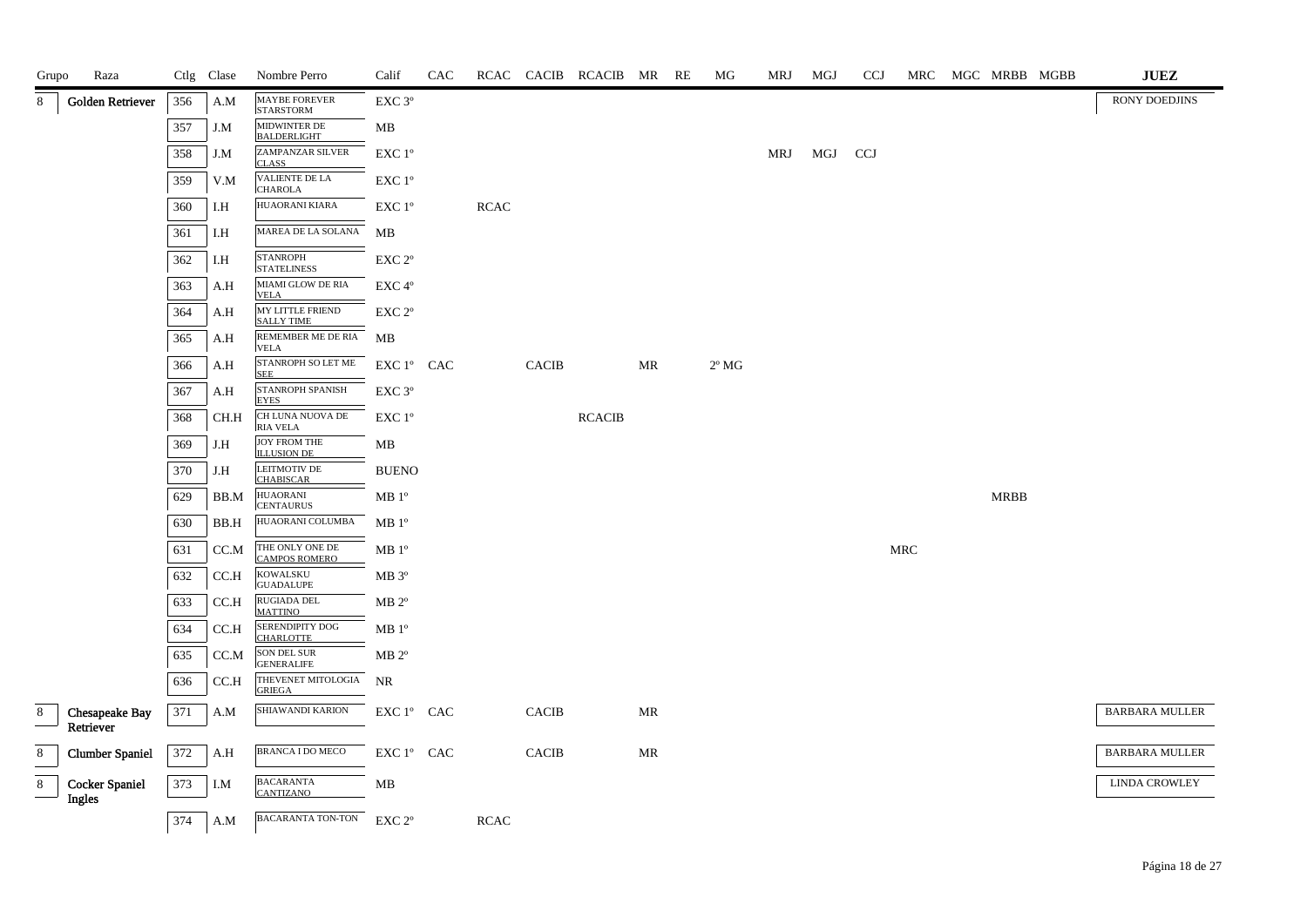| Grupo | Raza                               |     | Ctlg Clase                  | Nombre Perro                                    | Calif                                                                      | CAC |             |              | RCAC CACIB RCACIB MR RE |    | MG | MRJ        | MGJ | <b>CCJ</b>                | MRC | MGC MRBB MGBB | $\mathbf{J}\mathbf{U}\mathbf{E}\mathbf{Z}$ |
|-------|------------------------------------|-----|-----------------------------|-------------------------------------------------|----------------------------------------------------------------------------|-----|-------------|--------------|-------------------------|----|----|------------|-----|---------------------------|-----|---------------|--------------------------------------------|
| 8     | <b>Cocker Spaniel</b><br>Ingles    | 375 | A.M                         | CH GIB LUJESA<br><b>FIORENZA</b>                | EXC 1° CAC                                                                 |     |             |              |                         |    |    |            |     |                           |     |               | <b>LINDA CROWLEY</b>                       |
|       |                                    | 376 | A.M                         | <b>HARADWATER</b><br><b>FRENCH CONNECTION</b>   | $\ensuremath{\mathrm{EXC}}\ 3^{\mathrm{o}}$                                |     |             |              |                         |    |    |            |     |                           |     |               |                                            |
|       |                                    | 377 | CH.M                        | CH BENCLEUCH<br><b>BOLLINGER</b>                | EXC 1°                                                                     |     |             | <b>CACIB</b> |                         | MR |    |            |     |                           |     |               |                                            |
|       |                                    | 378 | CH.M                        | CH FALSTACK<br><b>DRAMINSKI</b>                 | EXC 2°                                                                     |     |             |              | <b>RCACIB</b>           |    |    |            |     |                           |     |               |                                            |
|       |                                    | 379 | CH.M                        | CH GIB BENCELUCH<br><b>BILLONAIRE</b>           | EXC 3°                                                                     |     |             |              |                         |    |    |            |     |                           |     |               |                                            |
|       |                                    | 380 | CH.M                        | CH.ESP. FALSTACK<br>ARMADILLO                   | MB                                                                         |     |             |              |                         |    |    |            |     |                           |     |               |                                            |
|       |                                    | 381 | I.H                         | <b>ASQUANNE GIVAWAY</b>                         | EXC 1° CAC                                                                 |     |             |              | <b>RCACIB</b>           |    |    |            |     |                           |     |               |                                            |
|       |                                    | 382 | A.H                         | BESFERN CASSANDRA                               | NR                                                                         |     |             |              |                         |    |    |            |     |                           |     |               |                                            |
|       |                                    | 383 | A.H                         | LOS OMBUES NADIA                                | <b>BUENO</b>                                                               |     |             |              |                         |    |    |            |     |                           |     |               |                                            |
|       |                                    | 384 | A.H                         | VERSACHE                                        | MB                                                                         |     |             |              |                         |    |    |            |     |                           |     |               |                                            |
|       |                                    | 385 | A.H                         | <b>VIANSET INCA</b><br><b>MOONDANCER</b>        | EXC 1°                                                                     |     | $\sf RCAC$  |              |                         |    |    |            |     |                           |     |               |                                            |
|       |                                    | 386 | CH.H                        | CH FALSTACK<br><b>JELLYFISH</b>                 | EXC 1°                                                                     |     |             | <b>CACIB</b> |                         |    |    |            |     |                           |     |               |                                            |
|       |                                    | 387 | J.H                         | FALSTACK MANDALAY                               | EXC 1°                                                                     |     |             |              |                         |    |    | <b>MRJ</b> |     | $\ensuremath{\text{CCJ}}$ |     |               |                                            |
| 8     | <b>Welsh Springer</b><br>Spaniel   | 637 | $CC.M$                      | FERNDEL CAPITAN                                 | NR                                                                         |     |             |              |                         |    |    |            |     |                           |     |               | <b>BARBARA MULLER</b>                      |
| 8     | <b>Cocker Spaniel</b><br>Americano | 388 | A.M                         | TRULY YOURS ROYAL<br><b>BLACK LEGEND</b>        | EXC 1° CAC                                                                 |     |             | <b>CACIB</b> |                         | MR |    |            |     |                           |     |               | <b>BARBARA MULLER</b>                      |
|       |                                    | 389 | J.M                         | <b>CARFI U DOS</b>                              | NR                                                                         |     |             |              |                         |    |    |            |     |                           |     |               |                                            |
|       |                                    | 390 | $\mathop{\rm I.H}\nolimits$ | <b>ALHEIMS</b><br><b>ARTEMISINAS RED</b>        | $\mathop{\rm EXC}\nolimits 1^{\mathop{\rm o}}$ $\mathop{\rm CAC}\nolimits$ |     |             | <b>CACIB</b> |                         |    |    |            |     |                           |     |               |                                            |
|       |                                    | 391 | I.H                         | <b>ZILK'S N'AMOMDI</b><br><b>LOOKING AT YOU</b> | EXC 2°                                                                     |     | <b>RCAC</b> |              | <b>RCACIB</b>           |    |    |            |     |                           |     |               |                                            |
|       |                                    | 638 | BB.H                        | SARABANGA D'ZALAO<br><b>SPAIN</b>               | <b>NR</b>                                                                  |     |             |              |                         |    |    |            |     |                           |     |               |                                            |
|       |                                    | 639 | CC.M                        | ERINLE D'ZALAO SPAIN                            | <b>NR</b>                                                                  |     |             |              |                         |    |    |            |     |                           |     |               |                                            |
|       |                                    | 640 | CC.H                        | HAILA D'ZALAO SPAIN                             | NR                                                                         |     |             |              |                         |    |    |            |     |                           |     |               |                                            |
|       |                                    | 641 | CC.H                        | VALERIA D'ZALAO<br><b>SPAIN</b>                 | $\rm NR$                                                                   |     |             |              |                         |    |    |            |     |                           |     |               |                                            |
| 8     | Perro de Agua<br>Portugues         | 400 | A.M                         | PARSLEY                                         | $\mathop{\rm EXC}\nolimits 1^{\circ }$ $\mathop{\rm CAC}\nolimits$         |     |             | <b>CACIB</b> |                         | MR |    |            |     |                           |     |               | <b>BARBARA MULLER</b>                      |
|       |                                    | 642 | BB.H                        | SANTONJA QUANTUN<br>OF SOLACE                   | MB 1 <sup>o</sup>                                                          |     |             |              |                         |    |    |            |     |                           |     | MRBB MGBB     |                                            |
| 8     | Perro de Agua<br>Español           | 392 | I.M                         | SOTO DE TIERRA DE<br><b>OLIVOS</b>              | EXC 1°                                                                     |     |             |              |                         |    |    |            |     |                           |     |               | <b>BARBARA MULLER</b>                      |
|       |                                    | 393 | I.M                         | TURKO DE<br><b>ADJESTRAMJENTO</b>               | $\ensuremath{\mathrm{EXC}}\ 3^{\mathrm{o}}$                                |     |             |              |                         |    |    |            |     |                           |     |               |                                            |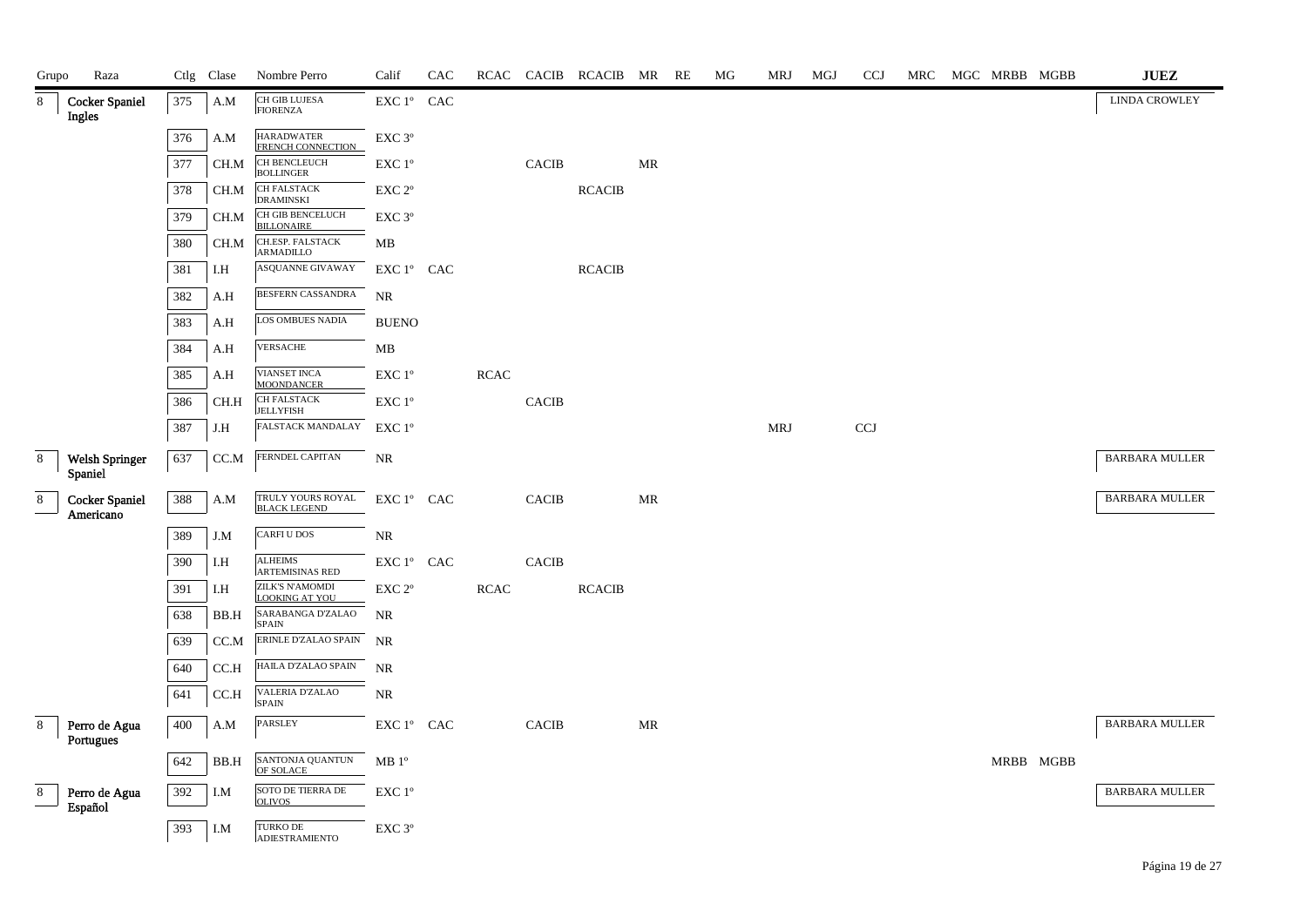| Grupo | Raza                     |     | Ctlg Clase | Nombre Perro                             | Calif                                        | CAC |            |       | RCAC CACIB RCACIB MR RE |  | МG | MRJ | MGJ | <b>CCJ</b> |  | MRC MGC MRBB MGBB | <b>JUEZ</b>           |
|-------|--------------------------|-----|------------|------------------------------------------|----------------------------------------------|-----|------------|-------|-------------------------|--|----|-----|-----|------------|--|-------------------|-----------------------|
| 8     | Perro de Agua<br>Español | 394 | I.M        | VINI VIDI VINCI DE<br>TENDER TEDDY       | EXC 4°                                       |     |            |       |                         |  |    |     |     |            |  |                   | <b>BARBARA MULLER</b> |
|       |                          | 395 | A.M        | ARAN                                     | $\ensuremath{\mathrm{EXC}}$ $2^{\mathrm{o}}$ |     | $\sf RCAC$ |       |                         |  |    |     |     |            |  |                   |                       |
|       |                          | 396 | A.M        | CHAPEAU DEL<br><b>RABADAN</b>            | $\rm NR$                                     |     |            |       |                         |  |    |     |     |            |  |                   |                       |
|       |                          | 397 | A.M        | MADE IN SPAIN DE<br><b>TENDER TEDDY</b>  | EXC 3°                                       |     |            |       |                         |  |    |     |     |            |  |                   |                       |
|       |                          | 398 | A.M        | MIURA DEL RABADAN                        | EXC 1° CAC                                   |     |            | CACIB |                         |  |    |     |     |            |  |                   |                       |
|       |                          | 399 | A.M        | PACOMORONC DE<br><b>UBRIQUE</b>          | NR                                           |     |            |       |                         |  |    |     |     |            |  |                   |                       |
|       |                          | 401 | A.M        | WAY DE ANARRES.                          | $\ensuremath{\mathrm{EXC}}\,4^{\mathrm{o}}$  |     |            |       |                         |  |    |     |     |            |  |                   |                       |
|       |                          | 402 | CH.M       | CH SUR DE SIERRA<br><b>ALHAMILLA</b>     | EXC 1°                                       |     |            |       | <b>RCACIB</b>           |  |    |     |     |            |  |                   |                       |
|       |                          | 403 | J.M        | ALONSITO DE<br><b>GAIDOVAR</b>           | EXC 4°                                       |     |            |       |                         |  |    |     |     |            |  |                   |                       |
|       |                          | 404 | J.M        | CHARKOS DEL<br><b>BOLANIO</b>            | $\ensuremath{\mathrm{EXC}}$ $3^{\mathrm{o}}$ |     |            |       |                         |  |    |     |     |            |  |                   |                       |
|       |                          | 405 | J.M        | DUNO DE SIERRA<br><b>ALHAMILLA</b>       | EXC 1°                                       |     |            |       |                         |  |    |     |     | CCJ        |  |                   |                       |
|       |                          | 406 | J.M        | FANDANGO DEL OLE<br>CON OLE              | EXC 2°                                       |     |            |       |                         |  |    |     |     |            |  |                   |                       |
|       |                          | 407 | J.M        | IÇ DE CAMPODON                           | NR                                           |     |            |       |                         |  |    |     |     |            |  |                   |                       |
|       |                          | 408 | J.M        | $\mathbf{INDIO}$                         | $\ensuremath{\mathrm{EXC}}\ 3^{\mathrm{o}}$  |     |            |       |                         |  |    |     |     |            |  |                   |                       |
|       |                          | 409 | J.M        | MARCIAL DE<br>ARONAGUA                   | ${\rm EXC}$ $6^{\rm o}$                      |     |            |       |                         |  |    |     |     |            |  |                   |                       |
|       |                          | 410 | J.M        | <b>NITRO</b>                             | MB                                           |     |            |       |                         |  |    |     |     |            |  |                   |                       |
|       |                          | 411 | J.M        | ONI DE LA RIBERA DEL<br><b>GENIL</b>     | МB                                           |     |            |       |                         |  |    |     |     |            |  |                   |                       |
|       |                          | 412 | J.M        | OZIL DE LA RIBERA DE NR<br>L GENIL       |                                              |     |            |       |                         |  |    |     |     |            |  |                   |                       |
|       |                          | 413 | V.M        | CABEZA DE TURCO DE<br><b>FRAGUEL'S</b>   | $EXC1^{\circ}$                               |     |            |       |                         |  |    |     |     |            |  |                   |                       |
|       |                          | 414 | I.M        | <b>BANDOLERO</b>                         | EXC 2°                                       |     |            |       |                         |  |    |     |     |            |  |                   |                       |
|       |                          | 415 | I.H        | DEL TIBIO PAYOYA                         | NR                                           |     |            |       |                         |  |    |     |     |            |  |                   |                       |
|       |                          | 416 | I.H        | KIMERA DEL RABADAN                       | EXC 1° CAC                                   |     |            |       | <b>RCACIB</b>           |  |    |     |     |            |  |                   |                       |
|       |                          | 417 | I.H        | LADY                                     | $\ensuremath{\mathrm{EXC}}\,4^{\mathrm{o}}$  |     |            |       |                         |  |    |     |     |            |  |                   |                       |
|       |                          | 418 | I.H        | MORA DE LA RIBERA<br>DEL GENIL           | EXC 2°                                       |     |            |       |                         |  |    |     |     |            |  |                   |                       |
|       |                          | 419 | I.H        | PALOMA                                   | MB                                           |     |            |       |                         |  |    |     |     |            |  |                   |                       |
|       |                          | 420 | I.H        | <b>QUITAPENAS DE</b><br>TIERRA DE OLIVOS | NR                                           |     |            |       |                         |  |    |     |     |            |  |                   |                       |
|       |                          | 421 | I.H        | RABULA DE TIERRA DE<br><b>OLIVOS</b>     | EXC 3°                                       |     |            |       |                         |  |    |     |     |            |  |                   |                       |
|       |                          | 422 | A.H        | ARENA                                    | $\ensuremath{\mathrm{EXC}}$ 7°               |     |            |       |                         |  |    |     |     |            |  |                   |                       |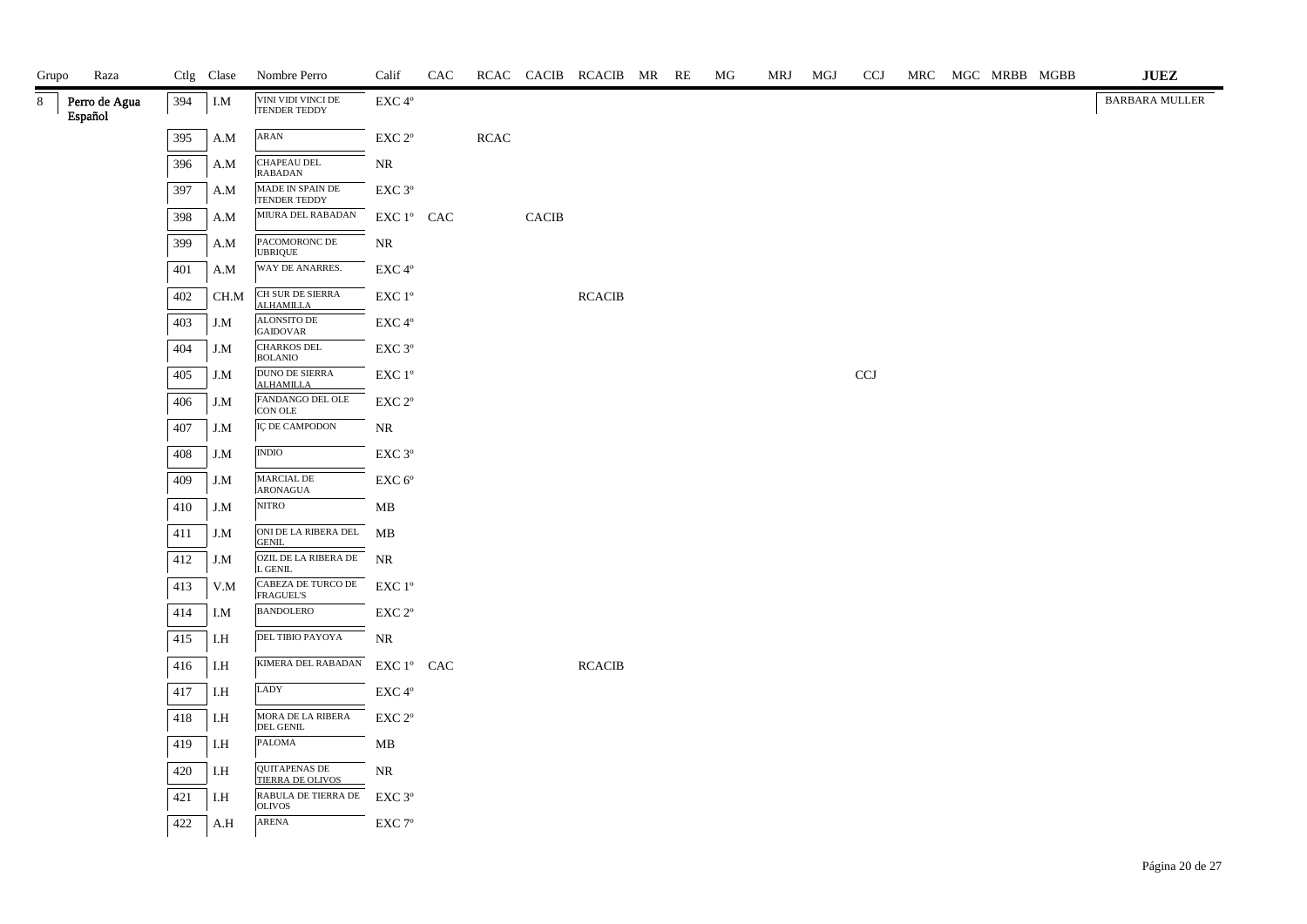| Grupo | Raza                     |     | Ctlg Clase | Nombre Perro                                   | Calif              | CAC |      |              | RCAC CACIB RCACIB MR RE |       | МG | MRJ | MGJ | <b>CCJ</b>                |  | MRC MGC MRBB MGBB | <b>JUEZ</b>           |
|-------|--------------------------|-----|------------|------------------------------------------------|--------------------|-----|------|--------------|-------------------------|-------|----|-----|-----|---------------------------|--|-------------------|-----------------------|
| 8.    | Perro de Agua<br>Español | 423 | A.H        | ARIEL DEL RABADAN                              | EXC 1°             |     | RCAC |              |                         |       |    |     |     |                           |  |                   | <b>BARBARA MULLER</b> |
|       |                          | 424 | A.H        | CARACOLA DE LA<br><b>GALEA</b>                 | <b>NR</b>          |     |      |              |                         |       |    |     |     |                           |  |                   |                       |
|       |                          | 425 | A.H        | <b>CUBA DE TURCOLAN</b>                        | EXC 4°             |     |      |              |                         |       |    |     |     |                           |  |                   |                       |
|       |                          | 426 | A.H        | <b>DUNA</b>                                    | EXC <sub>5°</sub>  |     |      |              |                         |       |    |     |     |                           |  |                   |                       |
|       |                          | 427 | A.H        | ENKA DE SIERRA<br><b>ALHAMILLA</b>             | <b>NR</b>          |     |      |              |                         |       |    |     |     |                           |  |                   |                       |
|       |                          | 428 | A.H        | KAYLA DE LOS<br><b>CERROS DE QUINTO</b>        | EXC 3°             |     |      |              |                         |       |    |     |     |                           |  |                   |                       |
|       |                          | 429 | A.H        | KITEMORALESED DE<br><b>UBRIQUE</b>             | <b>NR</b>          |     |      |              |                         |       |    |     |     |                           |  |                   |                       |
|       |                          | 430 | A.H        | <b>MALKIA DE LOS</b><br><b>CERROS DE QUNTO</b> | EXC 2°             |     |      |              |                         |       |    |     |     |                           |  |                   |                       |
|       |                          | 431 | A.H        | TRIANA                                         | EXC <sub>6°</sub>  |     |      |              |                         |       |    |     |     |                           |  |                   |                       |
|       |                          | 432 | A.H        | UGANDA DE SIERRA<br>ALHAMILLA                  | <b>NR</b>          |     |      |              |                         |       |    |     |     |                           |  |                   |                       |
|       |                          | 433 | CH.H       | CH NINA DEL RABADAN EXC 1º                     |                    |     |      | <b>CACIB</b> |                         | MR RE | MG |     |     |                           |  |                   |                       |
|       |                          | 434 | J.H        | ALASKA DEL MORRUO                              | EXC 2 <sup>o</sup> |     |      |              |                         |       |    |     |     |                           |  |                   |                       |
|       |                          | 435 | J.H        | ANCLA DE GAIDOVAR                              | NR                 |     |      |              |                         |       |    |     |     |                           |  |                   |                       |
|       |                          | 436 | J.H        | BULERIA DEL OLE CON<br><b>OLE</b>              | $EXC$ 3°           |     |      |              |                         |       |    |     |     |                           |  |                   |                       |
|       |                          | 437 | J.H        | <b>CORA</b>                                    | MB                 |     |      |              |                         |       |    |     |     |                           |  |                   |                       |
|       |                          | 438 | J.H        | CRIATURA DEL TURCO<br>ANDALUZ                  | $EXC$ 5°           |     |      |              |                         |       |    |     |     |                           |  |                   |                       |
|       |                          | 439 | J.H        | HADE DEL TURCO<br><b>ANDALUZ</b>               | <b>BUENO</b>       |     |      |              |                         |       |    |     |     |                           |  |                   |                       |
|       |                          | 440 | J.H        | <b>KETENEGRIH DE</b><br><b>UBRIQUE</b>         | $\rm NR$           |     |      |              |                         |       |    |     |     |                           |  |                   |                       |
|       |                          | 441 | J.H        | SOLEA DEL OLE CON<br>OLE                       | EXC 1°             |     |      |              |                         |       |    | MRJ |     | $\ensuremath{\text{CCJ}}$ |  |                   |                       |
|       |                          | 442 | J.H        | <b>TRUFA</b>                                   | ${\bf MB}$         |     |      |              |                         |       |    |     |     |                           |  |                   |                       |
|       |                          | 443 | J.H        | <b>TURKA</b>                                   | $\rm NR$           |     |      |              |                         |       |    |     |     |                           |  |                   |                       |
|       |                          | 444 | J.H        | ZAMBRA DE TIERRA DE EXC 4°<br><b>OLIVOS</b>    |                    |     |      |              |                         |       |    |     |     |                           |  |                   |                       |
|       |                          | 643 | BB.M       | A4OPALO DE ARIRES<br>DE VALLENIZA              | NR                 |     |      |              |                         |       |    |     |     |                           |  |                   |                       |
|       |                          | 644 | BB.M       | A6OPALO DE AIRES DE<br>VALLENIZA               | NR                 |     |      |              |                         |       |    |     |     |                           |  |                   |                       |
|       |                          | 645 | BB.M       | CAFÉ D'ANTRILLES                               | <b>NR</b>          |     |      |              |                         |       |    |     |     |                           |  |                   |                       |
|       |                          | 646 | BB.M       | <b>JAHROUSSE DE</b><br><b>ALMUDEYNE</b>        | <b>NR</b>          |     |      |              |                         |       |    |     |     |                           |  |                   |                       |
|       |                          | 647 | BB.H       | A2MALAQUITA DE<br><b>AIRES DE VALLENIZA</b>    | <b>NR</b>          |     |      |              |                         |       |    |     |     |                           |  |                   |                       |
|       |                          |     |            |                                                |                    |     |      |              |                         |       |    |     |     |                           |  |                   |                       |

648 BB.H GAVIRA DE AMARHEB NR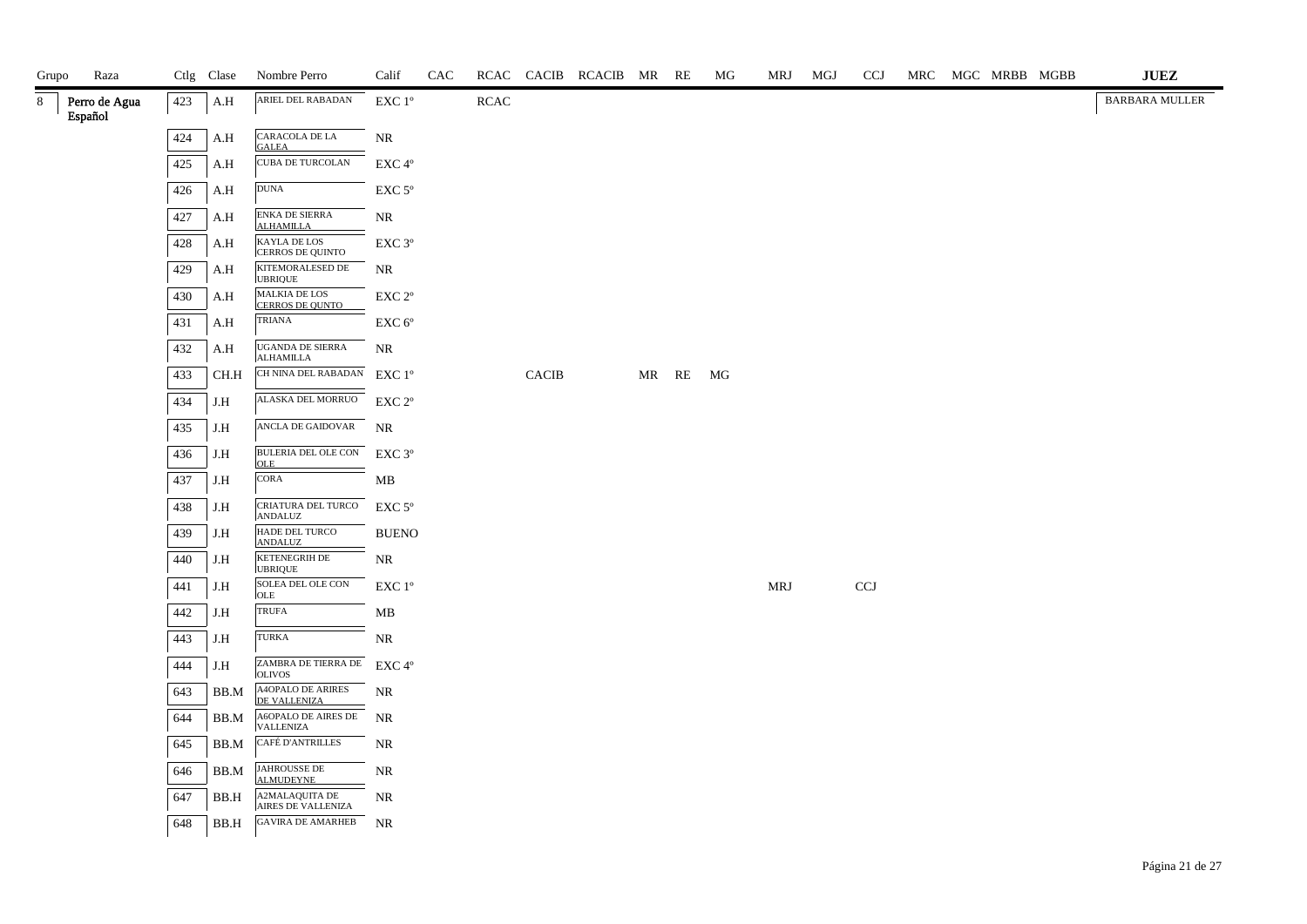| Grupo         | Raza                             |     | Ctlg Clase | Nombre Perro                                    | Calif                                                              | <b>CAC</b> |             |                | RCAC CACIB RCACIB MR RE |                                   | МG                     | MRJ | MGJ | <b>CCJ</b> |     |     | MRC MGC MRBB MGBB | $\mathbf{J}\mathbf{U}\mathbf{E}\mathbf{Z}$ |
|---------------|----------------------------------|-----|------------|-------------------------------------------------|--------------------------------------------------------------------|------------|-------------|----------------|-------------------------|-----------------------------------|------------------------|-----|-----|------------|-----|-----|-------------------|--------------------------------------------|
| 8             | Perro de Agua<br>Español         | 649 | CC.M       | <b>AMON AMARTH</b><br>MONTE DEL DESTINO         | $MB 5^{\circ}$                                                     |            |             |                |                         |                                   |                        |     |     |            |     |     |                   | <b>BARBARA MULLER</b>                      |
|               |                                  | 650 | CC.M       | ARON DE LA VILLA DE<br><b>TORCAL</b>            | $MB 2^{\circ}$                                                     |            |             |                |                         |                                   |                        |     |     |            |     |     |                   |                                            |
|               |                                  | 651 | CC.M       | ASTALDO EL VALIENTE MB 4°                       |                                                                    |            |             |                |                         |                                   |                        |     |     |            |     |     |                   |                                            |
|               |                                  | 652 | CC.M       | PEPE DE LA RIBERA<br><b>DEL GENIL</b>           | MB 1 <sup>o</sup>                                                  |            |             |                |                         |                                   |                        |     |     |            | MRC | MGC |                   |                                            |
|               |                                  | 653 | CC.M       | QUIJOTE DE LA RIBERA<br><b>DEL GENIL</b>        | $MB 3^{\circ}$                                                     |            |             |                |                         |                                   |                        |     |     |            |     |     |                   |                                            |
|               |                                  | 654 | CC.M       | YONI                                            | <b>DESCAL</b>                                                      |            |             |                |                         |                                   |                        |     |     |            |     |     |                   |                                            |
|               |                                  | 655 | CC.H       | <b>ATUNKENIAD</b>                               | <b>BUENO</b>                                                       |            |             |                |                         |                                   |                        |     |     |            |     |     |                   |                                            |
|               |                                  | 656 | CC.H       | BAYALA DE TIERRA DE<br><b>OLIVOS</b>            | MB 1 <sup>o</sup>                                                  |            |             |                |                         |                                   |                        |     |     |            |     |     |                   |                                            |
|               |                                  | 657 | CC.H       | <b>BOMBON DEL</b><br><b>RABADAN</b>             | $MB 5^{\circ}$                                                     |            |             |                |                         |                                   |                        |     |     |            |     |     |                   |                                            |
|               |                                  | 658 | CC.H       | <b>GOROSTI</b>                                  | NR                                                                 |            |             |                |                         |                                   |                        |     |     |            |     |     |                   |                                            |
|               |                                  | 659 | CC.H       | KINA DEL RABADAN                                | $MB 3^{\circ}$                                                     |            |             |                |                         |                                   |                        |     |     |            |     |     |                   |                                            |
|               |                                  | 660 | CC.H       | <b>MAHIFA ARIEN</b><br><b>GUARDIANA DEL SOL</b> | $MB$ <sup>4°</sup>                                                 |            |             |                |                         |                                   |                        |     |     |            |     |     |                   |                                            |
|               |                                  | 661 | CC.H       | TORREÑA DEL<br><b>RABADAN</b>                   | $MB 2^{\circ}$                                                     |            |             |                |                         |                                   |                        |     |     |            |     |     |                   |                                            |
| 9             | Bichón Habanero                  | 445 | A.H        | SANDRA'S QUARTETT<br><b>QUANTA</b>              | $EXC 1^{\circ}$ CAC                                                |            |             | $\sf CACIB$    |                         | MR                                |                        |     |     |            |     |     |                   | ANGEL SOTOCA                               |
| 9             | Bichón Frisé                     | 446 | I.M        | ELVIS DE LOS GAZULES                            | $EXC1^{\circ}$                                                     |            | <b>RCAC</b> |                | <b>RCACIB</b>           |                                   |                        |     |     |            |     |     |                   | ANGEL SOTOCA                               |
|               |                                  | 447 | A.M        | REGINA BICHON AFTER<br>МE                       | $\mathop{\rm EXC}\nolimits 1^{\circ }$ $\mathop{\rm CAC}\nolimits$ |            |             | $\sf CACIB$    |                         | $\ensuremath{\mathsf{MR}}\xspace$ |                        |     |     |            |     |     |                   |                                            |
|               |                                  | 448 | A.H        | <b>COLETITAS DE SIETE</b><br><b>VILLAS</b>      | EXC 1° CAC                                                         |            |             | <b>CACIB</b>   |                         |                                   |                        |     |     |            |     |     |                   |                                            |
|               |                                  | 662 | CC.H       | GRETA DE SIETE<br><b>VILLAS</b>                 | $\rm MB$ $1^{\rm o}$                                               |            |             |                |                         |                                   |                        |     |     |            | MRC |     |                   |                                            |
| 9             | Coton de Tuléar                  | 449 | CH.M       | ALI DE COMOROS                                  | EXC 1° CAC                                                         |            |             | <b>CACIB</b>   |                         | MR                                |                        |     |     |            |     |     |                   | ANGEL SOTOCA                               |
|               |                                  | 450 | A.H        | <b>INTI ILLIMANI</b><br><b>D'ERAMPRUNYA</b>     | EXC 1° CAC                                                         |            |             | $\mbox{CACIB}$ |                         |                                   |                        |     |     |            |     |     |                   |                                            |
| $\frac{9}{1}$ | Caniche Gigante                  | 451 | J.H        | LA PERLA NEGRA                                  | $\ensuremath{\mathrm{EXC}}$ $1^{\mathrm{o}}$                       |            |             |                |                         |                                   |                        | MRJ |     | <b>CCJ</b> |     |     |                   | ANGEL SOTOCA                               |
|               | Negro                            |     |            |                                                 |                                                                    |            |             |                |                         |                                   |                        |     |     |            |     |     |                   |                                            |
| 9             | <b>Caniche Gigante</b><br>Blanco | 452 | CH.H       | CH DULCE<br>INTRODUCCION AL                     | EXC 2°                                                             |            |             |                | <b>RCACIB</b>           |                                   |                        |     |     |            |     |     |                   | ANGEL SOTOCA                               |
|               |                                  | 453 | CH.H       | DON GAUCHO BORA<br><b>BORA</b>                  | EXC 1°                                                             |            |             | CACIB          |                         | MR                                | $2^{\rm o}\, {\rm MG}$ |     |     |            |     |     |                   |                                            |
| 9             | <b>Caniche Gigante</b><br>Marrón | 454 | I.M        | <b>INNOCENT BROWN</b><br><b>BOY GAUTZY</b>      | EXC 1° CAC                                                         |            |             | <b>CACIB</b>   |                         |                                   |                        |     |     |            |     |     |                   | ANGEL SOTOCA                               |
|               |                                  | 455 | CH.M       | <b>DK CH HAPPY</b><br><b>DANCING HUG JEAN</b>   | NR                                                                 |            |             |                |                         |                                   |                        |     |     |            |     |     |                   |                                            |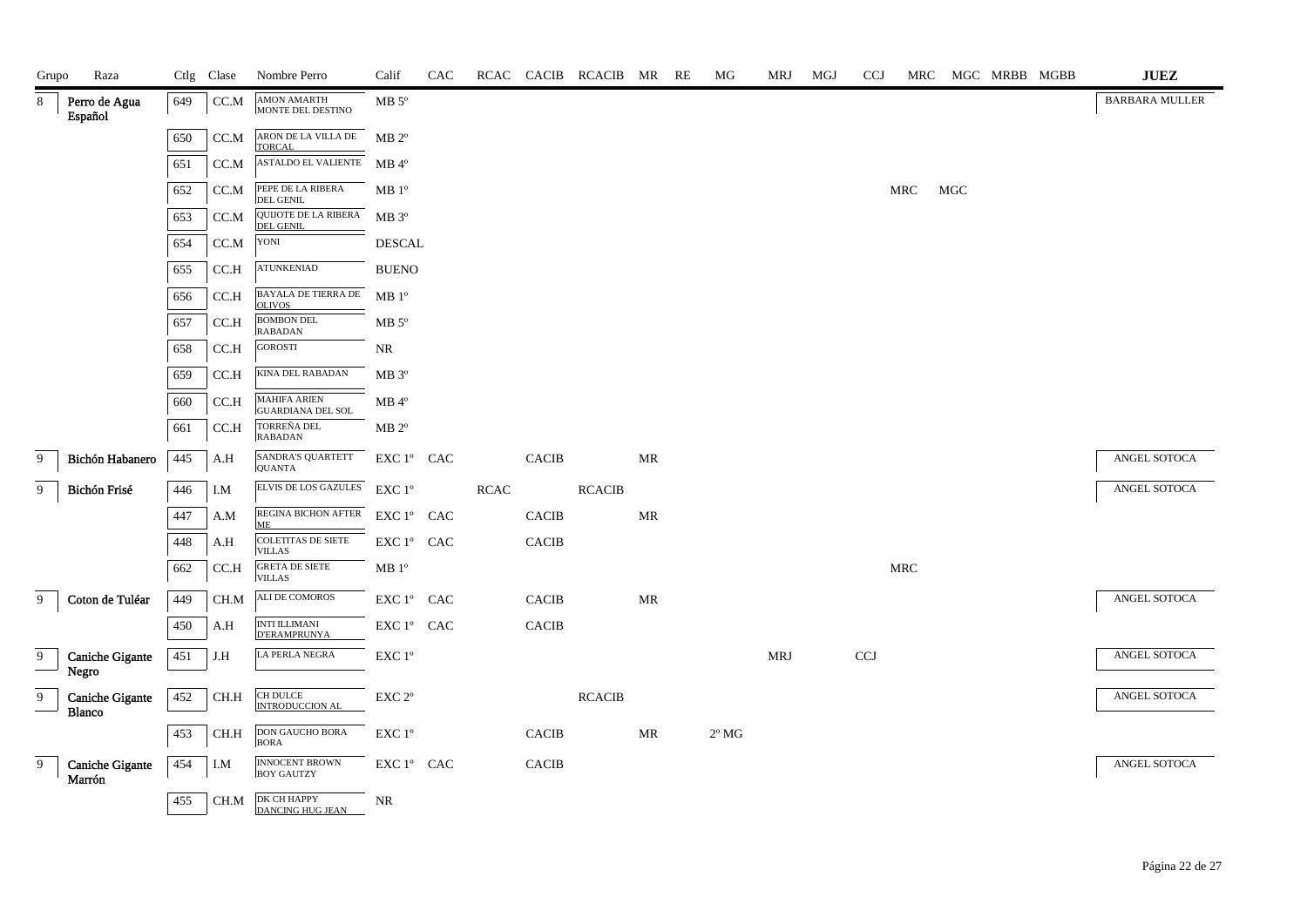| Grupo          | Raza                             |     | Ctlg Clase | Nombre Perro                                   | Calif                                                              | CAC |             |              | RCAC CACIB RCACIB MR RE |    | MG | MRJ        | MGJ | <b>CCJ</b> |     |            | MRC MGC MRBB MGBB | ${\bf JUEZ}$ |
|----------------|----------------------------------|-----|------------|------------------------------------------------|--------------------------------------------------------------------|-----|-------------|--------------|-------------------------|----|----|------------|-----|------------|-----|------------|-------------------|--------------|
| 9              | Caniche Mediano<br>Negro         | 663 | CC.H       | DE PIMLICO NAKED ON<br>THE FLOOR               | MB 1 <sup>o</sup>                                                  |     |             |              |                         |    |    |            |     |            | MRC | <b>MGC</b> |                   | ANGEL SOTOCA |
| $\overline{9}$ | Caniche Enano<br><b>Blanco</b>   | 456 | I.M        | MUGATU GOLAN                                   | NR                                                                 |     |             |              |                         |    |    |            |     |            |     |            |                   | ANGEL SOTOCA |
| 9              | Caniche miniatura<br>todos (toy) | 457 | A.M        | MUGATU<br>OF<br><b>SALACE</b>                  | $\rm NR$                                                           |     |             |              |                         |    |    |            |     |            |     |            |                   | ANGEL SOTOCA |
|                |                                  | 458 | J.M        | ATREVIDO DEL<br><b>CARTGOJAL</b>               | EXC 1°                                                             |     |             |              |                         |    |    | <b>MRJ</b> |     | CCJ        |     |            |                   |              |
|                |                                  | 459 | A.H        | MACARENA DEL<br><b>CARTOJAL</b>                | EXC 1° CAC                                                         |     |             | <b>CACIB</b> |                         | MR |    |            |     |            |     |            |                   |              |
|                |                                  | 460 | A.H        | <b>MUGATU MISS</b><br><b>IOKOHAMA</b>          | NR                                                                 |     |             |              |                         |    |    |            |     |            |     |            |                   |              |
|                |                                  | 461 | J.H        | <b>JIMENA DE LA</b><br><b>ALONDRA</b>          | NR                                                                 |     |             |              |                         |    |    |            |     |            |     |            |                   |              |
|                |                                  | 664 | CC.M       | <b>GOLDEN STRIK</b><br><b>MIRAME MIRAME</b>    | MB 1 <sup>o</sup>                                                  |     |             |              |                         |    |    |            |     |            | MRC |            |                   |              |
| 9              | Perro chino<br>crestado          | 462 | A.M        | <b>BED'YKINS REBEL</b><br><b>REBEL</b>         | EXC 1° CAC                                                         |     |             | <b>CACIB</b> |                         |    |    |            |     |            |     |            |                   | ANGEL SOTOCA |
|                |                                  | 463 | I.H        | TWICE AS NICE THE<br><b>VAMPIRE SLAYER</b>     | EXC 1°                                                             |     | <b>RCAC</b> |              |                         |    |    |            |     |            |     |            |                   |              |
|                |                                  | 464 | A.H        | MADAME SISI LISA DE<br><b>BULLACK</b>          | <b>NR</b>                                                          |     |             |              |                         |    |    |            |     |            |     |            |                   |              |
|                |                                  | 465 | A.H        | MARIAN DE ELDACAN                              | EXC <sub>2°</sub>                                                  |     |             |              |                         |    |    |            |     |            |     |            |                   |              |
|                |                                  | 466 | A.H        | OMEGAVILLE STOP<br>PRESS IM BACK               | EXC 1º CAC                                                         |     |             |              |                         |    |    |            |     |            |     |            |                   |              |
|                |                                  | 467 | CH.H       | <b>BED'YKINS HYACINTH</b><br><b>BLOSSOM</b>    | EXC <sub>2°</sub>                                                  |     |             |              | <b>RCACIB</b>           |    |    |            |     |            |     |            |                   |              |
|                |                                  | 468 | CH.H       | <b>GB SP CH OMEGAVILLE</b><br>PARDON MY DUST   | EXC 1°                                                             |     |             | <b>CACIB</b> |                         | MR |    |            |     |            |     |            |                   |              |
|                |                                  | 666 | CC.H       | <b>BIRCHVOLGYI RED</b><br>HOT CHILLI           | NR                                                                 |     |             |              |                         |    |    |            |     |            |     |            |                   |              |
|                |                                  | 667 | CC.H       | XIONG DI SI                                    | $MB1^{\circ}$                                                      |     |             |              |                         |    |    |            |     |            | MRC |            |                   |              |
| 9              | Lhasa Apso                       | 469 | A.M        | SHIAWANDI GASPAR                               | EXC 1º CAC                                                         |     |             | <b>CACIB</b> |                         |    |    |            |     |            |     |            |                   | ANGEL SOTOCA |
|                |                                  | 470 | J.M        | CHIC CHOIX OCEAN OF<br><b>DREAMS</b>           | EXC 1°                                                             |     |             |              |                         |    |    | <b>MRJ</b> |     | <b>CCJ</b> |     |            |                   |              |
|                |                                  | 471 | CH.H       | MULTI CH STREP TESE<br><b>DELL'ALBERICO</b>    | EXC 1°                                                             |     |             | <b>CACIB</b> |                         | MR | MG |            |     |            |     |            |                   |              |
| 9              | <b>Shih Tzu</b>                  | 472 | I.M        | SHIAWANDI PETIT                                | EXC 1°                                                             |     | <b>RCAC</b> |              | <b>RCACIB</b>           |    |    |            |     |            |     |            |                   | ANGEL SOTOCA |
|                |                                  | 473 | I.M        | TANG KOU PRINCE<br><b>CHARMING</b>             | EXC 2 <sup>o</sup>                                                 |     |             |              |                         |    |    |            |     |            |     |            |                   |              |
|                |                                  | 474 | A.M        | TARMAMIA AMERICAN<br><b>CHUMMY CHUM</b>        | $\mathop{\rm EXC}\nolimits 1^{\circ }$ $\mathop{\rm CAC}\nolimits$ |     |             | <b>CACIB</b> |                         | MR |    |            |     |            |     |            |                   |              |
| 9              | Chihuahua pelo                   | 475 | I.M        | ZAR DE MR. ED                                  | exc 1°                                                             |     |             |              |                         |    |    |            |     |            |     |            |                   | ANGEL SOTOCA |
|                | corto                            | 476 | A.M        | <b>DACHIDA'S FEEL THE</b>                      | <b>NR</b>                                                          |     |             |              |                         |    |    |            |     |            |     |            |                   |              |
|                |                                  | 477 |            | <b>RYTHAM</b><br>CC.M GIBELTARIK MAXWELL MB 2° |                                                                    |     |             |              |                         |    |    |            |     |            |     |            |                   |              |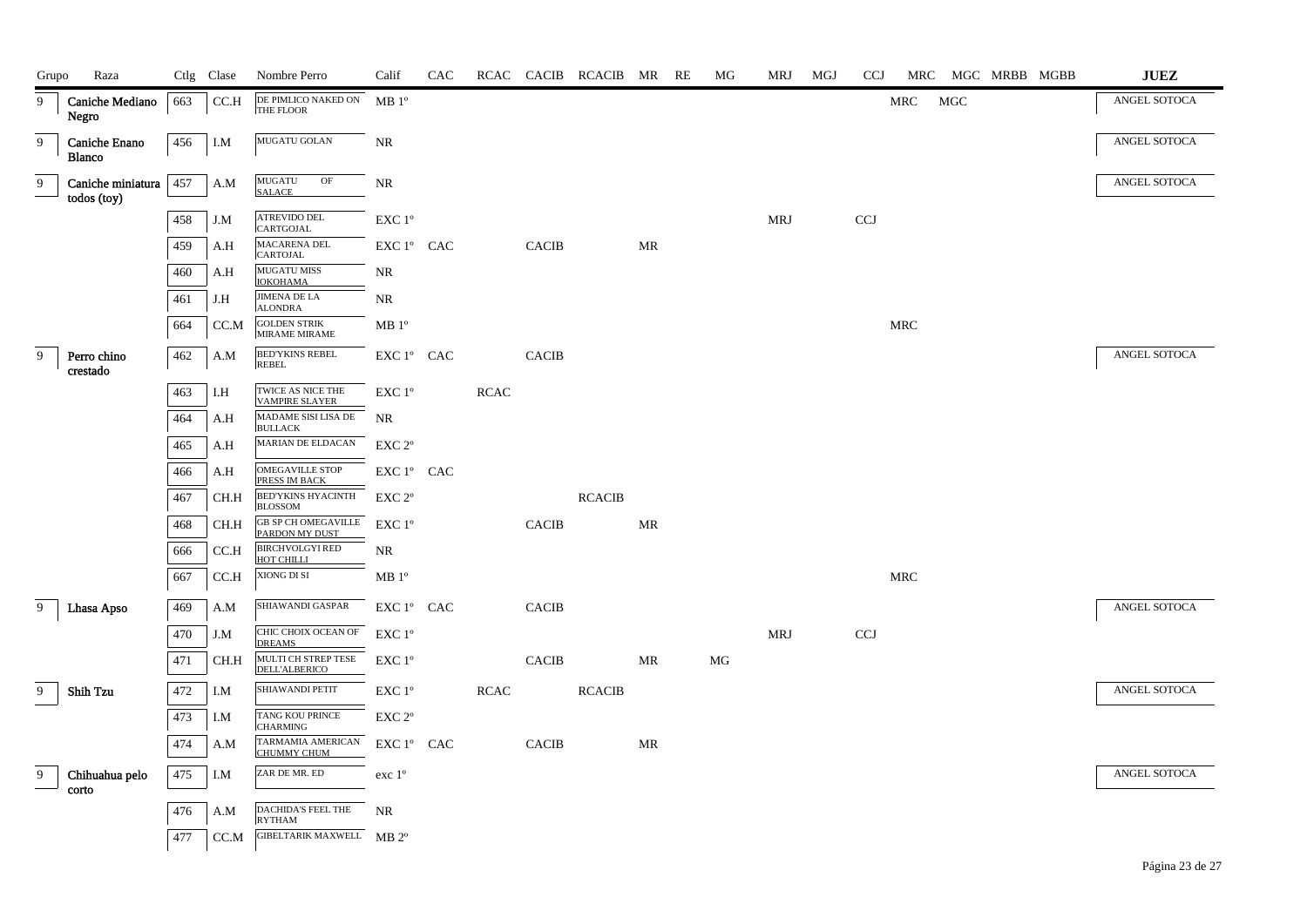| Grupo | Raza                                           |     | Ctlg Clase | Nombre Perro                                   | Calif                                                              | CAC |              | RCAC CACIB RCACIB MR RE |           | MG | MRJ        | MGJ | <b>CCJ</b> |                      | MRC MGC MRBB MGBB |  | <b>JUEZ</b>   |
|-------|------------------------------------------------|-----|------------|------------------------------------------------|--------------------------------------------------------------------|-----|--------------|-------------------------|-----------|----|------------|-----|------------|----------------------|-------------------|--|---------------|
| 9     | Chihuahua pelo<br>corto                        | 478 | A.M        | <b>GIBELTARIK MITCH</b>                        | EXC 1° CAC                                                         |     | <b>CACIB</b> |                         | <b>MR</b> |    |            |     |            |                      |                   |  | ANGEL SOTOCA  |
|       |                                                | 479 | J.M        | DAVID BOWIE DE MR<br><b>ED</b>                 | <b>NR</b>                                                          |     |              |                         |           |    |            |     |            |                      |                   |  |               |
|       |                                                | 481 | I.H        | <b>GIBELTARIK SOLITA</b>                       | EXC 1° CAC                                                         |     | <b>CACIB</b> |                         |           |    |            |     |            |                      |                   |  |               |
|       |                                                | 482 | A.H        | <b>CANELA DE</b><br><b>CHIHUANAYA</b>          | NR                                                                 |     |              |                         |           |    |            |     |            |                      |                   |  |               |
|       |                                                | 483 | A.H        | VANITY DE EL BESO<br>DEL DRAGON                | NR                                                                 |     |              |                         |           |    |            |     |            |                      |                   |  |               |
|       |                                                | 484 | J.H        | <b>GIBELTARIK LITTLE</b><br><b>MISS LAZY</b>   | EXC <sub>2°</sub>                                                  |     |              |                         |           |    |            |     |            |                      |                   |  |               |
|       |                                                | 485 | J.H        | <b>GILBELTARIK BERYL</b>                       | EXC 1°                                                             |     |              |                         |           |    | <b>MRJ</b> |     | CCJ        |                      |                   |  |               |
|       |                                                | 668 | CC.M       | MOES ASHI DE LOS<br><b>REYES DEL NUEVE</b>     | $\rm MB$ $1^{\rm o}$                                               |     |              |                         |           |    |            |     |            | $\operatorname{MRC}$ |                   |  |               |
| 9     | Chihuahua pelo<br>largo                        | 480 | J.M        | WORLD WAPI DI SAN<br><b>GIMIGNANO</b>          | EXC 1°                                                             |     |              |                         |           |    | MRJ        |     | <b>CCJ</b> |                      |                   |  | ANGEL SOTOCA  |
|       |                                                | 486 | A.M        | <b>GIBELTARIK AMOS</b>                         | $\rm NR$                                                           |     |              |                         |           |    |            |     |            |                      |                   |  |               |
|       |                                                | 487 | A.M        | OLIVER TWIST DI RIO<br><b>GALERIA</b>          | EXC 1º CAC                                                         |     | <b>CACIB</b> |                         |           |    |            |     |            |                      |                   |  |               |
|       |                                                | 488 | A.H        | <b>GIBELTARIK L'PEGGY</b>                      | EXC 1° CAC                                                         |     | CACIB        |                         | MR        |    |            |     |            |                      |                   |  |               |
|       |                                                | 489 | J.H        | SAPHIRA DE MR ED                               | NR                                                                 |     |              |                         |           |    |            |     |            |                      |                   |  |               |
|       |                                                | 669 | CC.H       | ELEKTRA DE EL BESO<br><b>DEL DRAGON</b>        | <b>NR</b>                                                          |     |              |                         |           |    |            |     |            |                      |                   |  |               |
|       |                                                | 670 | CC.H       | <b>SCARLET DE EL BESO</b><br><b>DEL DRAGON</b> | <b>NR</b>                                                          |     |              |                         |           |    |            |     |            |                      |                   |  |               |
| 9     | <b>Cavalier King</b><br><b>Charles Spaniel</b> | 490 | A.M        | <b>BARKLEY DES HAUTS</b><br><b>CADOURQUES</b>  | EXC 1° CAC                                                         |     | CACIB        |                         | <b>MR</b> |    |            |     |            |                      |                   |  | ANGEL SOTOCA  |
|       |                                                | 491 | J.M        | <b>CHANTISMERE</b><br><b>CHORAL FANTASY</b>    | EXC 1°                                                             |     |              |                         |           |    | <b>MRJ</b> |     | <b>CCJ</b> |                      |                   |  |               |
| 9     | Pekinés                                        | 492 | A.M        | <b>GREAT CASANOVA</b><br><b>LUCAS</b>          | NR                                                                 |     |              |                         |           |    |            |     |            |                      |                   |  | ANGEL SOTOCA  |
|       |                                                | 493 | A.H        | TERASROOS MAMMA<br><b>MIA</b>                  | EXC 1º CAC                                                         |     | <b>CACIB</b> |                         | <b>MR</b> |    |            |     |            |                      |                   |  |               |
|       |                                                | 494 | J.H        | <b>TERASROOS PRINCESS</b><br><b>CINDERELLA</b> | EXC 1 <sup>o</sup>                                                 |     |              |                         |           |    | MRJ        |     | CCJ        |                      |                   |  |               |
|       |                                                | 671 | CC.H       | EIRES RODINA DARIUSZ NR                        |                                                                    |     |              |                         |           |    |            |     |            |                      |                   |  |               |
| 9     | Spaniel<br>continental enano                   | 495 | I.M        | <b>GB JCH DENEMORE</b><br>SOMETHING INDIANA    | $\mathop{\rm EXC}\nolimits 1^{\circ }$ $\mathop{\rm CAC}\nolimits$ |     | <b>CACIB</b> |                         | MR        |    |            |     |            |                      |                   |  | ANGEL SOTOCA  |
|       | (Papillón)orj.dchas                            |     |            |                                                |                                                                    |     |              |                         |           |    |            |     |            |                      |                   |  |               |
| 9     | <b>Bulldog francés</b>                         | 496 | I.M        | AXEL DE YORYISBULL                             | EXC 1° CAC                                                         |     | <b>CACIB</b> |                         |           |    |            |     |            |                      |                   |  | RONY DOEDJINS |
|       |                                                | 497 | A.M        | <b>AKVAREL IRINY</b><br><b>ILLAYDZA</b>        | $\ensuremath{\mathrm{EXC}}$ $2^{\mathrm{o}}$                       |     |              |                         |           |    |            |     |            |                      |                   |  |               |
|       |                                                | 498 | A.M        | ARUN                                           | EXC4°                                                              |     |              |                         |           |    |            |     |            |                      |                   |  |               |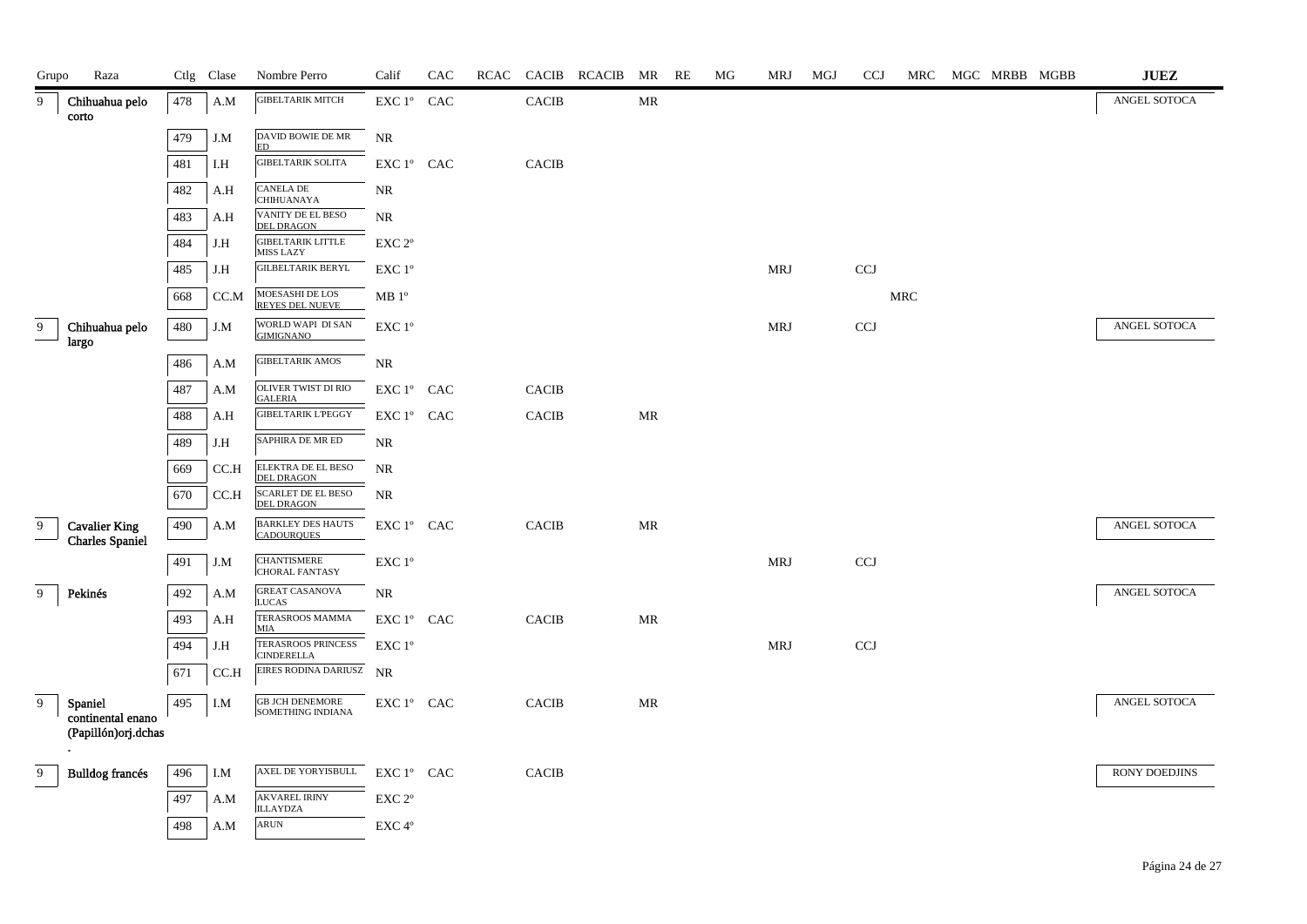| Grupo | Raza                   |     | Ctlg Clase | Nombre Perro                                     | Calif              | CAC |             |              | RCAC CACIB RCACIB MR |    | RE | MG | <b>MRJ</b> | MGJ | <b>CCJ</b> |                      |             | MRC MGC MRBB MGBB | $\mathbf{J}\mathbf{U}\mathbf{E}\mathbf{Z}$ |
|-------|------------------------|-----|------------|--------------------------------------------------|--------------------|-----|-------------|--------------|----------------------|----|----|----|------------|-----|------------|----------------------|-------------|-------------------|--------------------------------------------|
| 9     | <b>Bulldog</b> francés | 499 | A.M        | ATHOS DE AMOLAN                                  | EXC 3°             |     |             |              |                      |    |    |    |            |     |            |                      |             |                   | RONY DOEDJINS                              |
|       |                        | 500 | A.M        | <b>CARLISLE DE</b><br><b>HUNTERBULL</b>          | NR                 |     |             |              |                      |    |    |    |            |     |            |                      |             |                   |                                            |
|       |                        | 501 | A.M        | FRODO DE MOMATTI                                 | EXC 1°             |     | <b>RCAC</b> |              | <b>RCACIB</b>        |    |    |    |            |     |            |                      |             |                   |                                            |
|       |                        | 502 | J.M        | APOLO DE CHEZSAN                                 | EXC 1 <sup>o</sup> |     |             |              |                      | MR |    |    | MRJ        | MGJ | CCJ        |                      |             |                   |                                            |
|       |                        | 503 | J.M        | <b>BOSS DE ROSA DORADA NR</b>                    |                    |     |             |              |                      |    |    |    |            |     |            |                      |             |                   |                                            |
|       |                        | 504 | J.M        | <b>FANDANGO DE</b><br><b>GONCAR</b>              | EXC <sub>2°</sub>  |     |             |              |                      |    |    |    |            |     |            |                      |             |                   |                                            |
|       |                        | 505 | I.H        | <b>HARMONIA DE</b><br><b>BOUBOULE</b>            | EXC 1°             |     |             |              |                      |    |    |    |            |     |            |                      |             |                   |                                            |
|       |                        | 506 | I.H        | <b>ILYANA VAN</b><br><b>MARVERS FORTUNA</b>      | EXC <sub>2°</sub>  |     |             |              |                      |    |    |    |            |     |            |                      |             |                   |                                            |
|       |                        | 507 | I.H        | SABANA DE LOS<br><b>TARANTOS</b>                 | EXC <sub>3°</sub>  |     |             |              |                      |    |    |    |            |     |            |                      |             |                   |                                            |
|       |                        | 508 | A.H        | ABBA DE AMOLAN                                   | $EXC$ 3 $^{\circ}$ |     |             |              |                      |    |    |    |            |     |            |                      |             |                   |                                            |
|       |                        | 509 | A.H        | ALEOS BULL I AM PARIS EXC 2°                     |                    |     | <b>RCAC</b> |              | <b>RCACIB</b>        |    |    |    |            |     |            |                      |             |                   |                                            |
|       |                        | 510 | A.H        | ALEXA DE MAYBULL                                 | EXC 1° CAC         |     |             | <b>CACIB</b> |                      |    |    |    |            |     |            |                      |             |                   |                                            |
|       |                        | 511 | J.H        | <b>LENA</b>                                      | NR                 |     |             |              |                      |    |    |    |            |     |            |                      |             |                   |                                            |
|       |                        | 512 | J.H        | <b>MAKANKOA'S</b><br><b>INNOVATION</b>           | NR                 |     |             |              |                      |    |    |    |            |     |            |                      |             |                   |                                            |
|       |                        | 513 | J.H        | THABATTA DE PETIT<br><b>DRAC</b>                 | EXC <sub>3°</sub>  |     |             |              |                      |    |    |    |            |     |            |                      |             |                   |                                            |
|       |                        | 514 | J.H        | <b>UKELELE PERTIERRA</b><br>DE LOS TARANTOS      | EXC <sub>2°</sub>  |     |             |              |                      |    |    |    |            |     |            |                      |             |                   |                                            |
|       |                        | 515 | J.H        | UTOPIA DE LOS<br><b>TARANTOS</b>                 | EXC 1°             |     |             |              |                      |    |    |    |            |     | CCJ        |                      |             |                   |                                            |
|       |                        | 516 | J.H        | XX                                               | NR                 |     |             |              |                      |    |    |    |            |     |            |                      |             |                   |                                            |
|       |                        | 672 | BB.M       | KIPPER DEL MENCEY<br>LOCO                        | MB <sup>o</sup>    |     |             |              |                      |    |    |    |            |     |            |                      | <b>MRBB</b> |                   |                                            |
|       |                        | 673 | BB.H       | ALEOS BULL I AM<br><b>REBECA</b>                 | MB <sup>o</sup>    |     |             |              |                      |    |    |    |            |     |            |                      |             |                   |                                            |
|       |                        | 674 | CC.M       | INDIO DE CANBELOP                                | MB 1 <sup>o</sup>  |     |             |              |                      |    |    |    |            |     |            |                      |             |                   |                                            |
|       |                        | 675 | CC.M       | NEZEMNOY KRASOTY<br>VARON HECHIZO                | $MB 2^{\circ}$     |     |             |              |                      |    |    |    |            |     |            |                      |             |                   |                                            |
|       |                        | 676 | CC.H       | AMY DE PERTIERRA                                 | $MB 3^{\circ}$     |     |             |              |                      |    |    |    |            |     |            |                      |             |                   |                                            |
|       |                        | 677 | $\rm CCA$  | NEZEMNOY KRASOTY<br><b>VERONIQUE</b>             | $MB 2^{\circ}$     |     |             |              |                      |    |    |    |            |     |            |                      |             |                   |                                            |
|       |                        | 678 | CC.H       | NEZMNOY KRASOTY<br><b>VICTORIA ALEOS</b>         | MB <sup>o</sup>    |     |             |              |                      |    |    |    |            |     |            | $\operatorname{MRC}$ |             |                   |                                            |
| 9     | Carlino (Pug)          | 517 | I.M        | <b>DOGUILLOS SOHAIL LA</b><br>FORZA DELL DESTINO | EXC 1° CAC         |     |             |              | <b>RCACIB</b>        |    |    |    |            |     |            |                      |             |                   | RONY DOEDJINS                              |
|       |                        | 518 | I.M        | YORLANDERS STAN<br>THE MAN                       | EXC 2 <sup>o</sup> |     |             |              |                      |    |    |    |            |     |            |                      |             |                   |                                            |
|       |                        | 519 | A.M        | DEL SUR ANDALUSI<br><b>HAZE</b>                  | $EXC1^{\circ}$     |     | <b>RCAC</b> |              |                      |    |    |    |            |     |            |                      |             |                   |                                            |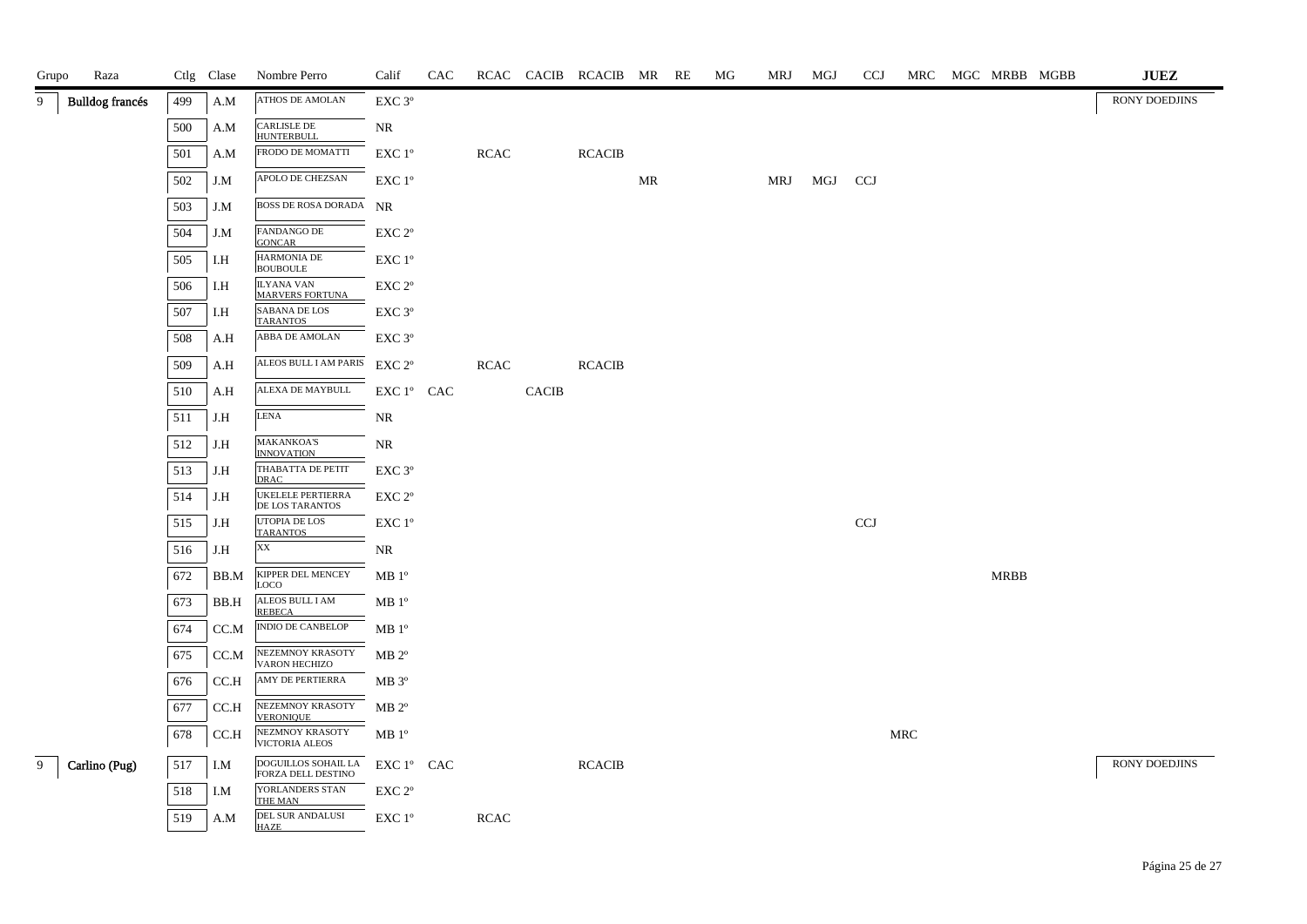| Raza<br>Grupo      |     | Ctlg Clase | Nombre Perro                                   | Calif              | <b>CAC</b> |             |              | RCAC CACIB RCACIB MR RE |    | MG             | MRJ        | MGJ | <b>CCJ</b> |     |     | MRC MGC MRBB MGBB |  | <b>JUEZ</b>          |
|--------------------|-----|------------|------------------------------------------------|--------------------|------------|-------------|--------------|-------------------------|----|----------------|------------|-----|------------|-----|-----|-------------------|--|----------------------|
| 9<br>Carlino (Pug) | 520 | A.M        | RAPARPERIN<br><b>KASPATKA</b>                  | EXC <sub>2°</sub>  |            |             |              |                         |    |                |            |     |            |     |     |                   |  | <b>RONY DOEDJINS</b> |
|                    | 521 | CH.M       | MULTICH.DEL SUR<br>ANDALUSI DAYLIGHT           | $EXC1^{\circ}$     |            |             | <b>CACIB</b> |                         | MR | $3^{\circ}$ MG |            |     |            |     |     |                   |  |                      |
|                    | 522 | J.M        | CORRALET LEON II                               | $EXC 1^{\circ}$    |            |             |              |                         |    |                |            |     | <b>CCJ</b> |     |     |                   |  |                      |
|                    | 523 | J.M        | <b>DIABOLBRIC'S</b><br><b>AMERICAN CHOPER</b>  | MB                 |            |             |              |                         |    |                |            |     |            |     |     |                   |  |                      |
|                    | 524 | J.M        | XERIEX'S KING OF THE<br><b>HILL</b>            | EXC 2 <sup>o</sup> |            |             |              |                         |    |                |            |     |            |     |     |                   |  |                      |
|                    | 525 | A.H        | DEL SUR ANDALUSI<br>HABLANDO EN PLATA          | EXC 1° CAC         |            |             | <b>CACIB</b> |                         |    |                |            |     |            |     |     |                   |  |                      |
|                    | 526 | A.H        | <b>SWEET JANE Y</b><br><b>DOGUILLOS SOHAIL</b> | EXC 2°             |            | <b>RCAC</b> |              | <b>RCACIB</b>           |    |                |            |     |            |     |     |                   |  |                      |
|                    | 527 | J.H        | DEL SUR ANDALUSI<br>ORO MOLIO                  | EXC 2 <sup>o</sup> |            |             |              |                         |    |                |            |     |            |     |     |                   |  |                      |
|                    | 528 | J.H        | <b>DINA DE CANQUERCUS</b>                      | MB                 |            |             |              |                         |    |                |            |     |            |     |     |                   |  |                      |
|                    | 529 | J.H        | <b>DOUBLE D SIEMPRE</b><br><b>VICTORIA</b>     | EXC 1°             |            |             |              |                         |    |                | <b>MRJ</b> |     | <b>CCJ</b> |     |     |                   |  |                      |
|                    | 530 | J.H        | <b>LOS TABUBUS</b><br><b>AFRODITA</b>          | EXC <sub>3°</sub>  |            |             |              |                         |    |                |            |     |            |     |     |                   |  |                      |
|                    | 679 | CC.M       | CALVIN KLEIN DE<br><b>EBANO DE MAGALI</b>      | MB 1 <sup>o</sup>  |            |             |              |                         |    |                |            |     |            | MRC |     |                   |  |                      |
|                    | 680 | CC.M       | <b>CUSTO DE EBANO DE</b><br><b>MAGALI</b>      | $MB 3^{\circ}$     |            |             |              |                         |    |                |            |     |            |     |     |                   |  |                      |
|                    | 681 | CC.M       | DEL SUR ANDALUSI<br><b>OUE TRAIGO COMBO</b>    | $MB 2^{\circ}$     |            |             |              |                         |    |                |            |     |            |     |     |                   |  |                      |
|                    | 682 | CC.H       | KOZHANIY NOSIK<br><b>HRISTINA</b>              | MB 1 <sup>o</sup>  |            |             |              |                         |    |                |            |     |            |     |     |                   |  |                      |
| Galgo Afgano<br>10 | 531 | A.M        | CH JACOSTA GOLD<br><b>BUT NOT COPPER</b>       | EXC <sub>2°</sub>  |            |             |              |                         |    |                |            |     |            |     |     |                   |  | <b>RONY DOEDJINS</b> |
|                    | 532 | A.M        | <b>DOLDDRAGON</b><br><b>STRANGERS BY NIGHT</b> | EXC 1° CAC         |            |             |              | <b>RCACIB</b>           |    |                |            |     |            |     |     |                   |  |                      |
|                    | 533 | CH.M       | <b>RAFFICAS HERAT</b><br><b>SAINT OR SINER</b> | $EXC1^{\circ}$     |            |             | <b>CACIB</b> |                         | MR | МG             |            |     |            |     |     |                   |  |                      |
|                    | 534 | J.M        | <b>GOLDDRAGON FREDDY</b><br><b>KRUEGER</b>     | EXC 1°             |            |             |              |                         |    |                |            |     | <b>CCJ</b> |     |     |                   |  |                      |
|                    | 535 | J.M        | <b>GOLDDRAGON THE</b><br><b>GYPSY MEN</b>      | NR.                |            |             |              |                         |    |                |            |     |            |     |     |                   |  |                      |
|                    | 536 | J.M        | TAIFA'S THESE BOOTS<br>ARE MADE FOR            | EXC 2°             |            |             |              |                         |    |                |            |     |            |     |     |                   |  |                      |
|                    | 537 | A.H        | KINGLEAH SELENE                                | EXC 1° CAC         |            |             | <b>CACIB</b> |                         |    |                |            |     |            |     |     |                   |  |                      |
|                    | 538 | A.H        | VALKOR STARE IF YOU<br><b>DARE</b>             | <b>NR</b>          |            |             |              |                         |    |                |            |     |            |     |     |                   |  |                      |
|                    | 539 | J.H        | POLO'S CHAI TEA                                | $EXC1^{\circ}$     |            |             |              |                         |    |                | MRJ        | MGJ | <b>CCJ</b> |     |     |                   |  |                      |
|                    | 683 | CC.H       | <b>GOLDDRAGON</b><br><b>BEAUTIFUL NATURAL</b>  | $MB 2^{\circ}$     |            |             |              |                         |    |                |            |     |            |     |     |                   |  |                      |
|                    | 684 | CC.H       | <b>GOLDDRAGON</b><br>EVERYBODY I GOT HIM       | NR                 |            |             |              |                         |    |                |            |     |            |     |     |                   |  |                      |
|                    | 685 | CC.H       | ZARA MAPERSO                                   | MB 1 <sup>o</sup>  |            |             |              |                         |    |                |            |     |            | MRC | MGC |                   |  |                      |
| 10<br>Saluki       | 540 | A.H        | HYRKANYA YANN                                  | MB 1 <sup>o</sup>  |            |             |              |                         |    |                |            |     |            |     |     |                   |  | <b>RONY DOEDJINS</b> |